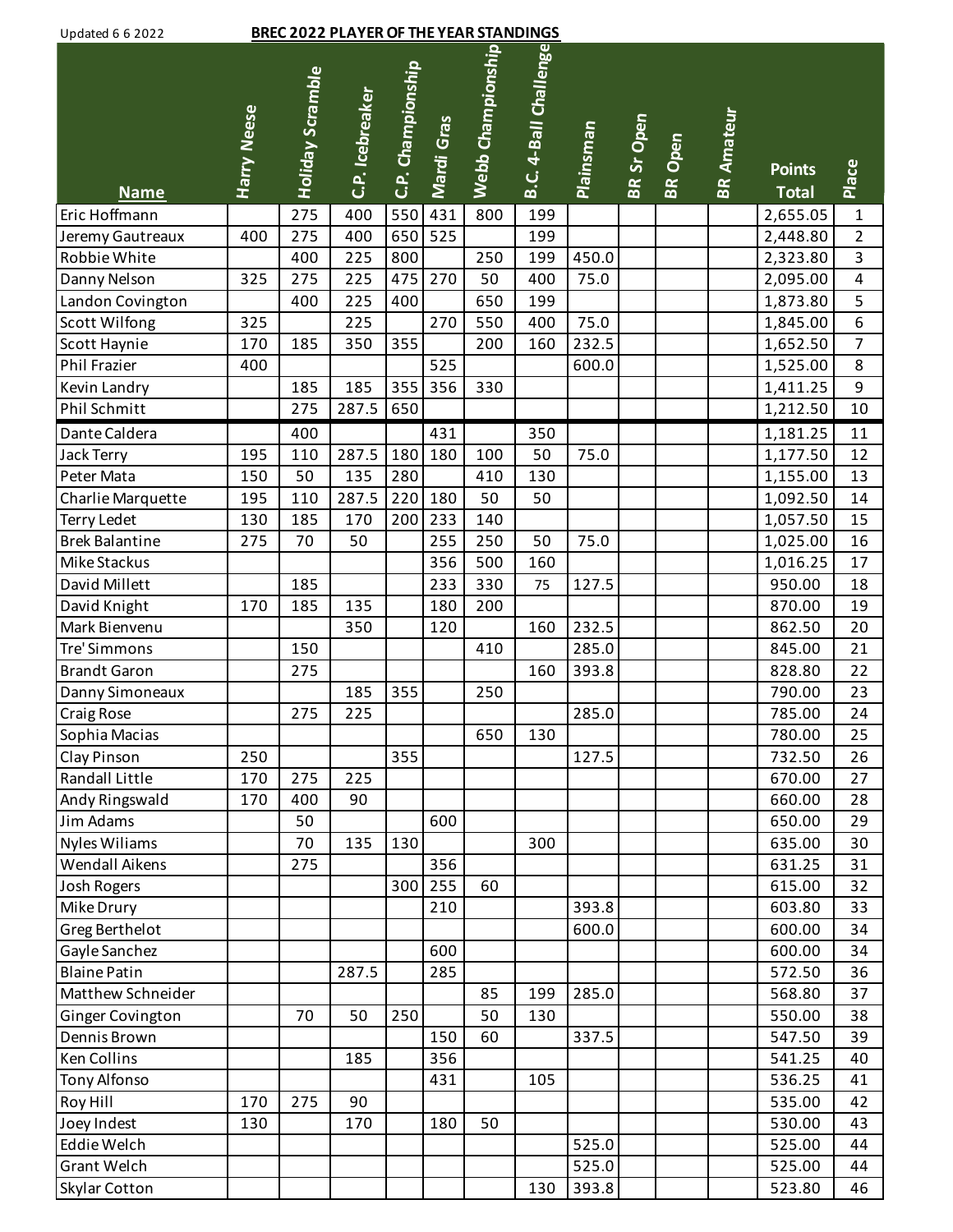## BREC 2022 PLAYER OF THE YEAR STANDINGS

| opuuttu o o zozz                             |                    |                         |                 |                   |                 |                   |                       |                  |            |         |                   |                  |              |
|----------------------------------------------|--------------------|-------------------------|-----------------|-------------------|-----------------|-------------------|-----------------------|------------------|------------|---------|-------------------|------------------|--------------|
|                                              | <b>Harry Neese</b> | <b>Holiday Scramble</b> | C.P. Icebreaker | C.P. Championship | Mardi Gras      | Webb Championship | B.C. 4-Ball Challenge | <b>Plainsman</b> | BR Sr Open | BR Open | <b>BR Amateur</b> | <b>Points</b>    |              |
|                                              |                    |                         |                 |                   |                 |                   |                       |                  |            |         |                   | <b>Total</b>     | Place        |
| <b>Name</b>                                  | 140                | 110                     | 50              | 75                | $\overline{75}$ | 50                |                       |                  |            |         |                   |                  | 47           |
| <b>Brian Barger</b><br><b>Dustin Lambert</b> |                    |                         |                 |                   | 300             |                   |                       | 195.0            |            |         |                   | 500.00<br>495.00 | 48           |
| Michael McDonald                             |                    |                         |                 |                   | 300             |                   |                       | 195.0            |            |         |                   | 495.00           | 48           |
| David Hoffmann                               | 110                | 110                     | 50              | 100               | 75              | 50                |                       |                  |            |         |                   | 495.00           | 48           |
| <b>Brian Didier</b>                          | 120                | 185                     | 65              | 50                | 75              |                   |                       |                  |            |         |                   | 495.00           | 48           |
| Michael Johnson                              |                    | 185                     |                 |                   | 180             |                   |                       | 127.5            |            |         |                   | 492.50           | 52           |
| Ed Mitchell                                  |                    | 70                      |                 |                   |                 | 410               |                       |                  |            |         |                   | 480.00           | 53           |
| Parker Brandt                                |                    |                         |                 | 475               |                 |                   |                       |                  |            |         |                   | 475.00           | 54           |
| Charles Lyman                                | 325                | 150                     |                 |                   |                 |                   |                       |                  |            |         |                   | 475.00           | 54           |
| Crosby Lyman                                 | 325                | 150                     |                 |                   |                 |                   |                       |                  |            |         |                   | 475.00           | 54           |
| David Mata                                   | 150                | 50                      | 135             |                   |                 |                   | 130                   |                  |            |         |                   | 465.00           | 57           |
| Jeff Calloway                                |                    |                         |                 |                   |                 |                   |                       | 450.0            |            |         |                   | 450.00           | 58           |
| <b>Bobby Lee</b>                             |                    | 150                     |                 |                   |                 |                   |                       | 285.0            |            |         |                   | 435.00           | 59           |
| Cornell Christophe                           | 225                |                         | 135             |                   | 75              |                   |                       |                  |            |         |                   | 435.00           | 59           |
| <b>Jay Sanders</b>                           |                    |                         |                 |                   | 431             |                   |                       |                  |            |         |                   | 431.25           | 61           |
| <b>Blake Watts</b>                           |                    |                         | 185             |                   | 210             |                   |                       |                  |            |         |                   | 395.00           | 62           |
| Jacob Maranto                                |                    |                         |                 |                   |                 |                   |                       | 393.8            |            |         |                   | 393.80           | 63           |
| Dane Lambert                                 |                    |                         |                 |                   | 233             | 160               |                       |                  |            |         |                   | 392.50           | 64           |
| Chris Leonard                                |                    |                         |                 |                   | 90              | 200               |                       | 80.0             |            |         |                   | 370.00           | 65           |
|                                              |                    | 185                     |                 | 130               |                 | 50                |                       |                  |            |         |                   | 365.00           | 66           |
| Jerry Martin<br>Chad Blanchard               |                    | 185                     |                 |                   | 180             |                   |                       |                  |            |         |                   | 365.00           | 66           |
| Dawson Ellis                                 |                    | 50                      | 160             | 90                |                 |                   | 50                    |                  |            |         |                   | 350.00           | 68           |
|                                              |                    |                         |                 |                   |                 |                   | 350                   |                  |            |         |                   | 350.00           | 68           |
| Kyle Wells<br>Peter Davis                    | 110                | 110                     |                 | 70                |                 | 50                |                       |                  |            |         |                   | 340.00           | 70           |
| Kevin Hubbs                                  |                    |                         |                 |                   |                 |                   |                       | 337.5            |            |         |                   | 337.50           |              |
| Garrett Theriot                              |                    |                         |                 |                   |                 | 330               |                       |                  |            |         |                   | 330.00           | $71\,$<br>72 |
| <b>Tim Town</b>                              |                    |                         |                 |                   |                 | 330               |                       |                  |            |         |                   | 330.00           | 72           |
| <b>Chad Braud</b>                            |                    |                         |                 | 250               | 75              |                   |                       |                  |            |         |                   | 325.00           | 74           |
| Doyle Granier                                |                    | 185                     | 65              |                   | 75              |                   |                       |                  |            |         |                   | 325.00           | 74           |
| Millard Callicott                            | 250                |                         |                 | 60                |                 |                   |                       |                  |            |         |                   | 310.00           | 76           |
| Drew Silman                                  |                    |                         |                 |                   |                 |                   | 300                   |                  |            |         |                   | 300.00           | 77           |
| Mpho Mmopi                                   |                    |                         |                 |                   | 75              | 140               |                       | 75.0             |            |         |                   | 290.00           | 78           |
| <b>Robert Rimes</b>                          |                    |                         |                 |                   |                 |                   |                       | 285.0            |            |         |                   | 285.00           | 79           |
| Cody Weber                                   |                    |                         |                 |                   |                 |                   |                       | 285.0            |            |         |                   | 285.00           | 79           |
| Chuck Laudermill                             |                    |                         |                 |                   | 285             |                   |                       |                  |            |         |                   | 285.00           | 79           |
| <b>Tanner Rouse</b>                          |                    |                         |                 |                   |                 |                   | 50                    | 232.5            |            |         |                   | 282.50           | 82           |
|                                              |                    |                         |                 |                   |                 |                   |                       |                  |            |         |                   |                  |              |
| Clayton Brown                                |                    | 150                     |                 |                   |                 |                   |                       | 127.5            |            |         |                   | 277.50           | 83           |
| Danny Oliver                                 | 100                | 50                      |                 |                   |                 |                   | 50                    | 75.0             |            |         |                   | 275.00           | 84           |
| Wes Clark<br>Matthew Jakuback                | 275                | 275                     |                 |                   |                 |                   |                       |                  |            |         |                   | 275.00           | 84           |
|                                              |                    |                         |                 |                   |                 |                   |                       |                  |            |         |                   | 275.00           | 84           |
| Can Le                                       |                    | 275                     |                 |                   |                 |                   |                       |                  |            |         |                   | 275.00           | 84           |
| Carter Schmitt                               |                    | 275                     |                 |                   |                 |                   |                       |                  |            |         |                   | 275.00           | 84           |
| Scott Sorrell                                |                    | 275                     |                 |                   |                 |                   |                       |                  |            |         |                   | 275.00           | 84           |
| <b>Brad Womack</b><br>Daniel Chambless       | 140                | 275                     | 50              |                   | 75              |                   |                       |                  |            |         |                   | 275.00<br>265.00 | 84           |
|                                              |                    |                         |                 |                   |                 |                   |                       |                  |            |         |                   |                  | 91           |
| John Blount                                  |                    |                         |                 |                   |                 |                   | 263                   |                  |            |         |                   | 262.50           | 92           |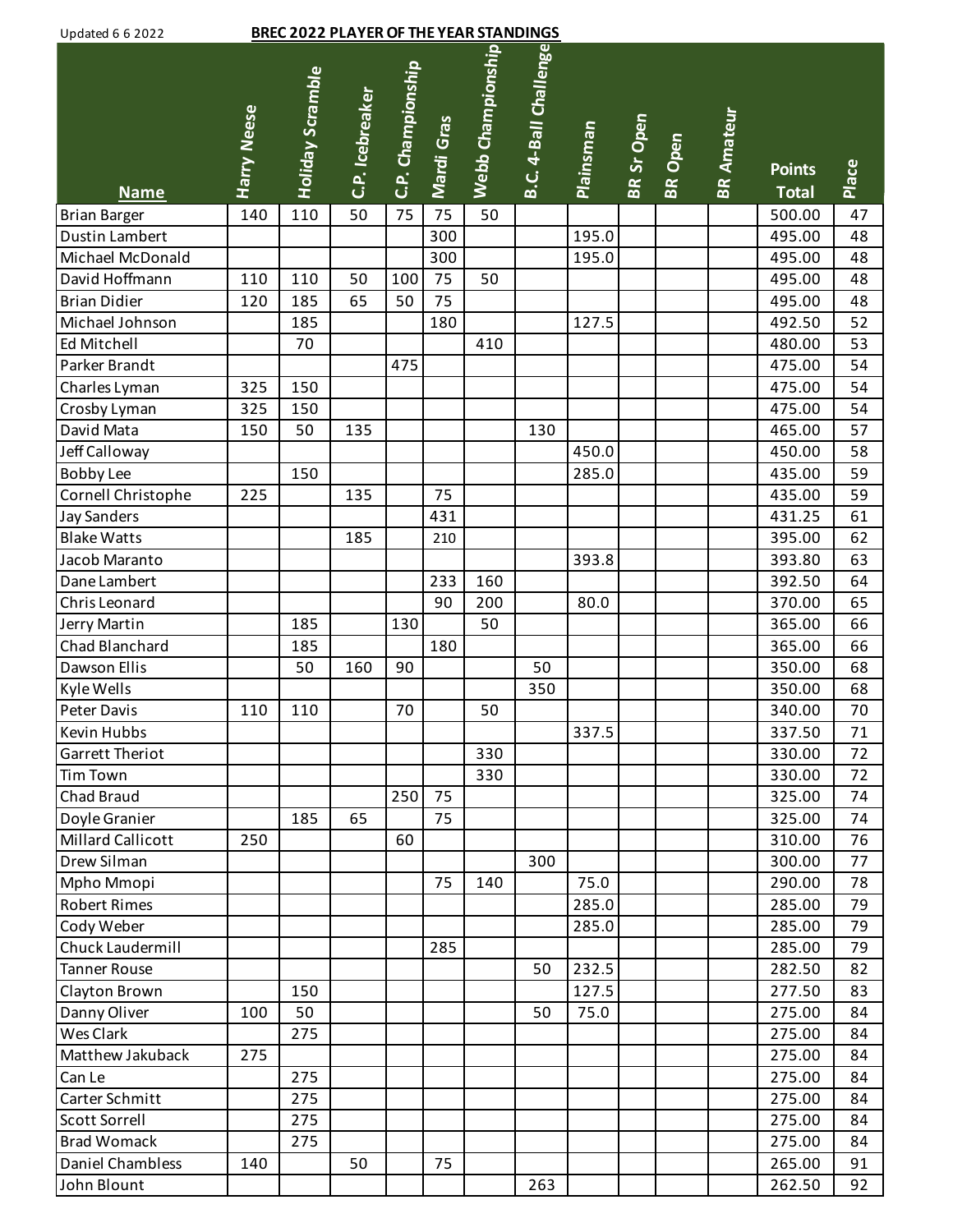| B.C. 4-Ball Challenge<br>Webb Championship<br>C.P. Championship<br>Holiday Scramble<br>C.P. Icebreaker<br><b>Harry Neese</b><br><b>BR Amateur</b><br>Mardi Gras<br>BR Sr Open<br><b>Plainsman</b><br>BR Open<br>Place<br><b>Points</b><br><b>Total</b><br><b>Name</b><br>92<br>262.50<br>Joseph LeBeau<br>263<br>263<br>92<br>Alan Risher<br>262.50<br>Robert Wagner<br>263<br>262.50<br>92<br>Michael Thomas<br>80.0<br>255.00<br>96<br>90<br>85<br>Andrew Schneider<br>248.80<br>50<br>199<br>97<br>245.00<br><b>Stan Spring</b><br>70<br>75<br>98<br>50<br>50<br>Mario Migliacio<br>232.5<br>232.50<br>99<br>232.5<br>232.50<br>Paul Viguet<br>99<br>232.5<br>Brayden Seguin<br>232.50<br>99<br>Donny Schmidt<br>232.5<br>232.50<br>99<br>Ron Laborde<br>232.5<br>232.50<br>99<br>Ben Wheeler<br>232.50<br>233<br>99<br>R.J. Perrault<br>110<br>230.00<br>105<br>120<br><b>Bart Lambert</b><br>225.00<br>106<br>105<br>120<br><b>Bobby Richmond</b><br>135<br>75.0<br>210.00<br>107<br>Michael Robinson<br>50<br>107<br>160<br>210.00<br>Chad Garon<br>210.00<br>107<br>50<br>160<br>160<br>210.00<br>107<br>R. Wager<br>50<br>Henry Pointer<br>107<br>70<br>210.00<br>140<br><b>Tom Connors</b><br>50<br>50<br>200.00<br>112<br>100<br>198.80<br>113<br><b>Austin Watts</b><br>199<br>198.80<br>113<br>Wes Watts<br>199<br>Eddie Odom<br>195.00<br>195<br>115<br>195.00<br>Michael Scurria<br>115<br>195<br>Ken Bradford<br>75<br>50<br>65<br>190.00<br>117<br>Jerrick Hornbeck<br>65<br>50<br>75<br>190.00<br>117<br>75<br>Russell Eckert<br>185.00<br>119<br>110<br><b>Bill Gammill</b><br>75<br>185.00<br>110<br>119<br>Alex Granier<br>185.00<br>185<br>119<br>185.00<br>Scott Snyder<br>185<br>119<br>75.0<br>123<br><b>Austin Edens</b><br>105<br>180.00<br><b>Tim Edens</b><br>75.0<br>180.00<br>123<br>105<br>Jamie Lavigne<br>180.0<br>180.00<br>123<br>180.0<br>180.00<br>123<br>Jason Humphries<br><b>Chuck Ellis</b><br>105<br>75<br>180.00<br>123<br><b>Blake Manola</b><br>177.50<br>50<br>127.5<br>128<br>75<br>50<br>50<br>175.00<br>129<br>Jonathan Peak<br>75<br>50<br>175.00<br>129<br>Lyle Peak<br>50<br>Chuck Fagan<br>50<br>170.00<br>131<br>120<br>Justin McCullough<br>170.00<br>131<br>170<br>Graham Thornton<br>165.0<br>165.00<br>133<br>John Collier<br>165.00<br>165.0<br>133<br>William Handjis<br>50<br>160.00<br>135<br>110<br><b>Austin Harris</b><br>110<br>50<br>160.00<br>135<br>Daniel Steele<br>50<br>160.00<br>135<br>110 | <b>BREC 2022 PLAYER OF THE YEAR STANDINGS</b><br><b>Updated 6 6 2022</b> |  |     |    |  |  |  |  |  |  |  |        |     |
|----------------------------------------------------------------------------------------------------------------------------------------------------------------------------------------------------------------------------------------------------------------------------------------------------------------------------------------------------------------------------------------------------------------------------------------------------------------------------------------------------------------------------------------------------------------------------------------------------------------------------------------------------------------------------------------------------------------------------------------------------------------------------------------------------------------------------------------------------------------------------------------------------------------------------------------------------------------------------------------------------------------------------------------------------------------------------------------------------------------------------------------------------------------------------------------------------------------------------------------------------------------------------------------------------------------------------------------------------------------------------------------------------------------------------------------------------------------------------------------------------------------------------------------------------------------------------------------------------------------------------------------------------------------------------------------------------------------------------------------------------------------------------------------------------------------------------------------------------------------------------------------------------------------------------------------------------------------------------------------------------------------------------------------------------------------------------------------------------------------------------------------------------------------------------------------------------------------------------------------------------------------------------------------------------------------------------------------------------------------------------------------------------------------------------------------------------------------------|--------------------------------------------------------------------------|--|-----|----|--|--|--|--|--|--|--|--------|-----|
|                                                                                                                                                                                                                                                                                                                                                                                                                                                                                                                                                                                                                                                                                                                                                                                                                                                                                                                                                                                                                                                                                                                                                                                                                                                                                                                                                                                                                                                                                                                                                                                                                                                                                                                                                                                                                                                                                                                                                                                                                                                                                                                                                                                                                                                                                                                                                                                                                                                                      |                                                                          |  |     |    |  |  |  |  |  |  |  |        |     |
|                                                                                                                                                                                                                                                                                                                                                                                                                                                                                                                                                                                                                                                                                                                                                                                                                                                                                                                                                                                                                                                                                                                                                                                                                                                                                                                                                                                                                                                                                                                                                                                                                                                                                                                                                                                                                                                                                                                                                                                                                                                                                                                                                                                                                                                                                                                                                                                                                                                                      |                                                                          |  |     |    |  |  |  |  |  |  |  |        |     |
|                                                                                                                                                                                                                                                                                                                                                                                                                                                                                                                                                                                                                                                                                                                                                                                                                                                                                                                                                                                                                                                                                                                                                                                                                                                                                                                                                                                                                                                                                                                                                                                                                                                                                                                                                                                                                                                                                                                                                                                                                                                                                                                                                                                                                                                                                                                                                                                                                                                                      |                                                                          |  |     |    |  |  |  |  |  |  |  |        |     |
|                                                                                                                                                                                                                                                                                                                                                                                                                                                                                                                                                                                                                                                                                                                                                                                                                                                                                                                                                                                                                                                                                                                                                                                                                                                                                                                                                                                                                                                                                                                                                                                                                                                                                                                                                                                                                                                                                                                                                                                                                                                                                                                                                                                                                                                                                                                                                                                                                                                                      |                                                                          |  |     |    |  |  |  |  |  |  |  |        |     |
|                                                                                                                                                                                                                                                                                                                                                                                                                                                                                                                                                                                                                                                                                                                                                                                                                                                                                                                                                                                                                                                                                                                                                                                                                                                                                                                                                                                                                                                                                                                                                                                                                                                                                                                                                                                                                                                                                                                                                                                                                                                                                                                                                                                                                                                                                                                                                                                                                                                                      |                                                                          |  |     |    |  |  |  |  |  |  |  |        |     |
|                                                                                                                                                                                                                                                                                                                                                                                                                                                                                                                                                                                                                                                                                                                                                                                                                                                                                                                                                                                                                                                                                                                                                                                                                                                                                                                                                                                                                                                                                                                                                                                                                                                                                                                                                                                                                                                                                                                                                                                                                                                                                                                                                                                                                                                                                                                                                                                                                                                                      |                                                                          |  |     |    |  |  |  |  |  |  |  |        |     |
|                                                                                                                                                                                                                                                                                                                                                                                                                                                                                                                                                                                                                                                                                                                                                                                                                                                                                                                                                                                                                                                                                                                                                                                                                                                                                                                                                                                                                                                                                                                                                                                                                                                                                                                                                                                                                                                                                                                                                                                                                                                                                                                                                                                                                                                                                                                                                                                                                                                                      |                                                                          |  |     |    |  |  |  |  |  |  |  |        |     |
|                                                                                                                                                                                                                                                                                                                                                                                                                                                                                                                                                                                                                                                                                                                                                                                                                                                                                                                                                                                                                                                                                                                                                                                                                                                                                                                                                                                                                                                                                                                                                                                                                                                                                                                                                                                                                                                                                                                                                                                                                                                                                                                                                                                                                                                                                                                                                                                                                                                                      |                                                                          |  |     |    |  |  |  |  |  |  |  |        |     |
|                                                                                                                                                                                                                                                                                                                                                                                                                                                                                                                                                                                                                                                                                                                                                                                                                                                                                                                                                                                                                                                                                                                                                                                                                                                                                                                                                                                                                                                                                                                                                                                                                                                                                                                                                                                                                                                                                                                                                                                                                                                                                                                                                                                                                                                                                                                                                                                                                                                                      |                                                                          |  |     |    |  |  |  |  |  |  |  |        |     |
|                                                                                                                                                                                                                                                                                                                                                                                                                                                                                                                                                                                                                                                                                                                                                                                                                                                                                                                                                                                                                                                                                                                                                                                                                                                                                                                                                                                                                                                                                                                                                                                                                                                                                                                                                                                                                                                                                                                                                                                                                                                                                                                                                                                                                                                                                                                                                                                                                                                                      |                                                                          |  |     |    |  |  |  |  |  |  |  |        |     |
|                                                                                                                                                                                                                                                                                                                                                                                                                                                                                                                                                                                                                                                                                                                                                                                                                                                                                                                                                                                                                                                                                                                                                                                                                                                                                                                                                                                                                                                                                                                                                                                                                                                                                                                                                                                                                                                                                                                                                                                                                                                                                                                                                                                                                                                                                                                                                                                                                                                                      |                                                                          |  |     |    |  |  |  |  |  |  |  |        |     |
|                                                                                                                                                                                                                                                                                                                                                                                                                                                                                                                                                                                                                                                                                                                                                                                                                                                                                                                                                                                                                                                                                                                                                                                                                                                                                                                                                                                                                                                                                                                                                                                                                                                                                                                                                                                                                                                                                                                                                                                                                                                                                                                                                                                                                                                                                                                                                                                                                                                                      |                                                                          |  |     |    |  |  |  |  |  |  |  |        |     |
|                                                                                                                                                                                                                                                                                                                                                                                                                                                                                                                                                                                                                                                                                                                                                                                                                                                                                                                                                                                                                                                                                                                                                                                                                                                                                                                                                                                                                                                                                                                                                                                                                                                                                                                                                                                                                                                                                                                                                                                                                                                                                                                                                                                                                                                                                                                                                                                                                                                                      |                                                                          |  |     |    |  |  |  |  |  |  |  |        |     |
|                                                                                                                                                                                                                                                                                                                                                                                                                                                                                                                                                                                                                                                                                                                                                                                                                                                                                                                                                                                                                                                                                                                                                                                                                                                                                                                                                                                                                                                                                                                                                                                                                                                                                                                                                                                                                                                                                                                                                                                                                                                                                                                                                                                                                                                                                                                                                                                                                                                                      |                                                                          |  |     |    |  |  |  |  |  |  |  |        |     |
|                                                                                                                                                                                                                                                                                                                                                                                                                                                                                                                                                                                                                                                                                                                                                                                                                                                                                                                                                                                                                                                                                                                                                                                                                                                                                                                                                                                                                                                                                                                                                                                                                                                                                                                                                                                                                                                                                                                                                                                                                                                                                                                                                                                                                                                                                                                                                                                                                                                                      |                                                                          |  |     |    |  |  |  |  |  |  |  |        |     |
|                                                                                                                                                                                                                                                                                                                                                                                                                                                                                                                                                                                                                                                                                                                                                                                                                                                                                                                                                                                                                                                                                                                                                                                                                                                                                                                                                                                                                                                                                                                                                                                                                                                                                                                                                                                                                                                                                                                                                                                                                                                                                                                                                                                                                                                                                                                                                                                                                                                                      |                                                                          |  |     |    |  |  |  |  |  |  |  |        |     |
|                                                                                                                                                                                                                                                                                                                                                                                                                                                                                                                                                                                                                                                                                                                                                                                                                                                                                                                                                                                                                                                                                                                                                                                                                                                                                                                                                                                                                                                                                                                                                                                                                                                                                                                                                                                                                                                                                                                                                                                                                                                                                                                                                                                                                                                                                                                                                                                                                                                                      |                                                                          |  |     |    |  |  |  |  |  |  |  |        |     |
|                                                                                                                                                                                                                                                                                                                                                                                                                                                                                                                                                                                                                                                                                                                                                                                                                                                                                                                                                                                                                                                                                                                                                                                                                                                                                                                                                                                                                                                                                                                                                                                                                                                                                                                                                                                                                                                                                                                                                                                                                                                                                                                                                                                                                                                                                                                                                                                                                                                                      |                                                                          |  |     |    |  |  |  |  |  |  |  |        |     |
|                                                                                                                                                                                                                                                                                                                                                                                                                                                                                                                                                                                                                                                                                                                                                                                                                                                                                                                                                                                                                                                                                                                                                                                                                                                                                                                                                                                                                                                                                                                                                                                                                                                                                                                                                                                                                                                                                                                                                                                                                                                                                                                                                                                                                                                                                                                                                                                                                                                                      |                                                                          |  |     |    |  |  |  |  |  |  |  |        |     |
|                                                                                                                                                                                                                                                                                                                                                                                                                                                                                                                                                                                                                                                                                                                                                                                                                                                                                                                                                                                                                                                                                                                                                                                                                                                                                                                                                                                                                                                                                                                                                                                                                                                                                                                                                                                                                                                                                                                                                                                                                                                                                                                                                                                                                                                                                                                                                                                                                                                                      |                                                                          |  |     |    |  |  |  |  |  |  |  |        |     |
|                                                                                                                                                                                                                                                                                                                                                                                                                                                                                                                                                                                                                                                                                                                                                                                                                                                                                                                                                                                                                                                                                                                                                                                                                                                                                                                                                                                                                                                                                                                                                                                                                                                                                                                                                                                                                                                                                                                                                                                                                                                                                                                                                                                                                                                                                                                                                                                                                                                                      |                                                                          |  |     |    |  |  |  |  |  |  |  |        |     |
|                                                                                                                                                                                                                                                                                                                                                                                                                                                                                                                                                                                                                                                                                                                                                                                                                                                                                                                                                                                                                                                                                                                                                                                                                                                                                                                                                                                                                                                                                                                                                                                                                                                                                                                                                                                                                                                                                                                                                                                                                                                                                                                                                                                                                                                                                                                                                                                                                                                                      |                                                                          |  |     |    |  |  |  |  |  |  |  |        |     |
|                                                                                                                                                                                                                                                                                                                                                                                                                                                                                                                                                                                                                                                                                                                                                                                                                                                                                                                                                                                                                                                                                                                                                                                                                                                                                                                                                                                                                                                                                                                                                                                                                                                                                                                                                                                                                                                                                                                                                                                                                                                                                                                                                                                                                                                                                                                                                                                                                                                                      |                                                                          |  |     |    |  |  |  |  |  |  |  |        |     |
|                                                                                                                                                                                                                                                                                                                                                                                                                                                                                                                                                                                                                                                                                                                                                                                                                                                                                                                                                                                                                                                                                                                                                                                                                                                                                                                                                                                                                                                                                                                                                                                                                                                                                                                                                                                                                                                                                                                                                                                                                                                                                                                                                                                                                                                                                                                                                                                                                                                                      |                                                                          |  |     |    |  |  |  |  |  |  |  |        |     |
|                                                                                                                                                                                                                                                                                                                                                                                                                                                                                                                                                                                                                                                                                                                                                                                                                                                                                                                                                                                                                                                                                                                                                                                                                                                                                                                                                                                                                                                                                                                                                                                                                                                                                                                                                                                                                                                                                                                                                                                                                                                                                                                                                                                                                                                                                                                                                                                                                                                                      |                                                                          |  |     |    |  |  |  |  |  |  |  |        |     |
|                                                                                                                                                                                                                                                                                                                                                                                                                                                                                                                                                                                                                                                                                                                                                                                                                                                                                                                                                                                                                                                                                                                                                                                                                                                                                                                                                                                                                                                                                                                                                                                                                                                                                                                                                                                                                                                                                                                                                                                                                                                                                                                                                                                                                                                                                                                                                                                                                                                                      |                                                                          |  |     |    |  |  |  |  |  |  |  |        |     |
|                                                                                                                                                                                                                                                                                                                                                                                                                                                                                                                                                                                                                                                                                                                                                                                                                                                                                                                                                                                                                                                                                                                                                                                                                                                                                                                                                                                                                                                                                                                                                                                                                                                                                                                                                                                                                                                                                                                                                                                                                                                                                                                                                                                                                                                                                                                                                                                                                                                                      |                                                                          |  |     |    |  |  |  |  |  |  |  |        |     |
|                                                                                                                                                                                                                                                                                                                                                                                                                                                                                                                                                                                                                                                                                                                                                                                                                                                                                                                                                                                                                                                                                                                                                                                                                                                                                                                                                                                                                                                                                                                                                                                                                                                                                                                                                                                                                                                                                                                                                                                                                                                                                                                                                                                                                                                                                                                                                                                                                                                                      |                                                                          |  |     |    |  |  |  |  |  |  |  |        |     |
|                                                                                                                                                                                                                                                                                                                                                                                                                                                                                                                                                                                                                                                                                                                                                                                                                                                                                                                                                                                                                                                                                                                                                                                                                                                                                                                                                                                                                                                                                                                                                                                                                                                                                                                                                                                                                                                                                                                                                                                                                                                                                                                                                                                                                                                                                                                                                                                                                                                                      |                                                                          |  |     |    |  |  |  |  |  |  |  |        |     |
|                                                                                                                                                                                                                                                                                                                                                                                                                                                                                                                                                                                                                                                                                                                                                                                                                                                                                                                                                                                                                                                                                                                                                                                                                                                                                                                                                                                                                                                                                                                                                                                                                                                                                                                                                                                                                                                                                                                                                                                                                                                                                                                                                                                                                                                                                                                                                                                                                                                                      |                                                                          |  |     |    |  |  |  |  |  |  |  |        |     |
|                                                                                                                                                                                                                                                                                                                                                                                                                                                                                                                                                                                                                                                                                                                                                                                                                                                                                                                                                                                                                                                                                                                                                                                                                                                                                                                                                                                                                                                                                                                                                                                                                                                                                                                                                                                                                                                                                                                                                                                                                                                                                                                                                                                                                                                                                                                                                                                                                                                                      |                                                                          |  |     |    |  |  |  |  |  |  |  |        |     |
|                                                                                                                                                                                                                                                                                                                                                                                                                                                                                                                                                                                                                                                                                                                                                                                                                                                                                                                                                                                                                                                                                                                                                                                                                                                                                                                                                                                                                                                                                                                                                                                                                                                                                                                                                                                                                                                                                                                                                                                                                                                                                                                                                                                                                                                                                                                                                                                                                                                                      |                                                                          |  |     |    |  |  |  |  |  |  |  |        |     |
|                                                                                                                                                                                                                                                                                                                                                                                                                                                                                                                                                                                                                                                                                                                                                                                                                                                                                                                                                                                                                                                                                                                                                                                                                                                                                                                                                                                                                                                                                                                                                                                                                                                                                                                                                                                                                                                                                                                                                                                                                                                                                                                                                                                                                                                                                                                                                                                                                                                                      |                                                                          |  |     |    |  |  |  |  |  |  |  |        |     |
|                                                                                                                                                                                                                                                                                                                                                                                                                                                                                                                                                                                                                                                                                                                                                                                                                                                                                                                                                                                                                                                                                                                                                                                                                                                                                                                                                                                                                                                                                                                                                                                                                                                                                                                                                                                                                                                                                                                                                                                                                                                                                                                                                                                                                                                                                                                                                                                                                                                                      |                                                                          |  |     |    |  |  |  |  |  |  |  |        |     |
|                                                                                                                                                                                                                                                                                                                                                                                                                                                                                                                                                                                                                                                                                                                                                                                                                                                                                                                                                                                                                                                                                                                                                                                                                                                                                                                                                                                                                                                                                                                                                                                                                                                                                                                                                                                                                                                                                                                                                                                                                                                                                                                                                                                                                                                                                                                                                                                                                                                                      |                                                                          |  |     |    |  |  |  |  |  |  |  |        |     |
|                                                                                                                                                                                                                                                                                                                                                                                                                                                                                                                                                                                                                                                                                                                                                                                                                                                                                                                                                                                                                                                                                                                                                                                                                                                                                                                                                                                                                                                                                                                                                                                                                                                                                                                                                                                                                                                                                                                                                                                                                                                                                                                                                                                                                                                                                                                                                                                                                                                                      |                                                                          |  |     |    |  |  |  |  |  |  |  |        |     |
|                                                                                                                                                                                                                                                                                                                                                                                                                                                                                                                                                                                                                                                                                                                                                                                                                                                                                                                                                                                                                                                                                                                                                                                                                                                                                                                                                                                                                                                                                                                                                                                                                                                                                                                                                                                                                                                                                                                                                                                                                                                                                                                                                                                                                                                                                                                                                                                                                                                                      |                                                                          |  |     |    |  |  |  |  |  |  |  |        |     |
|                                                                                                                                                                                                                                                                                                                                                                                                                                                                                                                                                                                                                                                                                                                                                                                                                                                                                                                                                                                                                                                                                                                                                                                                                                                                                                                                                                                                                                                                                                                                                                                                                                                                                                                                                                                                                                                                                                                                                                                                                                                                                                                                                                                                                                                                                                                                                                                                                                                                      |                                                                          |  |     |    |  |  |  |  |  |  |  |        |     |
|                                                                                                                                                                                                                                                                                                                                                                                                                                                                                                                                                                                                                                                                                                                                                                                                                                                                                                                                                                                                                                                                                                                                                                                                                                                                                                                                                                                                                                                                                                                                                                                                                                                                                                                                                                                                                                                                                                                                                                                                                                                                                                                                                                                                                                                                                                                                                                                                                                                                      |                                                                          |  |     |    |  |  |  |  |  |  |  |        |     |
|                                                                                                                                                                                                                                                                                                                                                                                                                                                                                                                                                                                                                                                                                                                                                                                                                                                                                                                                                                                                                                                                                                                                                                                                                                                                                                                                                                                                                                                                                                                                                                                                                                                                                                                                                                                                                                                                                                                                                                                                                                                                                                                                                                                                                                                                                                                                                                                                                                                                      |                                                                          |  |     |    |  |  |  |  |  |  |  |        |     |
|                                                                                                                                                                                                                                                                                                                                                                                                                                                                                                                                                                                                                                                                                                                                                                                                                                                                                                                                                                                                                                                                                                                                                                                                                                                                                                                                                                                                                                                                                                                                                                                                                                                                                                                                                                                                                                                                                                                                                                                                                                                                                                                                                                                                                                                                                                                                                                                                                                                                      |                                                                          |  |     |    |  |  |  |  |  |  |  |        |     |
|                                                                                                                                                                                                                                                                                                                                                                                                                                                                                                                                                                                                                                                                                                                                                                                                                                                                                                                                                                                                                                                                                                                                                                                                                                                                                                                                                                                                                                                                                                                                                                                                                                                                                                                                                                                                                                                                                                                                                                                                                                                                                                                                                                                                                                                                                                                                                                                                                                                                      |                                                                          |  |     |    |  |  |  |  |  |  |  |        |     |
|                                                                                                                                                                                                                                                                                                                                                                                                                                                                                                                                                                                                                                                                                                                                                                                                                                                                                                                                                                                                                                                                                                                                                                                                                                                                                                                                                                                                                                                                                                                                                                                                                                                                                                                                                                                                                                                                                                                                                                                                                                                                                                                                                                                                                                                                                                                                                                                                                                                                      |                                                                          |  |     |    |  |  |  |  |  |  |  |        |     |
|                                                                                                                                                                                                                                                                                                                                                                                                                                                                                                                                                                                                                                                                                                                                                                                                                                                                                                                                                                                                                                                                                                                                                                                                                                                                                                                                                                                                                                                                                                                                                                                                                                                                                                                                                                                                                                                                                                                                                                                                                                                                                                                                                                                                                                                                                                                                                                                                                                                                      |                                                                          |  |     |    |  |  |  |  |  |  |  |        |     |
|                                                                                                                                                                                                                                                                                                                                                                                                                                                                                                                                                                                                                                                                                                                                                                                                                                                                                                                                                                                                                                                                                                                                                                                                                                                                                                                                                                                                                                                                                                                                                                                                                                                                                                                                                                                                                                                                                                                                                                                                                                                                                                                                                                                                                                                                                                                                                                                                                                                                      |                                                                          |  |     |    |  |  |  |  |  |  |  |        |     |
|                                                                                                                                                                                                                                                                                                                                                                                                                                                                                                                                                                                                                                                                                                                                                                                                                                                                                                                                                                                                                                                                                                                                                                                                                                                                                                                                                                                                                                                                                                                                                                                                                                                                                                                                                                                                                                                                                                                                                                                                                                                                                                                                                                                                                                                                                                                                                                                                                                                                      |                                                                          |  |     |    |  |  |  |  |  |  |  |        |     |
|                                                                                                                                                                                                                                                                                                                                                                                                                                                                                                                                                                                                                                                                                                                                                                                                                                                                                                                                                                                                                                                                                                                                                                                                                                                                                                                                                                                                                                                                                                                                                                                                                                                                                                                                                                                                                                                                                                                                                                                                                                                                                                                                                                                                                                                                                                                                                                                                                                                                      | Chris Kieren                                                             |  | 110 | 50 |  |  |  |  |  |  |  | 160.00 | 135 |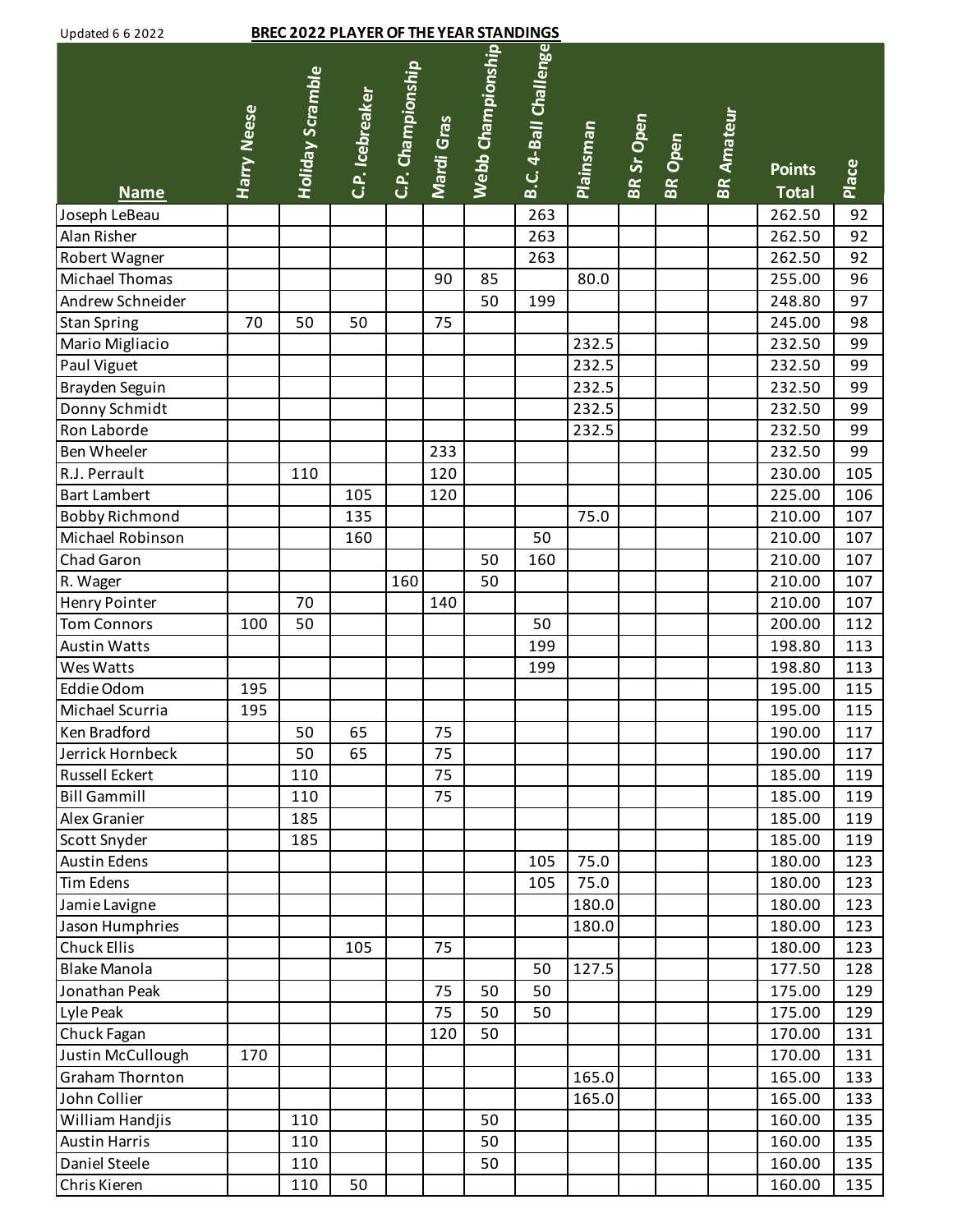| <b>BREC 2022 PLAYER OF THE YEAR STANDINGS</b><br><b>Updated 6 6 2022</b> |                    |                  |                 |                   |            |                   |                       |                  |            |                |                   |                               |       |
|--------------------------------------------------------------------------|--------------------|------------------|-----------------|-------------------|------------|-------------------|-----------------------|------------------|------------|----------------|-------------------|-------------------------------|-------|
| <b>Name</b>                                                              | <b>Harry Neese</b> | Holiday Scramble | C.P. Icebreaker | C.P. Championship | Mardi Gras | Webb Championship | B.C. 4-Ball Challenge | <b>Plainsman</b> | BR Sr Open | <b>BR</b> Open | <b>BR Amateur</b> | <b>Points</b><br><b>Total</b> | Place |
| James Kelly                                                              |                    |                  |                 |                   | 75         |                   |                       | 75.0             |            |                |                   | 150.00                        | 139   |
| <b>Ben Adams</b>                                                         |                    | 150              |                 |                   |            |                   |                       |                  |            |                |                   | 150.00                        | 139   |
| Luke Gomez                                                               |                    | 150              |                 |                   |            |                   |                       |                  |            |                |                   | 150.00                        | 139   |
| Charles MacPherson                                                       |                    | 150              |                 |                   |            |                   |                       |                  |            |                |                   | 150.00                        | 139   |
| Alex Mouton                                                              |                    | 150              |                 |                   |            |                   |                       |                  |            |                |                   | 150.00                        | 139   |
| Les O'Neil                                                               |                    |                  |                 |                   | 150        |                   |                       |                  |            |                |                   | 150.00                        | 139   |
| Jeff Russell                                                             |                    |                  | 135             |                   |            |                   |                       |                  |            |                |                   | 135.00                        | 145   |
| Justin Hernandez                                                         |                    |                  |                 |                   |            |                   | 50                    | 80.0             |            |                |                   | 130.00                        | 146   |
| Ryan Kyle                                                                |                    |                  |                 |                   |            |                   | 50                    | 80.0             |            |                |                   | 130.00                        | 146   |
| <b>Chandler Reeves</b>                                                   |                    |                  |                 |                   |            |                   | 130                   |                  |            |                |                   | 130.00                        | 146   |
| Seth Holley                                                              |                    |                  |                 |                   |            |                   |                       | 127.5            |            |                |                   | 127.50                        | 149   |
| Bryan McClendon                                                          |                    |                  |                 |                   |            |                   |                       | 127.5            |            |                |                   | 127.50                        | 149   |
| Chris Maranto                                                            |                    |                  |                 |                   |            |                   |                       | 127.5            |            |                |                   | 127.50                        | 149   |
| Joey Donachricha                                                         |                    |                  |                 |                   |            |                   | 50                    | 75.0             |            |                |                   | 125.00                        | 152   |
| Chris Drake                                                              |                    |                  |                 |                   |            |                   | 50                    | 75.0             |            |                |                   | 125.00                        | 152   |
| Nick Manely                                                              |                    |                  |                 |                   |            |                   | 50                    | 75.0             |            |                |                   | 125.00                        | 152   |
| Harold Pippin                                                            |                    |                  |                 |                   |            | 50                |                       | 75.0             |            |                |                   | 125.00                        | 152   |
| Mickey Bordelon                                                          |                    | 50               |                 |                   |            |                   |                       | 75.0             |            |                |                   | 125.00                        | 152   |
| <b>Jay Suits</b>                                                         |                    |                  |                 |                   | 75         | 50                |                       |                  |            |                |                   | 125.00                        | 152   |
| Donna Ashmore                                                            |                    | 70               | 50              |                   |            |                   |                       |                  |            |                |                   | 120.00                        | 158   |
| Austin Fairchild                                                         |                    |                  |                 |                   | 120        |                   |                       |                  |            |                |                   | 120.00                        | 158   |
| <b>Steve Parker</b>                                                      | 120                |                  |                 |                   |            |                   |                       |                  |            |                |                   | 120.00                        | 158   |
| Duane Perry                                                              |                    |                  |                 |                   | 120        |                   |                       |                  |            |                |                   | 120.00                        | 158   |
| <b>Barbara Watts</b>                                                     |                    | 70               | 50              |                   |            |                   |                       |                  |            |                |                   | 120.00                        | 158   |
| <b>Kurt Bailey</b>                                                       |                    | 110              |                 |                   |            |                   |                       |                  |            |                |                   | 110.00                        | 163   |
| Richard Horner                                                           |                    | 110              |                 |                   |            |                   |                       |                  |            |                |                   | 110.00                        | 163   |
| Lewis Morris                                                             |                    | 110              |                 |                   |            |                   |                       |                  |            |                |                   | 110.00                        | 163   |
| Jacob Broussard                                                          |                    |                  |                 |                   |            |                   | 105                   |                  |            |                |                   | 105.00                        | 166   |
| O.P. Falgoust                                                            |                    |                  | 105             |                   |            |                   |                       |                  |            |                |                   | 105.00                        | 166   |
| <b>Hoss Hales</b>                                                        |                    |                  | 105             |                   |            |                   |                       |                  |            |                |                   | 105.00                        | 166   |
| Clint Skinner                                                            |                    |                  |                 | 50                |            | 50                |                       |                  |            |                |                   | 100.00                        | 169   |
| Celeste Harris                                                           |                    | 50               | 50              |                   |            |                   |                       |                  |            |                |                   | 100.00                        | 169   |
| Jeff Byrnes                                                              | 90                 |                  |                 |                   |            |                   |                       |                  |            |                |                   | 90.00                         | 171   |
| Brandon Hendrickson                                                      | 90                 |                  |                 |                   |            |                   |                       |                  |            |                |                   | 90.00                         | 171   |
| <b>Brooke Thornton</b>                                                   |                    |                  |                 |                   |            |                   |                       | 80.0             |            |                |                   | 80.00                         | 173   |
| <b>Julian Faulk</b>                                                      |                    |                  |                 |                   |            |                   |                       | 80.0             |            |                |                   | 80.00                         | 173   |
| Dale Cox                                                                 | 80                 |                  |                 |                   |            |                   |                       |                  |            |                |                   | 80.00                         | 173   |
| Elizabeth Senecal                                                        | 80                 |                  |                 |                   |            |                   |                       |                  |            |                |                   | 80.00                         | 173   |
| Will Dees                                                                |                    |                  |                 |                   |            |                   |                       | 75.0             |            |                |                   | 75.00                         | 177   |
| <b>Bob Dickerson</b>                                                     |                    |                  |                 |                   |            |                   |                       | 75.0             |            |                |                   | 75.00                         | 177   |
| Neil Marroy                                                              |                    |                  |                 |                   |            |                   |                       | 75.0             |            |                |                   | 75.00                         | 177   |
| Alen Walker                                                              |                    |                  |                 |                   |            |                   |                       | 75.0             |            |                |                   | 75.00                         | 177   |
| Christian Brown                                                          |                    |                  |                 |                   |            |                   |                       | 75.0             |            |                |                   | 75.00                         | 177   |
| Brayden David                                                            |                    |                  |                 |                   |            |                   |                       | 75.0             |            |                |                   | 75.00                         | 177   |
| Mitch Covington                                                          |                    |                  |                 |                   |            |                   |                       | 75.0             |            |                |                   | 75.00                         | 177   |
| Carson Covington                                                         |                    |                  |                 |                   |            |                   |                       | 75.0             |            |                |                   | 75.00                         | 177   |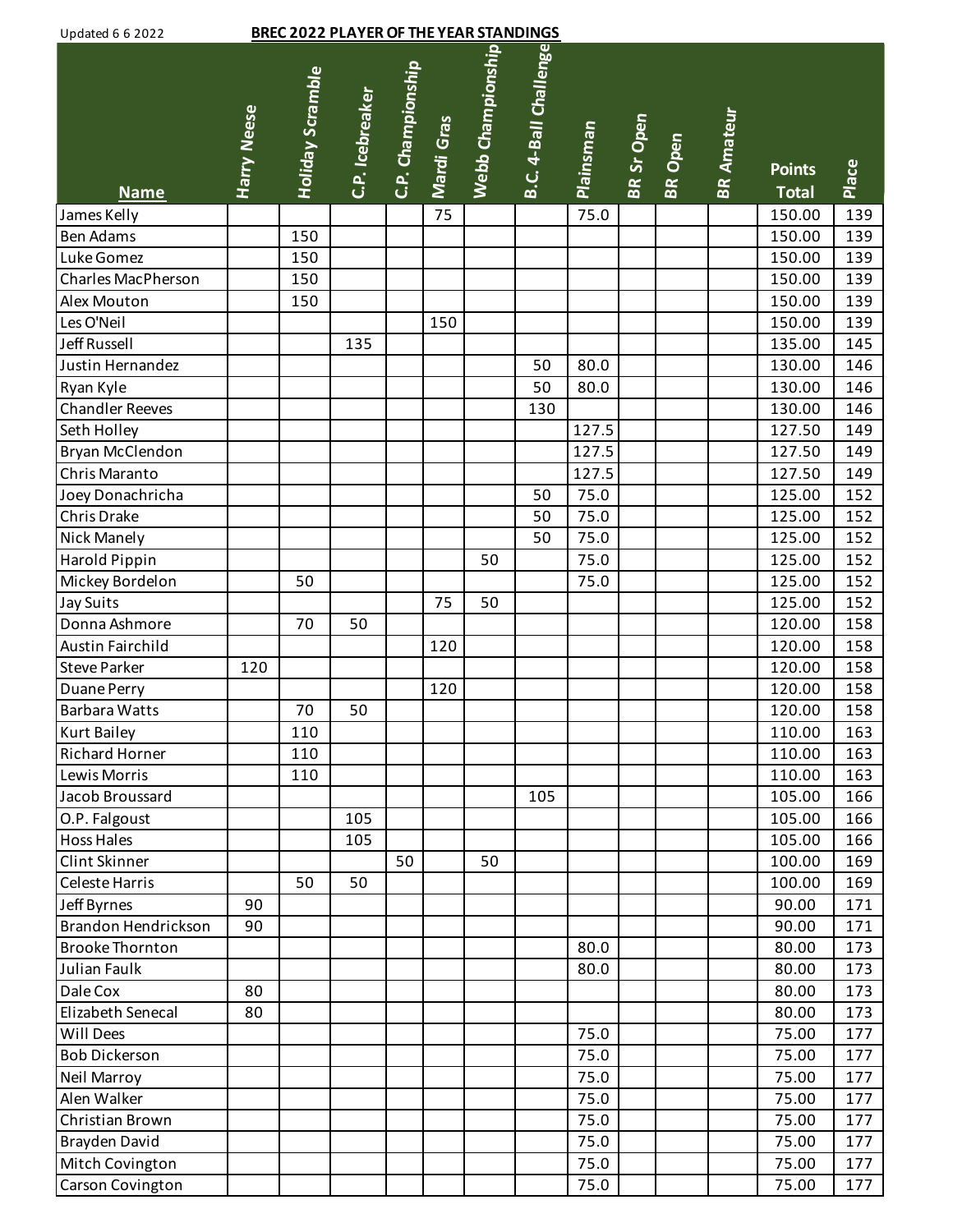| <b>Updated 6 6 2022</b> |                    | <b>BREC 2022 PLAYER OF THE YEAR STANDINGS</b> |                 |                   |            |                   |                       |           |            |                |                   |                               |       |
|-------------------------|--------------------|-----------------------------------------------|-----------------|-------------------|------------|-------------------|-----------------------|-----------|------------|----------------|-------------------|-------------------------------|-------|
| <b>Name</b>             | <b>Harry Neese</b> | <b>Holiday Scramble</b>                       | C.P. Icebreaker | C.P. Championship | Mardi Gras | Webb Championship | B.C. 4-Ball Challenge | Plainsman | BR Sr Open | <b>BR</b> Open | <b>BR Amateur</b> | <b>Points</b><br><b>Total</b> | Place |
| Ken Miller              |                    |                                               |                 |                   |            |                   |                       | 75.0      |            |                |                   | 75.00                         | 177   |
| Jimmy Williams          |                    |                                               |                 |                   |            |                   |                       | 75.0      |            |                |                   | 75.00                         | 177   |
| Dale Wilkerson          |                    |                                               |                 |                   |            |                   |                       | 75.0      |            |                |                   | 75.00                         | 177   |
| Robbie Ocmond           |                    |                                               |                 |                   |            |                   |                       | 75.0      |            |                |                   | 75.00                         | 177   |
| Caleb Wilson            |                    |                                               |                 |                   |            |                   |                       | 75.0      |            |                |                   | 75.00                         | 177   |
| Shannon Dyer            |                    |                                               |                 |                   |            |                   |                       | 75.0      |            |                |                   | 75.00                         | 177   |
| Scott Johnson           |                    |                                               |                 |                   |            |                   |                       | 75.0      |            |                |                   | 75.00                         | 177   |
| David Kelly             |                    |                                               |                 |                   |            |                   |                       | 75.0      |            |                |                   | 75.00                         | 177   |
| Phillip Kelly           |                    |                                               |                 |                   |            |                   |                       | 75.0      |            |                |                   | 75.00                         | 177   |
| Beau Wagner             |                    |                                               |                 |                   |            |                   |                       | 75.0      |            |                |                   | 75.00                         | 177   |
| Kevin Dutton            |                    |                                               |                 |                   |            |                   |                       | 75.0      |            |                |                   | 75.00                         | 177   |
| Jake Brown              |                    |                                               |                 |                   |            |                   |                       | 75.0      |            |                |                   | 75.00                         | 177   |
| <b>Blake Barber</b>     |                    |                                               |                 |                   |            |                   |                       | 75.0      |            |                |                   | 75.00                         | 177   |
| <b>BT Roberts</b>       |                    |                                               |                 |                   |            |                   |                       | 75.0      |            |                |                   | 75.00                         | 177   |
| Daniel Daire            |                    |                                               |                 |                   |            |                   |                       | 75.0      |            |                |                   | 75.00                         | 177   |
| Andrew Meche            |                    |                                               |                 |                   |            |                   |                       | 75.0      |            |                |                   | 75.00                         | 177   |
| Ryan Miller             |                    |                                               |                 |                   |            |                   |                       | 75.0      |            |                |                   | 75.00                         | 177   |
| David Montgomery        |                    |                                               |                 |                   |            |                   |                       | 75.0      |            |                |                   | 75.00                         | 177   |
| Clay Corkern            |                    |                                               |                 |                   |            |                   |                       | 75.0      |            |                |                   | 75.00                         | 177   |
| Hunter Floyd            |                    |                                               |                 |                   |            |                   |                       | 75.0      |            |                |                   | 75.00                         | 177   |
| Wes Watts               |                    |                                               |                 |                   |            |                   |                       | 75.0      |            |                |                   | 75.00                         | 177   |
| <b>Travis Watts</b>     |                    |                                               |                 |                   |            |                   |                       | 75.0      |            |                |                   | 75.00                         | 177   |
| Wendall Aikens          |                    |                                               |                 |                   |            |                   |                       | 75.0      |            |                |                   | 75.00                         | 177   |
| <b>BJ</b> Taillon       |                    |                                               |                 |                   |            |                   |                       | 75.0      |            |                |                   | 75.00                         | 177   |
| Patrick Holmes          |                    |                                               |                 |                   |            |                   |                       | 75.0      |            |                |                   | 75.00                         | 177   |
| Logan Holmes            |                    |                                               |                 |                   |            |                   |                       | 75.0      |            |                |                   | 75.00                         | 177   |
| Wade Simmons            |                    |                                               |                 |                   |            |                   |                       | 75.0      |            |                |                   | 75.00                         | 177   |
| Micha Major             |                    |                                               |                 |                   |            |                   |                       | 75.0      |            |                |                   | 75.00                         | 177   |
| John Rumfellow          |                    |                                               |                 |                   |            |                   |                       | 75.0      |            |                |                   | 75.00                         | 177   |
| Dennis Hefferman        |                    |                                               |                 |                   |            |                   |                       | 75.0      |            |                |                   | 75.00                         | 177   |
| <b>Terrell Gaines</b>   |                    |                                               |                 |                   |            |                   |                       | 75.0      |            |                |                   | 75.00                         | 177   |
| Corey Copeland          |                    |                                               |                 |                   |            |                   |                       | 75.0      |            |                |                   | 75.00                         | 177   |
| Matthew Elam            |                    |                                               |                 |                   |            |                   |                       | 75.0      |            |                |                   | 75.00                         | 177   |
| Taylor Jelks            |                    |                                               |                 |                   |            |                   |                       | 75.0      |            |                |                   | 75.00                         | 177   |
| Neil Calandro           |                    |                                               |                 |                   |            |                   | 75                    |           |            |                |                   | 75.00                         | 177   |
| Drew Cavell             |                    |                                               |                 |                   |            |                   | 75                    |           |            |                |                   | 75.00                         | 177   |
| Jory Comeaux            |                    |                                               |                 |                   |            |                   | 75                    |           |            |                |                   | 75.00                         | 177   |
| Jordan Eiland           |                    |                                               |                 |                   |            |                   | 75                    |           |            |                |                   | 75.00                         | 177   |
| Justin LeBlanc          |                    |                                               |                 |                   |            |                   | 75                    |           |            |                |                   | 75.00                         | 177   |
| Andre Prejean           |                    |                                               |                 |                   |            |                   | 75                    |           |            |                |                   | 75.00                         | 177   |
| Neil Smith              |                    |                                               |                 |                   |            |                   | 75                    |           |            |                |                   | 75.00                         | 177   |
| Amadeo Avila            |                    |                                               |                 |                   | 75         |                   |                       |           |            |                |                   | 75.00                         | 177   |
| Myles Bergeron          |                    |                                               |                 |                   | 75         |                   |                       |           |            |                |                   | 75.00                         | 177   |
| Michael Caillet         |                    |                                               |                 |                   | 75         |                   |                       |           |            |                |                   | 75.00                         | 177   |
| <b>Brad Carville</b>    |                    |                                               |                 |                   | 75         |                   |                       |           |            |                |                   | 75.00                         | 177   |
| Allen Chasteen          |                    |                                               |                 |                   | 75         |                   |                       |           |            |                |                   | 75.00                         | 177   |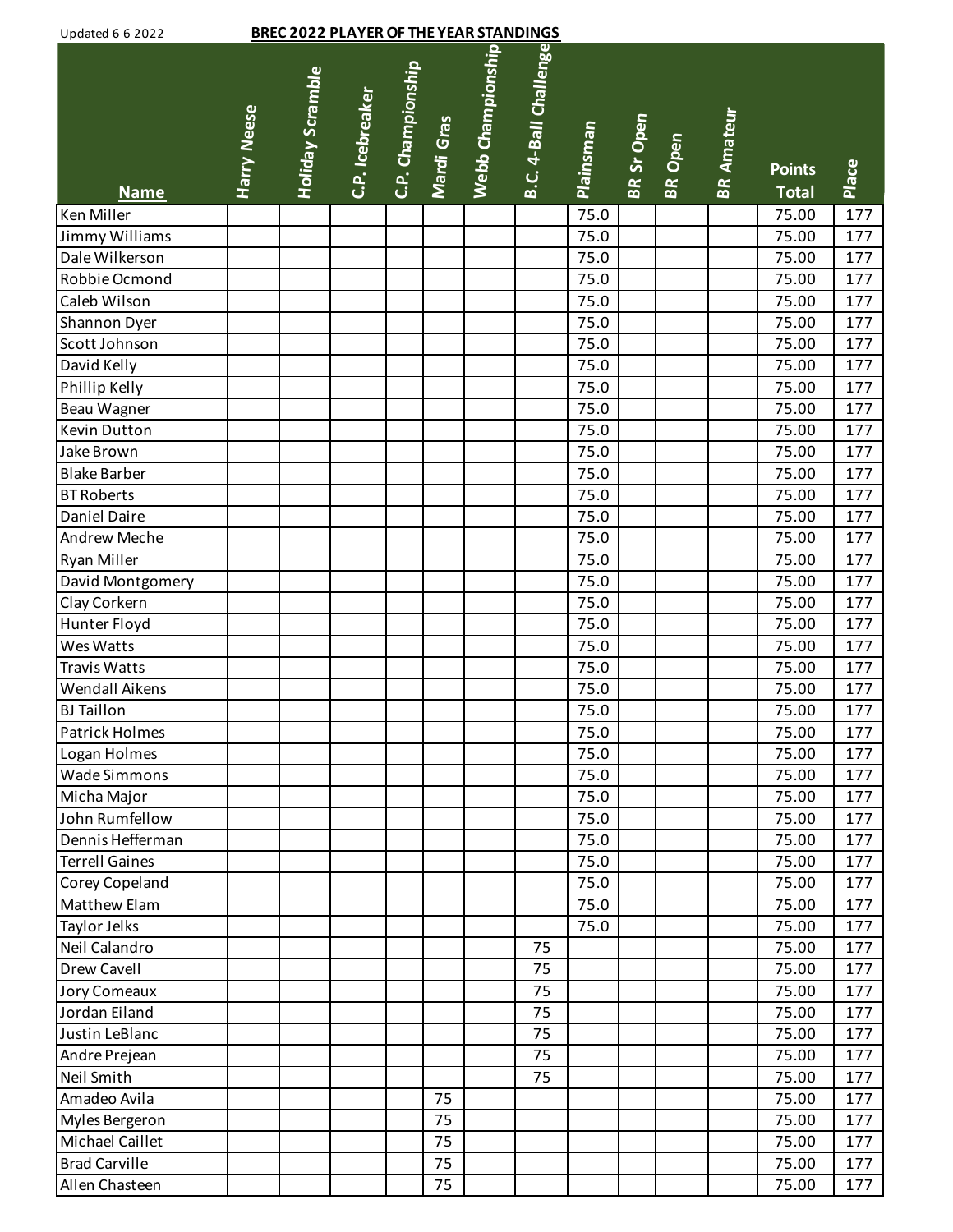| <b>Updated 6 6 2022</b> |  |  |
|-------------------------|--|--|
|                         |  |  |

## **BREC 2022 BLAYER OF THE YEAR STANDINGS**

| opdated b b 2022<br><u>BREC 2022 PLATER OF THE TEAR STANDINGS</u> |             |                         |                 |                   |            |                   |                       |                  |            |         |                   |               |       |
|-------------------------------------------------------------------|-------------|-------------------------|-----------------|-------------------|------------|-------------------|-----------------------|------------------|------------|---------|-------------------|---------------|-------|
|                                                                   | Harry Neese | <b>Holiday Scramble</b> | C.P. Icebreaker | C.P. Championship | Mardi Gras | Webb Championship | B.C. 4-Ball Challenge | <b>Plainsman</b> | BR Sr Open | BR Open | <b>BR Amateur</b> | <b>Points</b> | Place |
| <b>Name</b>                                                       |             |                         |                 |                   |            |                   |                       |                  |            |         |                   | <b>Total</b>  |       |
| Stephen Frederick                                                 |             |                         |                 |                   | 75         |                   |                       |                  |            |         |                   | 75.00         | 177   |
| Matthew Freeburgh                                                 |             |                         |                 |                   | 75         |                   |                       |                  |            |         |                   | 75.00         | 177   |
| Wesley Freeburgh                                                  |             |                         |                 |                   | 75         |                   |                       |                  |            |         |                   | 75.00         | 177   |
| John Henchy                                                       |             |                         |                 |                   | 75         |                   |                       |                  |            |         |                   | 75.00         | 177   |
| Jacob Hooper                                                      |             |                         |                 |                   | 75         |                   |                       |                  |            |         |                   | 75.00         | 177   |
| <b>Bret Hughes</b>                                                |             |                         |                 |                   | 75         |                   |                       |                  |            |         |                   | 75.00         | 177   |
| George Kennedy                                                    |             |                         |                 |                   | 75         |                   |                       |                  |            |         |                   | 75.00         | 177   |
| Greg Kennedy                                                      |             |                         |                 |                   | 75         |                   |                       |                  |            |         |                   | 75.00         | 177   |
| Darrell Lakvold                                                   |             |                         |                 |                   | 75         |                   |                       |                  |            |         |                   | 75.00         | 177   |
| <b>Brent Manuel</b>                                               |             |                         |                 |                   | 75         |                   |                       |                  |            |         |                   | 75.00         | 177   |
| David Melancon                                                    |             |                         |                 |                   | 75         |                   |                       |                  |            |         |                   | 75.00         | 177   |
| David Ourso                                                       |             |                         |                 |                   | 75         |                   |                       |                  |            |         |                   | 75.00         | 177   |
| Devin Scharwath                                                   |             |                         |                 |                   | 75         |                   |                       |                  |            |         |                   | 75.00         | 177   |
| Robert Shamburger                                                 |             |                         |                 |                   | 75         |                   |                       |                  |            |         |                   | 75.00         | 177   |
| Mike Smith                                                        |             |                         |                 |                   | 75         |                   |                       |                  |            |         |                   | 75.00         | 177   |
| Matthew Tierney                                                   |             |                         |                 |                   | 75         |                   |                       |                  |            |         |                   | 75.00         | 177   |
| <b>Brody Trabeau</b>                                              |             |                         |                 |                   | 75         |                   |                       |                  |            |         |                   | 75.00         | 177   |
| Cody Trabeau                                                      |             |                         |                 |                   | 75         |                   |                       |                  |            |         |                   | 75.00         | 177   |
| Josh Tucker                                                       |             |                         |                 |                   | 75         |                   |                       |                  |            |         |                   | 75.00         | 177   |
| Danny Venable                                                     |             |                         |                 |                   | 75         |                   |                       |                  |            |         |                   | 75.00         | 177   |
| Larry Weber                                                       |             |                         |                 |                   | 75         |                   |                       |                  |            |         |                   | 75.00         | 177   |
| Alex Ginn                                                         |             | 70                      |                 |                   |            |                   |                       |                  |            |         |                   | 70.00         | 252   |
| Pete Hittle                                                       | 70          |                         |                 |                   |            |                   |                       |                  |            |         |                   | 70.00         | 252   |
| <b>Bret Lane</b>                                                  |             |                         | 70              |                   |            |                   |                       |                  |            |         |                   | 70.00         | 252   |
| Haden Scooter                                                     |             | 70                      |                 |                   |            |                   |                       |                  |            |         |                   | 70.00         | 252   |
| Eric Fauveau                                                      |             |                         | 65              |                   |            |                   |                       |                  |            |         |                   | 65.00         | 256   |
| Daniel Richard                                                    |             |                         | 65              |                   |            |                   |                       |                  |            |         |                   | 65.00         | 256   |
| Dustin Ritchie                                                    |             |                         | 65              |                   |            |                   |                       |                  |            |         |                   | 65.00         | 256   |
| Hunter Spedale                                                    |             |                         | 65              |                   |            |                   |                       |                  |            |         |                   | 65.00         | 256   |
| <b>Elliott Aucoin</b>                                             |             |                         |                 |                   |            | 60                |                       |                  |            |         |                   | 60.00         | 260   |
| Alex Almond                                                       |             |                         |                 |                   |            |                   | 50                    |                  |            |         |                   | 50.00         | 261   |
| <b>Otto Banks</b>                                                 |             |                         |                 |                   |            |                   | 50                    |                  |            |         |                   | 50.00         | 261   |
| Jacob Brown                                                       |             |                         |                 |                   |            |                   | 50                    |                  |            |         |                   | 50.00         | 261   |
| Adam Chasant                                                      |             |                         |                 |                   |            |                   | 50                    |                  |            |         |                   | 50.00         | 261   |
| CJ Etheridge                                                      |             |                         |                 |                   |            |                   | 50                    |                  |            |         |                   | 50.00         | 261   |
| Addison Gee                                                       |             |                         |                 |                   |            |                   | 50                    |                  |            |         |                   | 50.00         | 261   |
| Raymond Blank                                                     |             |                         |                 |                   |            | 50                |                       |                  |            |         |                   | 50.00         | 261   |
| <b>Beau Comeaux</b>                                               |             |                         |                 |                   |            | 50                |                       |                  |            |         |                   | 50.00         | 261   |
| Darrell Glasper                                                   |             |                         |                 |                   |            | 50                |                       |                  |            |         |                   | 50.00         | 261   |
| <b>Brad Hammonds</b>                                              |             |                         |                 |                   |            | 50                |                       |                  |            |         |                   | 50.00         | 261   |
| William Handjis                                                   |             |                         |                 |                   |            | 50                |                       |                  |            |         |                   | 50.00         | 261   |
| Quentin Olivier                                                   |             |                         |                 |                   |            | 50                |                       |                  |            |         |                   | 50.00         | 261   |
| <b>Brad Petrie</b>                                                |             |                         |                 |                   |            | 50                |                       |                  |            |         |                   | 50.00         | 261   |
| David Price                                                       |             |                         |                 |                   |            | 50                |                       |                  |            |         |                   | 50.00         | 261   |
| <b>Rick Summers</b>                                               |             |                         |                 |                   |            | 50                |                       |                  |            |         |                   | 50.00         | 261   |
| Steve Thompson                                                    |             |                         |                 |                   |            | 50                |                       |                  |            |         |                   | 50.00         | 261   |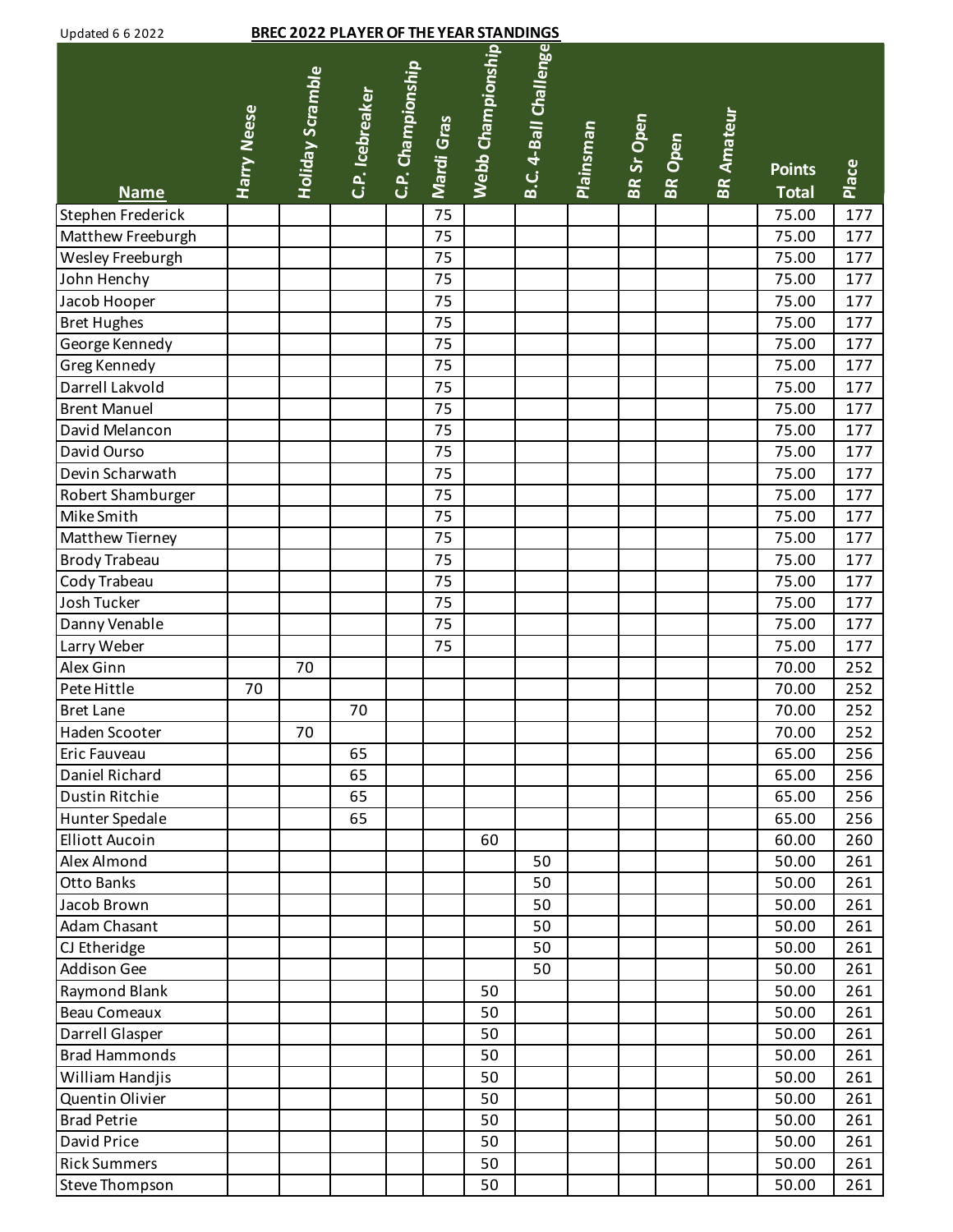| <b>BREC 2022 PLAYER OF THE YEAR STANDINGS</b><br><b>Updated 6 6 2022</b> |                    |                         |                 |                   |            |                   |                       |           |            |                |                   |                               |       |
|--------------------------------------------------------------------------|--------------------|-------------------------|-----------------|-------------------|------------|-------------------|-----------------------|-----------|------------|----------------|-------------------|-------------------------------|-------|
| <b>Name</b>                                                              | <b>Harry Neese</b> | <b>Holiday Scramble</b> | C.P. Icebreaker | C.P. Championship | Mardi Gras | Webb Championship | B.C. 4-Ball Challenge | Plainsman | BR Sr Open | <b>BR</b> Open | <b>BR Amateur</b> | <b>Points</b><br><b>Total</b> | Place |
| Marc Baronet                                                             |                    |                         | 50              |                   |            |                   |                       |           |            |                |                   | 50.00                         | 261   |
| Mason Belle                                                              |                    | 50                      |                 |                   |            |                   |                       |           |            |                |                   | 50.00                         | 261   |
| <b>Bruce Bentley</b>                                                     |                    | 50                      |                 |                   |            |                   |                       |           |            |                |                   | 50.00                         | 261   |
| John Brown                                                               |                    | 50                      |                 |                   |            |                   |                       |           |            |                |                   | 50.00                         | 261   |
| <b>Bill Clark</b>                                                        |                    | 50                      |                 |                   |            |                   |                       |           |            |                |                   | 50.00                         | 261   |
| <b>Scott Collier</b>                                                     |                    |                         | 50              |                   |            |                   |                       |           |            |                |                   | 50.00                         | 261   |
| Luis Ellis                                                               |                    | 50                      |                 |                   |            |                   |                       |           |            |                |                   | 50.00                         | 261   |
| Mitch Evans                                                              |                    |                         |                 | 50                |            |                   |                       |           |            |                |                   | 50.00                         | 261   |
| <b>Tony Fatta</b>                                                        |                    | 50                      |                 |                   |            |                   |                       |           |            |                |                   | 50.00                         | 261   |
| Mitchell Guidry                                                          |                    | 50                      |                 |                   |            |                   |                       |           |            |                |                   | 50.00                         | 261   |
| Jorg Holaway                                                             |                    |                         | 50              |                   |            |                   |                       |           |            |                |                   | 50.00                         | 261   |
| Mike Holaway                                                             |                    |                         | 50              |                   |            |                   |                       |           |            |                |                   | 50.00                         | 261   |
| Joey Hollaway                                                            |                    | 50                      |                 |                   |            |                   |                       |           |            |                |                   | 50.00                         | 261   |
| Josh Houston                                                             |                    |                         | 50              |                   |            |                   |                       |           |            |                |                   | 50.00                         | 261   |
| Chris Hurt                                                               |                    | 50                      |                 |                   |            |                   |                       |           |            |                |                   | 50.00                         | 261   |
| G. K. Kwon                                                               |                    | 50                      |                 |                   |            |                   |                       |           |            |                |                   | 50.00                         | 261   |
| D.K. Kim                                                                 |                    | 50                      |                 |                   |            |                   |                       |           |            |                |                   | 50.00                         | 261   |
| Dong-Min Kim                                                             |                    | 50                      |                 |                   |            |                   |                       |           |            |                |                   | 50.00                         | 261   |
| Cade Kimbrell                                                            |                    | 50                      |                 |                   |            |                   |                       |           |            |                |                   | 50.00                         | 261   |
| <b>Barry Landry</b>                                                      |                    | 50                      |                 |                   |            |                   |                       |           |            |                |                   | 50.00                         | 261   |
| Morris Lewis                                                             |                    |                         | 50              |                   |            |                   |                       |           |            |                |                   | 50.00                         | 261   |
| R. Logsdon                                                               |                    |                         |                 | 50                |            |                   |                       |           |            |                |                   | 50.00                         | 261   |
| Andrew Mata                                                              |                    | 50                      |                 |                   |            |                   |                       |           |            |                |                   | 50.00                         | 261   |
| W. McDonald                                                              |                    |                         |                 | 50                |            |                   |                       |           |            |                |                   | 50.00                         | 261   |
| R. McRae                                                                 |                    |                         |                 | 50                |            |                   |                       |           |            |                |                   | 50.00                         | 261   |
| Tim Medlin                                                               |                    |                         | 50              |                   |            |                   |                       |           |            |                |                   | 50.00                         | 261   |
| <b>Dylan Nugent</b>                                                      |                    |                         | 50              |                   |            |                   |                       |           |            |                |                   | 50.00                         | 261   |
| Ronald Nugent                                                            |                    |                         | 50              |                   |            |                   |                       |           |            |                |                   | 50.00                         | 261   |
| <b>Ben Pezant</b>                                                        |                    | 50                      |                 |                   |            |                   |                       |           |            |                |                   | 50.00                         | 261   |
| John Powell                                                              |                    | 50                      |                 |                   |            |                   |                       |           |            |                |                   | 50.00                         | 261   |
| S. Prescott                                                              |                    |                         |                 | 50                |            |                   |                       |           |            |                |                   | 50.00                         | 261   |
| Peyton Pruitt                                                            |                    | 50                      |                 |                   |            |                   |                       |           |            |                |                   | 50.00                         | 261   |
| Seth Reynolds                                                            |                    |                         | 50              |                   |            |                   |                       |           |            |                |                   | 50.00                         | 261   |
| Chris Sagrera                                                            |                    | 50                      |                 |                   |            |                   |                       |           |            |                |                   | 50.00                         | 261   |
| Darrell Saltamachia                                                      |                    | 50                      |                 |                   |            |                   |                       |           |            |                |                   | 50.00                         | 261   |
| Josh Shenier                                                             |                    |                         | 50              |                   |            |                   |                       |           |            |                |                   | 50.00                         | 261   |
| Ryan Sullivan                                                            |                    |                         | 50              |                   |            |                   |                       |           |            |                |                   | 50.00                         | 261   |
| Chester Thompson                                                         |                    |                         | 50              |                   |            |                   |                       |           |            |                |                   | 50.00                         | 261   |
| Logan Townsend                                                           |                    |                         | 50              |                   |            |                   |                       |           |            |                |                   | 50.00                         | 261   |
| Cade Townsend-Eblen                                                      |                    |                         | 50              |                   |            |                   |                       |           |            |                |                   | 50.00                         | 261   |
| Robert Tyson                                                             |                    | 50                      |                 |                   |            |                   |                       |           |            |                |                   | 50.00                         | 261   |
| Mark Westmoreland                                                        |                    | 50                      |                 |                   |            |                   |                       |           |            |                |                   | 50.00                         | 261   |
|                                                                          |                    |                         |                 |                   |            |                   |                       |           |            |                |                   |                               |       |
|                                                                          |                    |                         |                 |                   |            |                   |                       |           |            |                |                   |                               |       |
|                                                                          |                    |                         |                 |                   |            |                   |                       |           |            |                |                   |                               |       |
|                                                                          |                    |                         |                 |                   |            |                   |                       |           |            |                |                   |                               |       |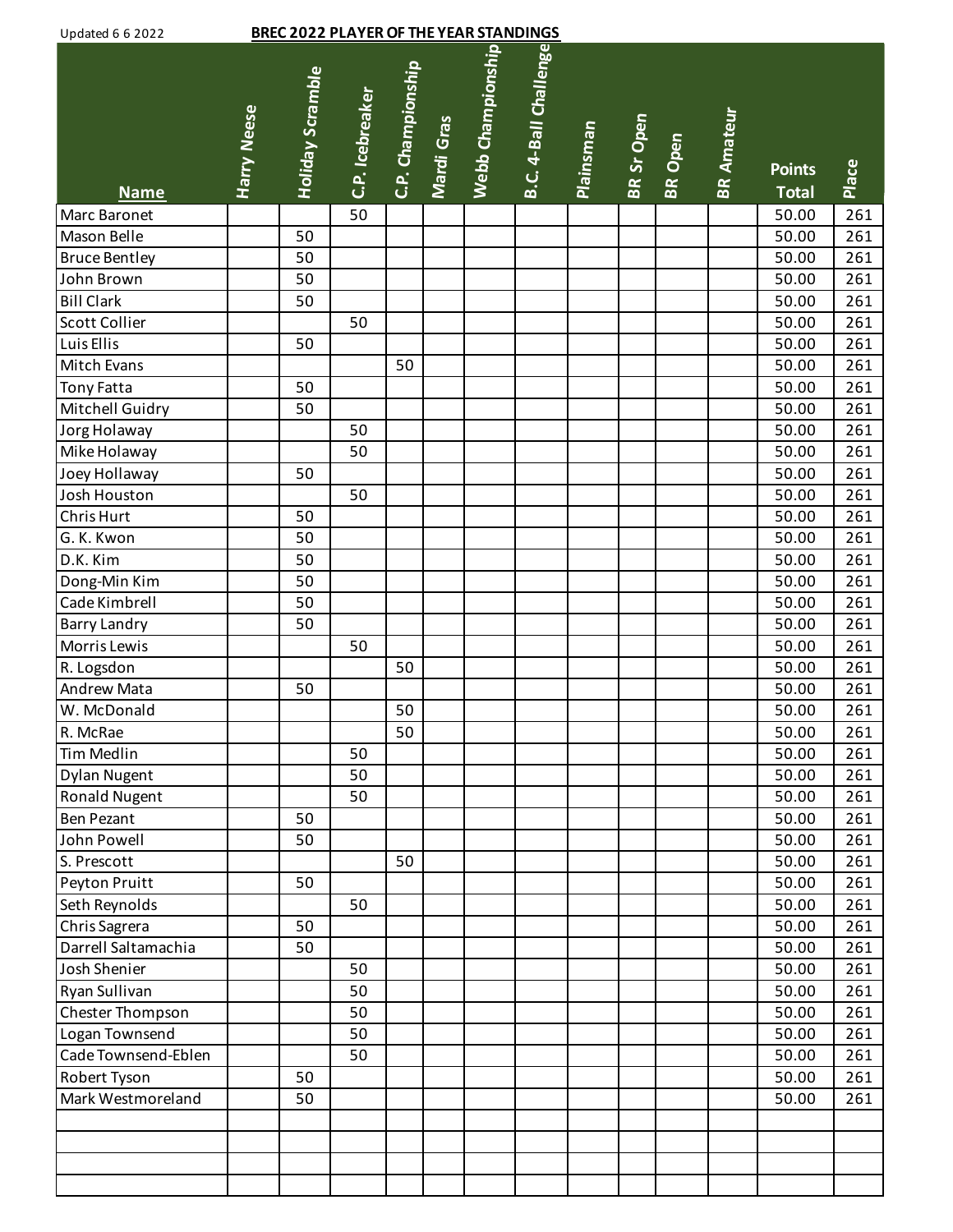| <b>BREC 2022 PLAYER OF THE YEAR STANDINGS</b><br><b>Updated 6 6 2022</b> |                    |                         |                 |                   |            |                   |                       |                  |            |                |                   |                               |       |
|--------------------------------------------------------------------------|--------------------|-------------------------|-----------------|-------------------|------------|-------------------|-----------------------|------------------|------------|----------------|-------------------|-------------------------------|-------|
| <b>Name</b>                                                              | <b>Harry Neese</b> | <b>Holiday Scramble</b> | C.P. Icebreaker | C.P. Championship | Mardi Gras | Webb Championship | B.C. 4-Ball Challenge | <b>Plainsman</b> | BR Sr Open | <b>BR</b> Open | <b>BR Amateur</b> | <b>Points</b><br><b>Total</b> | Place |
|                                                                          |                    |                         |                 |                   |            |                   |                       |                  |            |                |                   |                               |       |
|                                                                          |                    |                         |                 |                   |            |                   |                       |                  |            |                |                   |                               |       |
|                                                                          |                    |                         |                 |                   |            |                   |                       |                  |            |                |                   |                               |       |
|                                                                          |                    |                         |                 |                   |            |                   |                       |                  |            |                |                   |                               |       |
|                                                                          |                    |                         |                 |                   |            |                   |                       |                  |            |                |                   |                               |       |
| Kenny Abboud                                                             |                    |                         |                 |                   |            |                   |                       |                  |            |                |                   | 0.00                          | 319   |
| <b>Ben Adams</b>                                                         |                    |                         |                 |                   |            |                   |                       |                  |            |                |                   | 0.00                          | 319   |
| Wendell Aikens                                                           |                    |                         |                 |                   |            |                   |                       |                  |            |                |                   | 0.00                          | 319   |
| Keith Albert                                                             |                    |                         |                 |                   |            |                   |                       |                  |            |                |                   | 0.00                          | 319   |
| Tony Alfonso                                                             |                    |                         |                 |                   |            |                   |                       |                  |            |                |                   | 0.00                          | 319   |
| <b>Tony Alfonso</b>                                                      |                    |                         |                 |                   |            |                   |                       |                  |            |                |                   | 0.00                          | 319   |
| Rullell Altazan                                                          |                    |                         |                 |                   |            |                   |                       |                  |            |                |                   | 0.00                          | 319   |
| <b>Ryan Anders</b>                                                       |                    |                         |                 |                   |            |                   |                       |                  |            |                |                   | 0.00                          | 319   |
| Aaron Anderson                                                           |                    |                         |                 |                   |            |                   |                       |                  |            |                |                   | 0.00                          | 319   |
| Jason Anderson                                                           |                    |                         |                 |                   |            |                   |                       |                  |            |                |                   | 0.00                          | 319   |
| Scott Anderson                                                           |                    |                         |                 |                   |            |                   |                       |                  |            |                |                   | 0.00                          | 319   |
| Wendall Ashford                                                          |                    |                         |                 |                   |            |                   |                       |                  |            |                |                   | 0.00                          | 319   |
| <b>Todd Atchison</b>                                                     |                    |                         |                 |                   |            |                   |                       |                  |            |                |                   | 0.00                          | 319   |
| <b>Elliott Aucoin</b>                                                    |                    |                         |                 |                   |            |                   |                       |                  |            |                |                   | 0.00                          | 319   |
| Amadeo Avalia                                                            |                    |                         |                 |                   |            |                   |                       |                  |            |                |                   | 0.00                          | 319   |
| Ivan Ayala                                                               |                    |                         |                 |                   |            |                   |                       |                  |            |                |                   | 0.00                          | 319   |
| Patricio Ayla                                                            |                    |                         |                 |                   |            |                   |                       |                  |            |                |                   | 0.00                          | 319   |
| <b>Bo Baggett</b>                                                        |                    |                         |                 |                   |            |                   |                       |                  |            |                |                   | 0.00                          | 319   |
| <b>Kurt Bailey</b>                                                       |                    |                         |                 |                   |            |                   |                       |                  |            |                |                   | 0.00                          | 319   |
| <b>Blake Barber</b>                                                      |                    |                         |                 |                   |            |                   |                       |                  |            |                |                   | 0.00                          | 319   |
| David Barham                                                             |                    |                         |                 |                   |            |                   |                       |                  |            |                |                   | 0.00                          | 319   |
| David Barham                                                             |                    |                         |                 |                   |            |                   |                       |                  |            |                |                   | 0.00                          | 319   |
| <b>Reid Bates</b>                                                        |                    |                         |                 |                   |            |                   |                       |                  |            |                |                   | 0.00                          | 319   |
| Payne Beck                                                               |                    |                         |                 |                   |            |                   |                       |                  |            |                |                   | 0.00                          | 319   |
| Chris Beckman                                                            |                    |                         |                 |                   |            |                   |                       |                  |            |                |                   | 0.00                          | 319   |
| Kenny Becnel                                                             |                    |                         |                 |                   |            |                   |                       |                  |            |                |                   | 0.00                          | 319   |
| Stephen Beene                                                            |                    |                         |                 |                   |            |                   |                       |                  |            |                |                   | 0.00                          | 319   |
| David Bennett                                                            |                    |                         |                 |                   |            |                   |                       |                  |            |                |                   | 0.00                          | 319   |
| Kyle Bennett                                                             |                    |                         |                 |                   |            |                   |                       |                  |            |                |                   | 0.00                          | 319   |
| <b>Brady Bennett</b>                                                     |                    |                         |                 |                   |            |                   |                       |                  |            |                |                   | 0.00                          | 319   |
| Kyle Bennett                                                             |                    |                         |                 |                   |            |                   |                       |                  |            |                |                   | 0.00                          | 319   |
| Randy Bennett                                                            |                    |                         |                 |                   |            |                   |                       |                  |            |                |                   | 0.00                          | 319   |
| Myles Bergeron                                                           |                    |                         |                 |                   |            |                   |                       |                  |            |                |                   | 0.00                          | 319   |
| Caz Bernhard                                                             |                    |                         |                 |                   |            |                   |                       |                  |            |                |                   | 0.00                          | 319   |
| Gregory Berthelot                                                        |                    |                         |                 |                   |            |                   |                       |                  |            |                |                   | 0.00                          | 319   |
| Greg Berthelot                                                           |                    |                         |                 |                   |            |                   |                       |                  |            |                |                   | 0.00                          | 319   |
| <b>Richard Bezet</b>                                                     |                    |                         |                 |                   |            |                   |                       |                  |            |                |                   | 0.00                          | 319   |
| Mark Bienvenu                                                            |                    |                         |                 |                   |            |                   |                       |                  |            |                |                   | 0.00                          | 319   |
| <b>Raymond Blank</b>                                                     |                    |                         |                 |                   |            |                   |                       |                  |            |                |                   | 0.00                          | 319   |
| Wayne Blank                                                              |                    |                         |                 |                   |            |                   |                       |                  |            |                |                   | 0.00                          | 319   |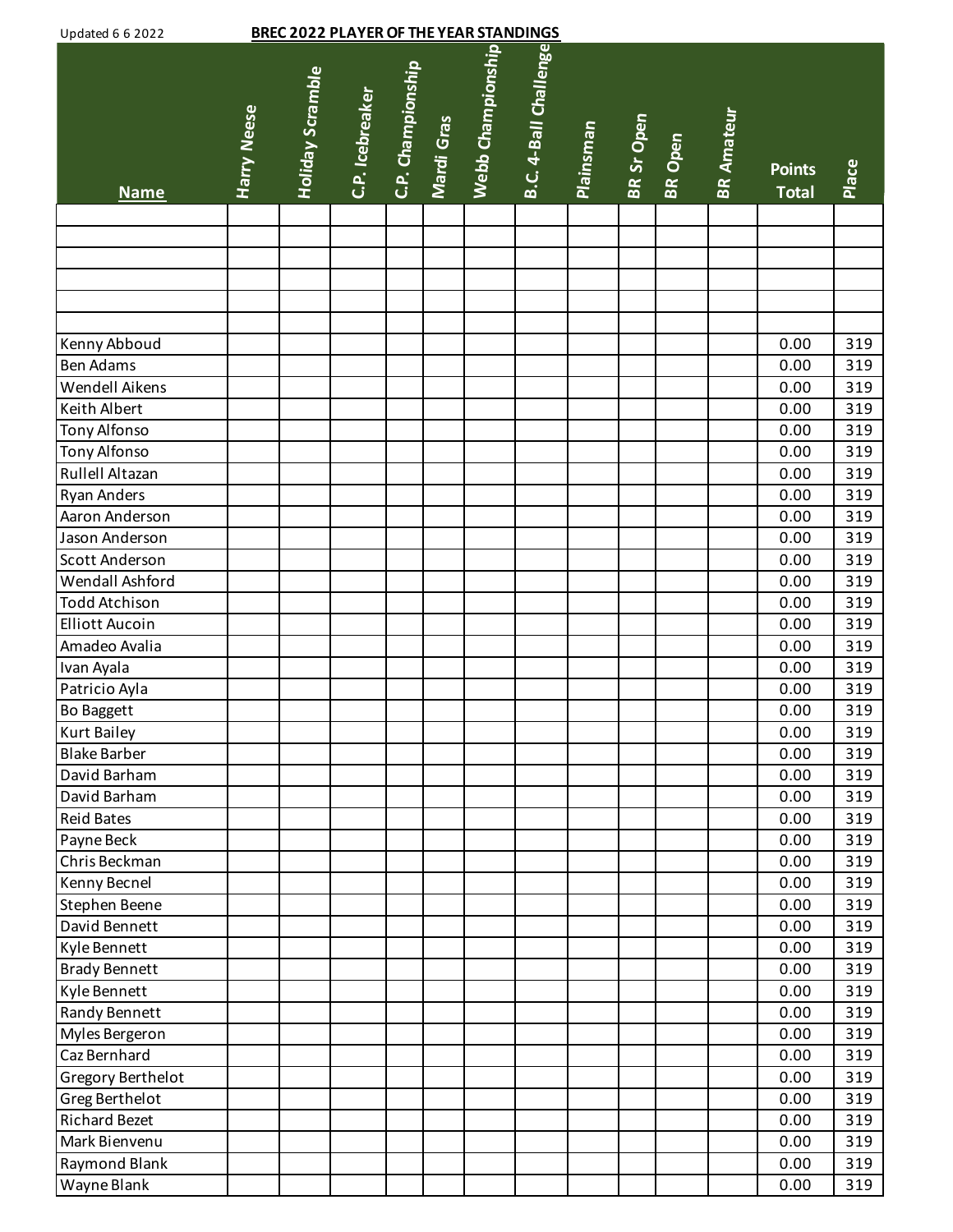| <b>Updated 6 6 2022</b>                     |                    |                         | <b>BREC 2022 PLAYER OF THE YEAR STANDINGS</b> |                   |            |                   |                       |           |            |                |                   |                               |            |
|---------------------------------------------|--------------------|-------------------------|-----------------------------------------------|-------------------|------------|-------------------|-----------------------|-----------|------------|----------------|-------------------|-------------------------------|------------|
| <b>Name</b>                                 | <b>Harry Neese</b> | <b>Holiday Scramble</b> | C.P. Icebreaker                               | C.P. Championship | Mardi Gras | Webb Championship | B.C. 4-Ball Challenge | Plainsman | BR Sr Open | <b>BR</b> Open | <b>BR Amateur</b> | <b>Points</b><br><b>Total</b> | Place      |
| Mike Boies                                  |                    |                         |                                               |                   |            |                   |                       |           |            |                |                   | 0.00                          | 319        |
| Mickey Bordelon                             |                    |                         |                                               |                   |            |                   |                       |           |            |                |                   | 0.00                          | 319        |
| Fred Borne                                  |                    |                         |                                               |                   |            |                   |                       |           |            |                |                   | 0.00                          | 319        |
| Matt Bouton                                 |                    |                         |                                               |                   |            |                   |                       |           |            |                |                   | 0.00                          | 319        |
| Ron Bowen                                   |                    |                         |                                               |                   |            |                   |                       |           |            |                |                   | 0.00                          | 319        |
| <b>Todd Bowen</b>                           |                    |                         |                                               |                   |            |                   |                       |           |            |                |                   | 0.00                          | 319        |
| <b>Brent Bowers</b>                         |                    |                         |                                               |                   |            |                   |                       |           |            |                |                   | 0.00                          | 319        |
| Peter Bowlin                                |                    |                         |                                               |                   |            |                   |                       |           |            |                |                   | 0.00                          | 319        |
| John Bowman                                 |                    |                         |                                               |                   |            |                   |                       |           |            |                |                   | 0.00                          | 319        |
| Chad Braud                                  |                    |                         |                                               |                   |            |                   |                       |           |            |                |                   | 0.00                          | 319        |
| Chad Braud                                  |                    |                         |                                               |                   |            |                   |                       |           |            |                |                   | 0.00                          | 319        |
| Page Breaux                                 |                    |                         |                                               |                   |            |                   |                       |           |            |                |                   | 0.00                          | 319        |
| Mark Bridges                                |                    |                         |                                               |                   |            |                   |                       |           |            |                |                   | 0.00                          | 319        |
| Aaron Brooks                                |                    |                         |                                               |                   |            |                   |                       |           |            |                |                   | 0.00                          | 319        |
| Aaron Brooks                                |                    |                         |                                               |                   |            |                   |                       |           |            |                |                   | 0.00                          | 319        |
| <b>Nick Brooks</b>                          |                    |                         |                                               |                   |            |                   |                       |           |            |                |                   | 0.00                          | 319        |
| Brandon Brouillette                         |                    |                         |                                               |                   |            |                   |                       |           |            |                |                   | 0.00                          | 319        |
| <b>Bred Broussard</b>                       |                    |                         |                                               |                   |            |                   |                       |           |            |                |                   | 0.00                          | 319        |
| <b>Bryce Broussard</b>                      |                    |                         |                                               |                   |            |                   |                       |           |            |                |                   | 0.00                          | 319        |
| Patrick Broussard                           |                    |                         |                                               |                   |            |                   |                       |           |            |                |                   | 0.00                          | 319        |
| <b>Brad Broussard</b>                       |                    |                         |                                               |                   |            |                   |                       |           |            |                |                   | 0.00                          | 319        |
| Charles Brown                               |                    |                         |                                               |                   |            |                   |                       |           |            |                |                   | 0.00                          | 319        |
| Dennis Brown                                |                    |                         |                                               |                   |            |                   |                       |           |            |                |                   | 0.00                          | 319        |
| Jacob Brown                                 |                    |                         |                                               |                   |            |                   |                       |           |            |                |                   | 0.00                          | 319        |
| Clayton Brown                               |                    |                         |                                               |                   |            |                   |                       |           |            |                |                   | 0.00                          | 319        |
| Jacob Brown                                 |                    |                         |                                               |                   |            |                   |                       |           |            |                |                   | 0.00                          | 319        |
| Robert Brynes                               |                    |                         |                                               |                   |            |                   |                       |           |            |                |                   | 0.00                          | 319        |
| Jason Burkett                               |                    |                         |                                               |                   |            |                   |                       |           |            |                |                   | 0.00                          | 319        |
| Adamm Burns                                 |                    |                         |                                               |                   |            |                   |                       |           |            |                |                   | 0.00                          | 319        |
| <b>Adam Burns</b>                           |                    |                         |                                               |                   |            |                   |                       |           |            |                |                   | 0.00                          | 319        |
| Myles Buuck                                 |                    |                         |                                               |                   |            |                   |                       |           |            |                |                   | 0.00                          | 319        |
| Mike Caillet                                |                    |                         |                                               |                   |            |                   |                       |           |            |                |                   | 0.00                          | 319        |
| Jordan Calandro                             |                    |                         |                                               |                   |            |                   |                       |           |            |                |                   | 0.00                          | 319        |
| Taylor Calandro<br><b>Millard Callicott</b> |                    |                         |                                               |                   |            |                   |                       |           |            |                |                   | 0.00                          | 319        |
|                                             |                    |                         |                                               |                   |            |                   |                       |           |            |                |                   | 0.00                          | 319        |
| Jeff Calloway<br>Mitch Camp                 |                    |                         |                                               |                   |            |                   |                       |           |            |                |                   | 0.00                          | 319        |
|                                             |                    |                         |                                               |                   |            |                   |                       |           |            |                |                   | 0.00                          | 319<br>319 |
| Mitch Camp                                  |                    |                         |                                               |                   |            |                   |                       |           |            |                |                   | 0.00                          |            |
| Darren Campbell<br>Rob Campbell             |                    |                         |                                               |                   |            |                   |                       |           |            |                |                   | 0.00<br>0.00                  | 319<br>319 |
| Griff Campbell                              |                    |                         |                                               |                   |            |                   |                       |           |            |                |                   | 0.00                          | 319        |
| Jacob Campo                                 |                    |                         |                                               |                   |            |                   |                       |           |            |                |                   | 0.00                          | 319        |
| Peyton Canter                               |                    |                         |                                               |                   |            |                   |                       |           |            |                |                   | 0.00                          | 319        |
| Kevin Carbo                                 |                    |                         |                                               |                   |            |                   |                       |           |            |                |                   | 0.00                          | 319        |
| Kenny Carr                                  |                    |                         |                                               |                   |            |                   |                       |           |            |                |                   | 0.00                          | 319        |
| <b>Brad Carville</b>                        |                    |                         |                                               |                   |            |                   |                       |           |            |                |                   | 0.00                          | 319        |
|                                             |                    |                         |                                               |                   |            |                   |                       |           |            |                |                   |                               |            |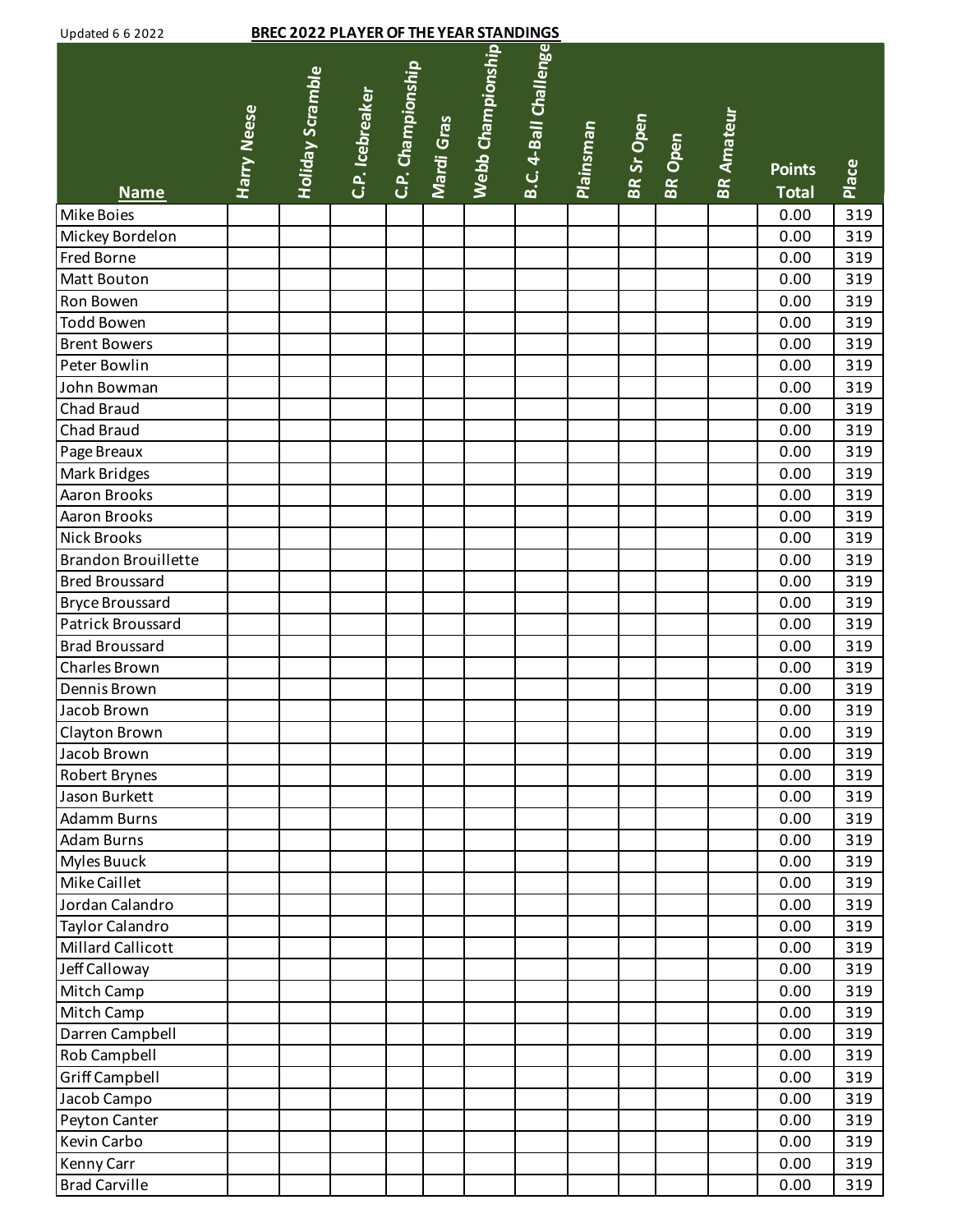| <b>Updated 6 6 2022</b> |                    | <b>BREC 2022 PLAYER OF THE YEAR STANDINGS</b> |                 |                   |            |                   |                       |           |            |                |                   |                               |       |
|-------------------------|--------------------|-----------------------------------------------|-----------------|-------------------|------------|-------------------|-----------------------|-----------|------------|----------------|-------------------|-------------------------------|-------|
| <b>Name</b>             | <b>Harry Neese</b> | <b>Holiday Scramble</b>                       | C.P. Icebreaker | C.P. Championship | Mardi Gras | Webb Championship | B.C. 4-Ball Challenge | Plainsman | BR Sr Open | <b>BR</b> Open | <b>BR Amateur</b> | <b>Points</b><br><b>Total</b> | Place |
| <b>Bob Cash</b>         |                    |                                               |                 |                   |            |                   |                       |           |            |                |                   | 0.00                          | 319   |
| Rae Cash                |                    |                                               |                 |                   |            |                   |                       |           |            |                |                   | 0.00                          | 319   |
| <b>Trevor Cassard</b>   |                    |                                               |                 |                   |            |                   |                       |           |            |                |                   | 0.00                          | 319   |
| Paul Castro             |                    |                                               |                 |                   |            |                   |                       |           |            |                |                   | 0.00                          | 319   |
| <b>Barry Causey</b>     |                    |                                               |                 |                   |            |                   |                       |           |            |                |                   | 0.00                          | 319   |
| Andrew Cavell           |                    |                                               |                 |                   |            |                   |                       |           |            |                |                   | 0.00                          | 319   |
| Drew Cavell             |                    |                                               |                 |                   |            |                   |                       |           |            |                |                   | 0.00                          | 319   |
| Stephen Cavell          |                    |                                               |                 |                   |            |                   |                       |           |            |                |                   | 0.00                          | 319   |
| <b>Brett Chatelain</b>  |                    |                                               |                 |                   |            |                   |                       |           |            |                |                   | 0.00                          | 319   |
| <b>Brett Chatelain</b>  |                    |                                               |                 |                   |            |                   |                       |           |            |                |                   | 0.00                          | 319   |
| Nick Chauvin            |                    |                                               |                 |                   |            |                   |                       |           |            |                |                   | 0.00                          | 319   |
| Tim Chenevert           |                    |                                               |                 |                   |            |                   |                       |           |            |                |                   | 0.00                          | 319   |
| Josh Chenier            |                    |                                               |                 |                   |            |                   |                       |           |            |                |                   | 0.00                          | 319   |
| Steven Clegg            |                    |                                               |                 |                   |            |                   |                       |           |            |                |                   | 0.00                          | 319   |
| Rex Cochran             |                    |                                               |                 |                   |            |                   |                       |           |            |                |                   | 0.00                          | 319   |
| Rex Cochran             |                    |                                               |                 |                   |            |                   |                       |           |            |                |                   | 0.00                          | 319   |
| Beau Comeaux            |                    |                                               |                 |                   |            |                   |                       |           |            |                |                   | 0.00                          | 319   |
| <b>Tom Connors</b>      |                    |                                               |                 |                   |            |                   |                       |           |            |                |                   | 0.00                          | 319   |
| Chris Conroy            |                    |                                               |                 |                   |            |                   |                       |           |            |                |                   | 0.00                          | 319   |
| <b>Dustin Cook</b>      |                    |                                               |                 |                   |            |                   |                       |           |            |                |                   | 0.00                          | 319   |
| Austin Cope             |                    |                                               |                 |                   |            |                   |                       |           |            |                |                   | 0.00                          | 319   |
| <b>Austin Cope</b>      |                    |                                               |                 |                   |            |                   |                       |           |            |                |                   | 0.00                          | 319   |
| Schuyler Cotton         |                    |                                               |                 |                   |            |                   |                       |           |            |                |                   | 0.00                          | 319   |
| Carson Covington        |                    |                                               |                 |                   |            |                   |                       |           |            |                |                   | 0.00                          | 319   |
| Mitch Covington         |                    |                                               |                 |                   |            |                   |                       |           |            |                |                   | 0.00                          | 319   |
| <b>Terry Covington</b>  |                    |                                               |                 |                   |            |                   |                       |           |            |                |                   | 0.00                          | 319   |
| Matthew Crapazano       |                    |                                               |                 |                   |            |                   |                       |           |            |                |                   | 0.00                          | 319   |
| Marc Crawford           |                    |                                               |                 |                   |            |                   |                       |           |            |                |                   | 0.00                          | 319   |
| <b>Bob Cremens</b>      |                    |                                               |                 |                   |            |                   |                       |           |            |                |                   | 0.00                          | 319   |
| Adam Crifasi            |                    |                                               |                 |                   |            |                   |                       |           |            |                |                   | 0.00                          | 319   |
| Joey Crifasi            |                    |                                               |                 |                   |            |                   |                       |           |            |                |                   | 0.00                          | 319   |
| Nicholas Cristea        |                    |                                               |                 |                   |            |                   |                       |           |            |                |                   | 0.00                          | 319   |
| <b>Tyler Cross</b>      |                    |                                               |                 |                   |            |                   |                       |           |            |                |                   | 0.00                          | 319   |
| <b>Brad Cutrer</b>      |                    |                                               |                 |                   |            |                   |                       |           |            |                |                   | 0.00                          | 319   |
| DJ Daigle               |                    |                                               |                 |                   |            |                   |                       |           |            |                |                   | 0.00                          | 319   |
| <b>Todd Daniels</b>     |                    |                                               |                 |                   |            |                   |                       |           |            |                |                   | 0.00                          | 319   |
| Christopher David       |                    |                                               |                 |                   |            |                   |                       |           |            |                |                   | 0.00                          | 319   |
| Tommy Davidson          |                    |                                               |                 |                   |            |                   |                       |           |            |                |                   | 0.00                          | 319   |
| <b>Rick Davis</b>       |                    |                                               |                 |                   |            |                   |                       |           |            |                |                   | 0.00                          | 319   |
| Rodney Davis            |                    |                                               |                 |                   |            |                   |                       |           |            |                |                   | 0.00                          | 319   |
| Yancey Dawson           |                    |                                               |                 |                   |            |                   |                       |           |            |                |                   | 0.00                          | 319   |
| Will Dees               |                    |                                               |                 |                   |            |                   |                       |           |            |                |                   | 0.00                          | 319   |
| Felipe Del Solar        |                    |                                               |                 |                   |            |                   |                       |           |            |                |                   | 0.00                          | 319   |
| Dan Deluca              |                    |                                               |                 |                   |            |                   |                       |           |            |                |                   | 0.00                          | 319   |
| Carroll Devillier       |                    |                                               |                 |                   |            |                   |                       |           |            |                |                   | 0.00                          | 319   |
| Davis Dicharry          |                    |                                               |                 |                   |            |                   |                       |           |            |                |                   | 0.00                          | 319   |
|                         |                    |                                               |                 |                   |            |                   |                       |           |            |                |                   |                               |       |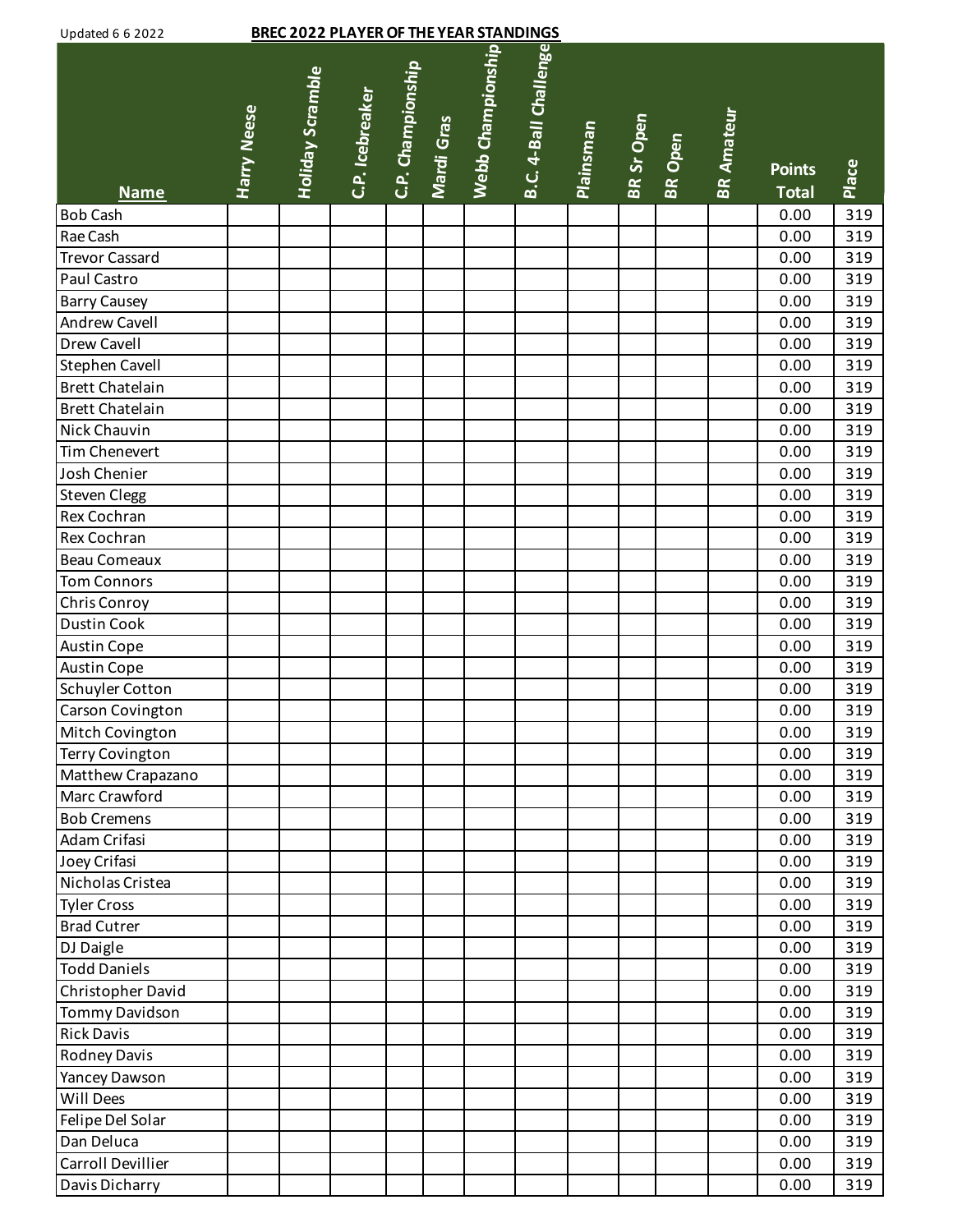| B.C. 4-Ball Challenge<br>Webb Championship<br>C.P. Championship<br><b>Holiday Scramble</b><br>C.P. Icebreaker<br><b>Harry Neese</b><br><b>BR Amateur</b><br>Mardi Gras<br>BR Sr Open<br><b>Plainsman</b><br>BR Open<br>Place<br><b>Points</b><br><b>Total</b><br><b>Name</b><br><b>Bob Dickerson</b><br>0.00<br>319<br>Ronald Diez<br>0.00<br>319<br>Garrett Dolecheck<br>319<br>0.00<br><b>Frank Dominick</b><br>319<br>0.00<br>Joseph Donachricha<br>319<br>0.00<br>Doran Drummond<br>0.00<br>319<br>Doug Drummond<br>319<br>0.00<br>319<br>Mike Drury<br>0.00<br>Mike Drury<br>319<br>0.00<br>Deric Dubois<br>0.00<br>319<br><b>Trinity Duncan</b><br>0.00<br>319<br>William Duncan<br>319<br>0.00<br><b>Garrett Dustin</b><br>319<br>0.00<br>319<br>James Dutscke<br>0.00<br>319<br>Kevin Dutton<br>0.00<br><b>Ethan Easterling</b><br>319<br>0.00<br><b>Austin Edens</b><br>319<br>0.00<br>Tim Edens<br>0.00<br>319<br>Christian Edward<br>0.00<br>319<br>Alex Edwards<br>319<br>0.00<br><b>Brian Eichler</b><br>319<br>0.00<br><b>Bruce Eichler</b><br>319<br>0.00<br><b>Tristan Elston</b><br>0.00<br>319<br>319<br>David Epperson<br>0.00<br>319<br>Larry Epperson<br>0.00<br>CJ Etheridge<br>0.00<br>319<br>Chris Etheridge<br>0.00<br>319<br>CJ Etheridge<br>0.00<br>319<br>Jesse Eusay<br>0.00<br>319<br>Mitch Evans<br>0.00<br>319<br>Mitch Evans<br>0.00<br>319<br>Jason Fahrenbach<br>0.00<br>319<br>Dirk Fairchild<br>0.00<br>319<br>Anthony Felli<br>319<br>0.00<br>Aaron Fisk<br>0.00<br>319<br>Mike Fletcher<br>0.00<br>319<br>Adam Fontenot<br>319<br>0.00<br>319<br><b>Tyler Fontenot</b><br>0.00<br>Curry Foreman<br>0.00<br>319<br>Phil Fraser<br>319<br>0.00<br>Wesley Freeburg<br>0.00<br>319<br>Matthew Freeburgh<br>319<br>0.00<br><b>Scott Freeland</b><br>319<br>0.00<br><b>Scott Freeland</b><br>0.00<br>319<br>Ross Freidrich<br>319<br>0.00<br>Mike Furlow<br>0.00<br>319 | <b>Updated 6 6 2022</b> | <b>BREC 2022 PLAYER OF THE YEAR STANDINGS</b> |  |  |  |  |  |  |
|----------------------------------------------------------------------------------------------------------------------------------------------------------------------------------------------------------------------------------------------------------------------------------------------------------------------------------------------------------------------------------------------------------------------------------------------------------------------------------------------------------------------------------------------------------------------------------------------------------------------------------------------------------------------------------------------------------------------------------------------------------------------------------------------------------------------------------------------------------------------------------------------------------------------------------------------------------------------------------------------------------------------------------------------------------------------------------------------------------------------------------------------------------------------------------------------------------------------------------------------------------------------------------------------------------------------------------------------------------------------------------------------------------------------------------------------------------------------------------------------------------------------------------------------------------------------------------------------------------------------------------------------------------------------------------------------------------------------------------------------------------------------------------------------------------------------------------------------------------------------------------------------------------|-------------------------|-----------------------------------------------|--|--|--|--|--|--|
|                                                                                                                                                                                                                                                                                                                                                                                                                                                                                                                                                                                                                                                                                                                                                                                                                                                                                                                                                                                                                                                                                                                                                                                                                                                                                                                                                                                                                                                                                                                                                                                                                                                                                                                                                                                                                                                                                                          |                         |                                               |  |  |  |  |  |  |
|                                                                                                                                                                                                                                                                                                                                                                                                                                                                                                                                                                                                                                                                                                                                                                                                                                                                                                                                                                                                                                                                                                                                                                                                                                                                                                                                                                                                                                                                                                                                                                                                                                                                                                                                                                                                                                                                                                          |                         |                                               |  |  |  |  |  |  |
|                                                                                                                                                                                                                                                                                                                                                                                                                                                                                                                                                                                                                                                                                                                                                                                                                                                                                                                                                                                                                                                                                                                                                                                                                                                                                                                                                                                                                                                                                                                                                                                                                                                                                                                                                                                                                                                                                                          |                         |                                               |  |  |  |  |  |  |
|                                                                                                                                                                                                                                                                                                                                                                                                                                                                                                                                                                                                                                                                                                                                                                                                                                                                                                                                                                                                                                                                                                                                                                                                                                                                                                                                                                                                                                                                                                                                                                                                                                                                                                                                                                                                                                                                                                          |                         |                                               |  |  |  |  |  |  |
|                                                                                                                                                                                                                                                                                                                                                                                                                                                                                                                                                                                                                                                                                                                                                                                                                                                                                                                                                                                                                                                                                                                                                                                                                                                                                                                                                                                                                                                                                                                                                                                                                                                                                                                                                                                                                                                                                                          |                         |                                               |  |  |  |  |  |  |
|                                                                                                                                                                                                                                                                                                                                                                                                                                                                                                                                                                                                                                                                                                                                                                                                                                                                                                                                                                                                                                                                                                                                                                                                                                                                                                                                                                                                                                                                                                                                                                                                                                                                                                                                                                                                                                                                                                          |                         |                                               |  |  |  |  |  |  |
|                                                                                                                                                                                                                                                                                                                                                                                                                                                                                                                                                                                                                                                                                                                                                                                                                                                                                                                                                                                                                                                                                                                                                                                                                                                                                                                                                                                                                                                                                                                                                                                                                                                                                                                                                                                                                                                                                                          |                         |                                               |  |  |  |  |  |  |
|                                                                                                                                                                                                                                                                                                                                                                                                                                                                                                                                                                                                                                                                                                                                                                                                                                                                                                                                                                                                                                                                                                                                                                                                                                                                                                                                                                                                                                                                                                                                                                                                                                                                                                                                                                                                                                                                                                          |                         |                                               |  |  |  |  |  |  |
|                                                                                                                                                                                                                                                                                                                                                                                                                                                                                                                                                                                                                                                                                                                                                                                                                                                                                                                                                                                                                                                                                                                                                                                                                                                                                                                                                                                                                                                                                                                                                                                                                                                                                                                                                                                                                                                                                                          |                         |                                               |  |  |  |  |  |  |
|                                                                                                                                                                                                                                                                                                                                                                                                                                                                                                                                                                                                                                                                                                                                                                                                                                                                                                                                                                                                                                                                                                                                                                                                                                                                                                                                                                                                                                                                                                                                                                                                                                                                                                                                                                                                                                                                                                          |                         |                                               |  |  |  |  |  |  |
|                                                                                                                                                                                                                                                                                                                                                                                                                                                                                                                                                                                                                                                                                                                                                                                                                                                                                                                                                                                                                                                                                                                                                                                                                                                                                                                                                                                                                                                                                                                                                                                                                                                                                                                                                                                                                                                                                                          |                         |                                               |  |  |  |  |  |  |
|                                                                                                                                                                                                                                                                                                                                                                                                                                                                                                                                                                                                                                                                                                                                                                                                                                                                                                                                                                                                                                                                                                                                                                                                                                                                                                                                                                                                                                                                                                                                                                                                                                                                                                                                                                                                                                                                                                          |                         |                                               |  |  |  |  |  |  |
|                                                                                                                                                                                                                                                                                                                                                                                                                                                                                                                                                                                                                                                                                                                                                                                                                                                                                                                                                                                                                                                                                                                                                                                                                                                                                                                                                                                                                                                                                                                                                                                                                                                                                                                                                                                                                                                                                                          |                         |                                               |  |  |  |  |  |  |
|                                                                                                                                                                                                                                                                                                                                                                                                                                                                                                                                                                                                                                                                                                                                                                                                                                                                                                                                                                                                                                                                                                                                                                                                                                                                                                                                                                                                                                                                                                                                                                                                                                                                                                                                                                                                                                                                                                          |                         |                                               |  |  |  |  |  |  |
|                                                                                                                                                                                                                                                                                                                                                                                                                                                                                                                                                                                                                                                                                                                                                                                                                                                                                                                                                                                                                                                                                                                                                                                                                                                                                                                                                                                                                                                                                                                                                                                                                                                                                                                                                                                                                                                                                                          |                         |                                               |  |  |  |  |  |  |
|                                                                                                                                                                                                                                                                                                                                                                                                                                                                                                                                                                                                                                                                                                                                                                                                                                                                                                                                                                                                                                                                                                                                                                                                                                                                                                                                                                                                                                                                                                                                                                                                                                                                                                                                                                                                                                                                                                          |                         |                                               |  |  |  |  |  |  |
|                                                                                                                                                                                                                                                                                                                                                                                                                                                                                                                                                                                                                                                                                                                                                                                                                                                                                                                                                                                                                                                                                                                                                                                                                                                                                                                                                                                                                                                                                                                                                                                                                                                                                                                                                                                                                                                                                                          |                         |                                               |  |  |  |  |  |  |
|                                                                                                                                                                                                                                                                                                                                                                                                                                                                                                                                                                                                                                                                                                                                                                                                                                                                                                                                                                                                                                                                                                                                                                                                                                                                                                                                                                                                                                                                                                                                                                                                                                                                                                                                                                                                                                                                                                          |                         |                                               |  |  |  |  |  |  |
|                                                                                                                                                                                                                                                                                                                                                                                                                                                                                                                                                                                                                                                                                                                                                                                                                                                                                                                                                                                                                                                                                                                                                                                                                                                                                                                                                                                                                                                                                                                                                                                                                                                                                                                                                                                                                                                                                                          |                         |                                               |  |  |  |  |  |  |
|                                                                                                                                                                                                                                                                                                                                                                                                                                                                                                                                                                                                                                                                                                                                                                                                                                                                                                                                                                                                                                                                                                                                                                                                                                                                                                                                                                                                                                                                                                                                                                                                                                                                                                                                                                                                                                                                                                          |                         |                                               |  |  |  |  |  |  |
|                                                                                                                                                                                                                                                                                                                                                                                                                                                                                                                                                                                                                                                                                                                                                                                                                                                                                                                                                                                                                                                                                                                                                                                                                                                                                                                                                                                                                                                                                                                                                                                                                                                                                                                                                                                                                                                                                                          |                         |                                               |  |  |  |  |  |  |
|                                                                                                                                                                                                                                                                                                                                                                                                                                                                                                                                                                                                                                                                                                                                                                                                                                                                                                                                                                                                                                                                                                                                                                                                                                                                                                                                                                                                                                                                                                                                                                                                                                                                                                                                                                                                                                                                                                          |                         |                                               |  |  |  |  |  |  |
|                                                                                                                                                                                                                                                                                                                                                                                                                                                                                                                                                                                                                                                                                                                                                                                                                                                                                                                                                                                                                                                                                                                                                                                                                                                                                                                                                                                                                                                                                                                                                                                                                                                                                                                                                                                                                                                                                                          |                         |                                               |  |  |  |  |  |  |
|                                                                                                                                                                                                                                                                                                                                                                                                                                                                                                                                                                                                                                                                                                                                                                                                                                                                                                                                                                                                                                                                                                                                                                                                                                                                                                                                                                                                                                                                                                                                                                                                                                                                                                                                                                                                                                                                                                          |                         |                                               |  |  |  |  |  |  |
|                                                                                                                                                                                                                                                                                                                                                                                                                                                                                                                                                                                                                                                                                                                                                                                                                                                                                                                                                                                                                                                                                                                                                                                                                                                                                                                                                                                                                                                                                                                                                                                                                                                                                                                                                                                                                                                                                                          |                         |                                               |  |  |  |  |  |  |
|                                                                                                                                                                                                                                                                                                                                                                                                                                                                                                                                                                                                                                                                                                                                                                                                                                                                                                                                                                                                                                                                                                                                                                                                                                                                                                                                                                                                                                                                                                                                                                                                                                                                                                                                                                                                                                                                                                          |                         |                                               |  |  |  |  |  |  |
|                                                                                                                                                                                                                                                                                                                                                                                                                                                                                                                                                                                                                                                                                                                                                                                                                                                                                                                                                                                                                                                                                                                                                                                                                                                                                                                                                                                                                                                                                                                                                                                                                                                                                                                                                                                                                                                                                                          |                         |                                               |  |  |  |  |  |  |
|                                                                                                                                                                                                                                                                                                                                                                                                                                                                                                                                                                                                                                                                                                                                                                                                                                                                                                                                                                                                                                                                                                                                                                                                                                                                                                                                                                                                                                                                                                                                                                                                                                                                                                                                                                                                                                                                                                          |                         |                                               |  |  |  |  |  |  |
|                                                                                                                                                                                                                                                                                                                                                                                                                                                                                                                                                                                                                                                                                                                                                                                                                                                                                                                                                                                                                                                                                                                                                                                                                                                                                                                                                                                                                                                                                                                                                                                                                                                                                                                                                                                                                                                                                                          |                         |                                               |  |  |  |  |  |  |
|                                                                                                                                                                                                                                                                                                                                                                                                                                                                                                                                                                                                                                                                                                                                                                                                                                                                                                                                                                                                                                                                                                                                                                                                                                                                                                                                                                                                                                                                                                                                                                                                                                                                                                                                                                                                                                                                                                          |                         |                                               |  |  |  |  |  |  |
|                                                                                                                                                                                                                                                                                                                                                                                                                                                                                                                                                                                                                                                                                                                                                                                                                                                                                                                                                                                                                                                                                                                                                                                                                                                                                                                                                                                                                                                                                                                                                                                                                                                                                                                                                                                                                                                                                                          |                         |                                               |  |  |  |  |  |  |
|                                                                                                                                                                                                                                                                                                                                                                                                                                                                                                                                                                                                                                                                                                                                                                                                                                                                                                                                                                                                                                                                                                                                                                                                                                                                                                                                                                                                                                                                                                                                                                                                                                                                                                                                                                                                                                                                                                          |                         |                                               |  |  |  |  |  |  |
|                                                                                                                                                                                                                                                                                                                                                                                                                                                                                                                                                                                                                                                                                                                                                                                                                                                                                                                                                                                                                                                                                                                                                                                                                                                                                                                                                                                                                                                                                                                                                                                                                                                                                                                                                                                                                                                                                                          |                         |                                               |  |  |  |  |  |  |
|                                                                                                                                                                                                                                                                                                                                                                                                                                                                                                                                                                                                                                                                                                                                                                                                                                                                                                                                                                                                                                                                                                                                                                                                                                                                                                                                                                                                                                                                                                                                                                                                                                                                                                                                                                                                                                                                                                          |                         |                                               |  |  |  |  |  |  |
|                                                                                                                                                                                                                                                                                                                                                                                                                                                                                                                                                                                                                                                                                                                                                                                                                                                                                                                                                                                                                                                                                                                                                                                                                                                                                                                                                                                                                                                                                                                                                                                                                                                                                                                                                                                                                                                                                                          |                         |                                               |  |  |  |  |  |  |
|                                                                                                                                                                                                                                                                                                                                                                                                                                                                                                                                                                                                                                                                                                                                                                                                                                                                                                                                                                                                                                                                                                                                                                                                                                                                                                                                                                                                                                                                                                                                                                                                                                                                                                                                                                                                                                                                                                          |                         |                                               |  |  |  |  |  |  |
|                                                                                                                                                                                                                                                                                                                                                                                                                                                                                                                                                                                                                                                                                                                                                                                                                                                                                                                                                                                                                                                                                                                                                                                                                                                                                                                                                                                                                                                                                                                                                                                                                                                                                                                                                                                                                                                                                                          |                         |                                               |  |  |  |  |  |  |
|                                                                                                                                                                                                                                                                                                                                                                                                                                                                                                                                                                                                                                                                                                                                                                                                                                                                                                                                                                                                                                                                                                                                                                                                                                                                                                                                                                                                                                                                                                                                                                                                                                                                                                                                                                                                                                                                                                          |                         |                                               |  |  |  |  |  |  |
|                                                                                                                                                                                                                                                                                                                                                                                                                                                                                                                                                                                                                                                                                                                                                                                                                                                                                                                                                                                                                                                                                                                                                                                                                                                                                                                                                                                                                                                                                                                                                                                                                                                                                                                                                                                                                                                                                                          |                         |                                               |  |  |  |  |  |  |
|                                                                                                                                                                                                                                                                                                                                                                                                                                                                                                                                                                                                                                                                                                                                                                                                                                                                                                                                                                                                                                                                                                                                                                                                                                                                                                                                                                                                                                                                                                                                                                                                                                                                                                                                                                                                                                                                                                          |                         |                                               |  |  |  |  |  |  |
|                                                                                                                                                                                                                                                                                                                                                                                                                                                                                                                                                                                                                                                                                                                                                                                                                                                                                                                                                                                                                                                                                                                                                                                                                                                                                                                                                                                                                                                                                                                                                                                                                                                                                                                                                                                                                                                                                                          |                         |                                               |  |  |  |  |  |  |
|                                                                                                                                                                                                                                                                                                                                                                                                                                                                                                                                                                                                                                                                                                                                                                                                                                                                                                                                                                                                                                                                                                                                                                                                                                                                                                                                                                                                                                                                                                                                                                                                                                                                                                                                                                                                                                                                                                          |                         |                                               |  |  |  |  |  |  |
|                                                                                                                                                                                                                                                                                                                                                                                                                                                                                                                                                                                                                                                                                                                                                                                                                                                                                                                                                                                                                                                                                                                                                                                                                                                                                                                                                                                                                                                                                                                                                                                                                                                                                                                                                                                                                                                                                                          |                         |                                               |  |  |  |  |  |  |
|                                                                                                                                                                                                                                                                                                                                                                                                                                                                                                                                                                                                                                                                                                                                                                                                                                                                                                                                                                                                                                                                                                                                                                                                                                                                                                                                                                                                                                                                                                                                                                                                                                                                                                                                                                                                                                                                                                          |                         |                                               |  |  |  |  |  |  |
|                                                                                                                                                                                                                                                                                                                                                                                                                                                                                                                                                                                                                                                                                                                                                                                                                                                                                                                                                                                                                                                                                                                                                                                                                                                                                                                                                                                                                                                                                                                                                                                                                                                                                                                                                                                                                                                                                                          |                         |                                               |  |  |  |  |  |  |
|                                                                                                                                                                                                                                                                                                                                                                                                                                                                                                                                                                                                                                                                                                                                                                                                                                                                                                                                                                                                                                                                                                                                                                                                                                                                                                                                                                                                                                                                                                                                                                                                                                                                                                                                                                                                                                                                                                          |                         |                                               |  |  |  |  |  |  |
|                                                                                                                                                                                                                                                                                                                                                                                                                                                                                                                                                                                                                                                                                                                                                                                                                                                                                                                                                                                                                                                                                                                                                                                                                                                                                                                                                                                                                                                                                                                                                                                                                                                                                                                                                                                                                                                                                                          |                         |                                               |  |  |  |  |  |  |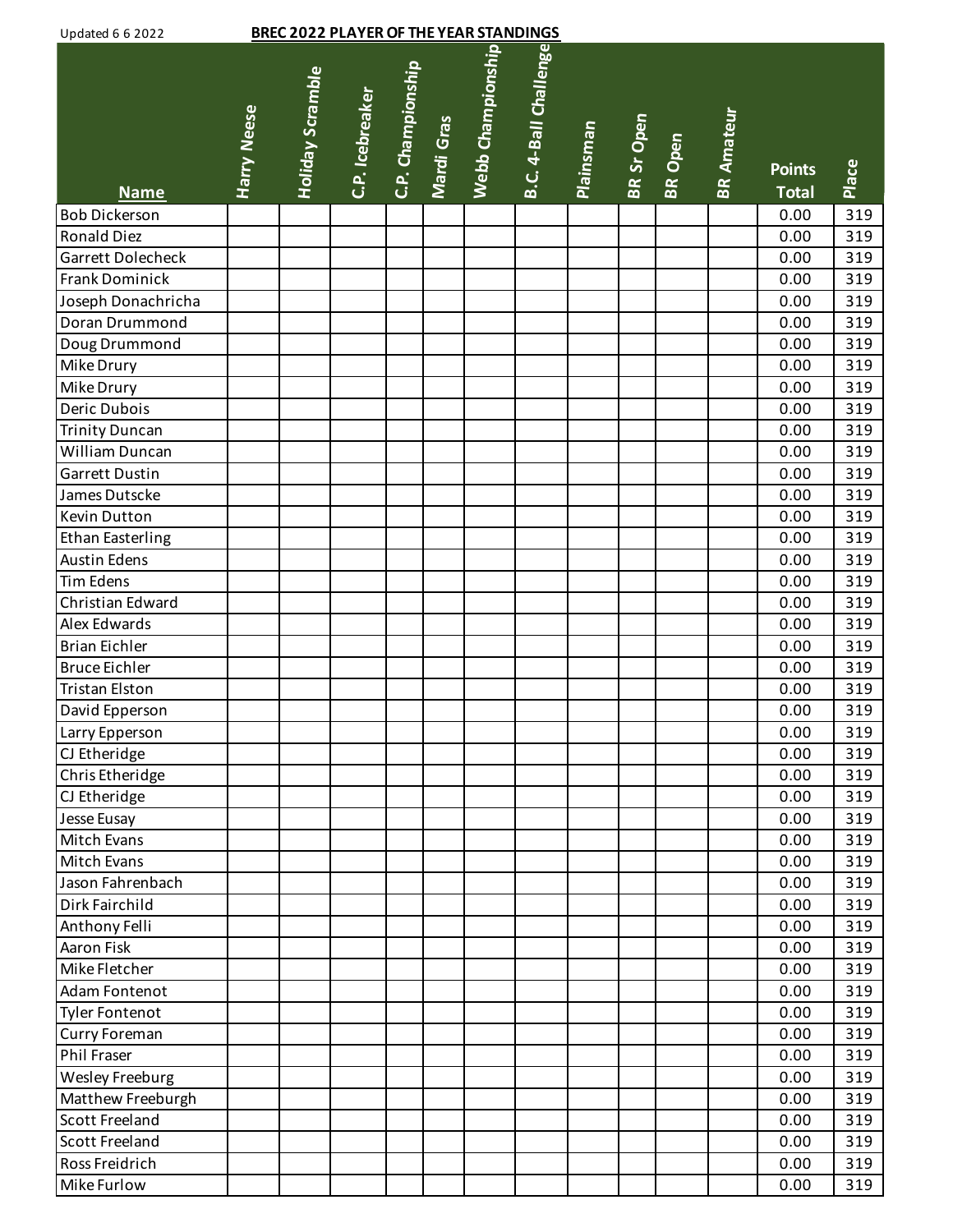| <b>Updated 6 6 2022</b> |                    |                         | <b>BREC 2022 PLAYER OF THE YEAR STANDINGS</b> |                   |            |                   |                       |           |            |         |                   |                               |       |
|-------------------------|--------------------|-------------------------|-----------------------------------------------|-------------------|------------|-------------------|-----------------------|-----------|------------|---------|-------------------|-------------------------------|-------|
| <b>Name</b>             | <b>Harry Neese</b> | <b>Holiday Scramble</b> | C.P. Icebreaker                               | C.P. Championship | Mardi Gras | Webb Championship | B.C. 4-Ball Challenge | Plainsman | BR Sr Open | BR Open | <b>BR Amateur</b> | <b>Points</b><br><b>Total</b> | Place |
| Steve Garcia            |                    |                         |                                               |                   |            |                   |                       |           |            |         |                   | 0.00                          | 319   |
| <b>Tony Garcia</b>      |                    |                         |                                               |                   |            |                   |                       |           |            |         |                   | 0.00                          | 319   |
| Steve Garcia            |                    |                         |                                               |                   |            |                   |                       |           |            |         |                   | 0.00                          | 319   |
| Mickey Garitty          |                    |                         |                                               |                   |            |                   |                       |           |            |         |                   | 0.00                          | 319   |
| <b>Tommy Garitty</b>    |                    |                         |                                               |                   |            |                   |                       |           |            |         |                   | 0.00                          | 319   |
| Chad Garon              |                    |                         |                                               |                   |            |                   |                       |           |            |         |                   | 0.00                          | 319   |
| Danny Garon             |                    |                         |                                               |                   |            |                   |                       |           |            |         |                   | 0.00                          | 319   |
| Seth Gaudet             |                    |                         |                                               |                   |            |                   |                       |           |            |         |                   | 0.00                          | 319   |
| Wade Gautreaux          |                    |                         |                                               |                   |            |                   |                       |           |            |         |                   | 0.00                          | 319   |
| Roy Gay                 |                    |                         |                                               |                   |            |                   |                       |           |            |         |                   | 0.00                          | 319   |
| Cameron Genry           |                    |                         |                                               |                   |            |                   |                       |           |            |         |                   | 0.00                          | 319   |
| Larry Germany           |                    |                         |                                               |                   |            |                   |                       |           |            |         |                   | 0.00                          | 319   |
| <b>Bruce Gildcrease</b> |                    |                         |                                               |                   |            |                   |                       |           |            |         |                   | 0.00                          | 319   |
| Darryl Glaspar          |                    |                         |                                               |                   |            |                   |                       |           |            |         |                   | 0.00                          | 319   |
| Darrell Glasper         |                    |                         |                                               |                   |            |                   |                       |           |            |         |                   | 0.00                          | 319   |
| Randy Goff              |                    |                         |                                               |                   |            |                   |                       |           |            |         |                   | 0.00                          | 319   |
| Mike Gonzales           |                    |                         |                                               |                   |            |                   |                       |           |            |         |                   | 0.00                          | 319   |
| <b>Tony Gonzalez</b>    |                    |                         |                                               |                   |            |                   |                       |           |            |         |                   | 0.00                          | 319   |
| <b>Tommy Grace</b>      |                    |                         |                                               |                   |            |                   |                       |           |            |         |                   | 0.00                          | 319   |
| Duane Gram              |                    |                         |                                               |                   |            |                   |                       |           |            |         |                   | 0.00                          | 319   |
| Scott Griffen           |                    |                         |                                               |                   |            |                   |                       |           |            |         |                   | 0.00                          | 319   |
| <b>Todd Griffen</b>     |                    |                         |                                               |                   |            |                   |                       |           |            |         |                   | 0.00                          | 319   |
| David Griffin           |                    |                         |                                               |                   |            |                   |                       |           |            |         |                   | 0.00                          | 319   |
| <b>Greg Guidry</b>      |                    |                         |                                               |                   |            |                   |                       |           |            |         |                   | 0.00                          | 319   |
| <b>Ryan Gutz</b>        |                    |                         |                                               |                   |            |                   |                       |           |            |         |                   | 0.00                          | 319   |
| <b>Rick Hagen</b>       |                    |                         |                                               |                   |            |                   |                       |           |            |         |                   | 0.00                          | 319   |
| David Haile             |                    |                         |                                               |                   |            |                   |                       |           |            |         |                   | 0.00                          | 319   |
| William Handjis         |                    |                         |                                               |                   |            |                   |                       |           |            |         |                   | 0.00                          | 319   |
| Jimmy Haney             |                    |                         |                                               |                   |            |                   |                       |           |            |         |                   | 0.00                          | 319   |
| Ryan Harrell            |                    |                         |                                               |                   |            |                   |                       |           |            |         |                   | 0.00                          | 319   |
| Jared Harris            |                    |                         |                                               |                   |            |                   |                       |           |            |         |                   | 0.00                          | 319   |
| Ernie Hartenstiene      |                    |                         |                                               |                   |            |                   |                       |           |            |         |                   | 0.00                          | 319   |
| Parker Hay              |                    |                         |                                               |                   |            |                   |                       |           |            |         |                   | 0.00                          | 319   |
| Jacques Hebert          |                    |                         |                                               |                   |            |                   |                       |           |            |         |                   | 0.00                          | 319   |
| Lukas Heckman           |                    |                         |                                               |                   |            |                   |                       |           |            |         |                   | 0.00                          | 319   |
| Jared Helmke            |                    |                         |                                               |                   |            |                   |                       |           |            |         |                   | 0.00                          | 319   |
| Jason Helmke            |                    |                         |                                               |                   |            |                   |                       |           |            |         |                   | 0.00                          | 319   |
| John Henchy             |                    |                         |                                               |                   |            |                   |                       |           |            |         |                   | 0.00                          | 319   |
| Heath Hennegan          |                    |                         |                                               |                   |            |                   |                       |           |            |         |                   | 0.00                          | 319   |
| Justin Hernandez        |                    |                         |                                               |                   |            |                   |                       |           |            |         |                   | 0.00                          |       |
| Johnny Hernandez        |                    |                         |                                               |                   |            |                   |                       |           |            |         |                   | 0.00                          |       |
| Justin Hernandez        |                    |                         |                                               |                   |            |                   |                       |           |            |         |                   | 0.00                          |       |
| Danny Heyward           |                    |                         |                                               |                   |            |                   |                       |           |            |         |                   | 0.00                          |       |
| Danny Heyward           |                    |                         |                                               |                   |            |                   |                       |           |            |         |                   | 0.00                          |       |
| <b>Travis Higgins</b>   |                    |                         |                                               |                   |            |                   |                       |           |            |         |                   | 0.00                          |       |
| Roy Hill                |                    |                         |                                               |                   |            |                   |                       |           |            |         |                   | 0.00                          |       |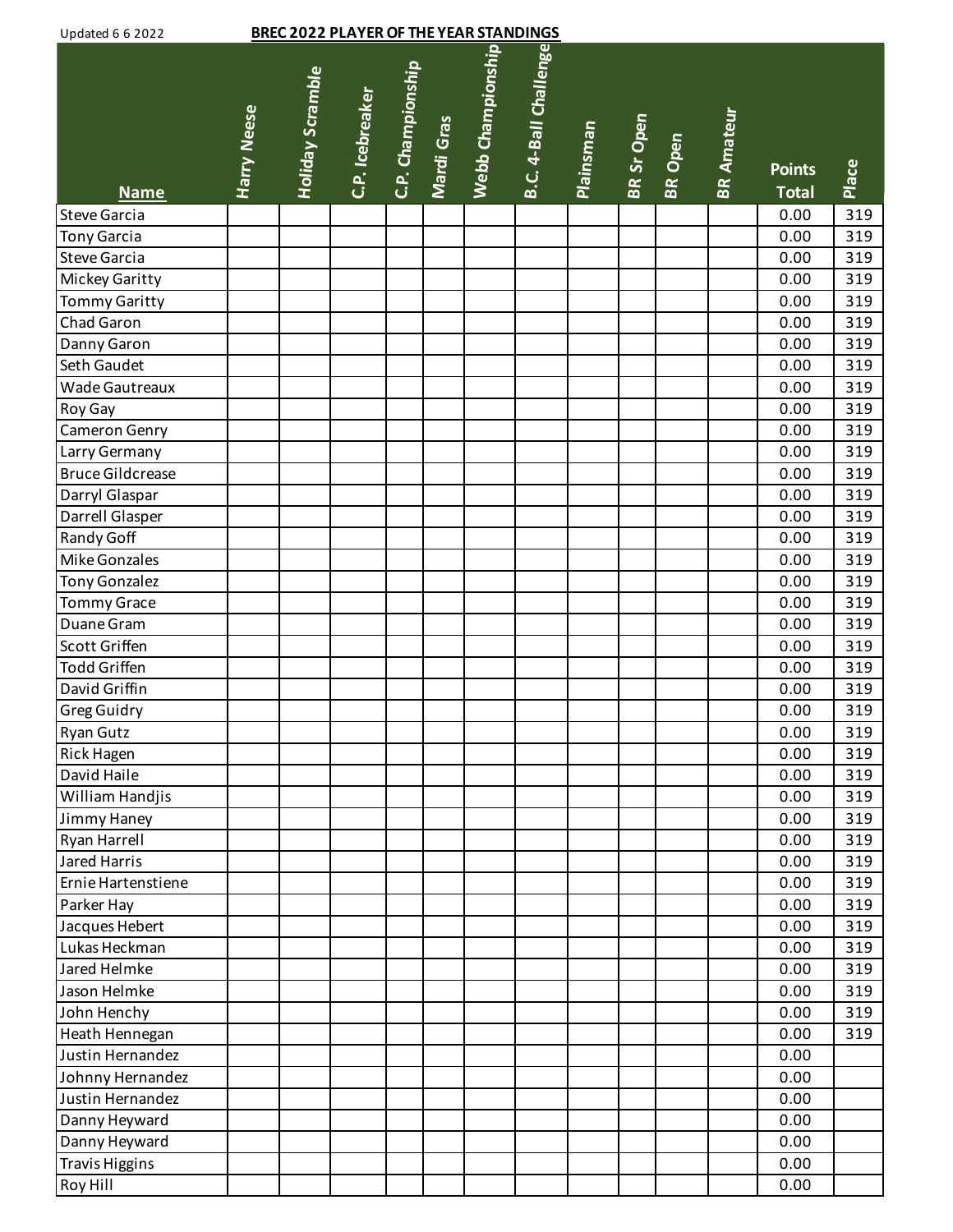| <b>BREC 2022 PLAYER OF THE YEAR STANDINGS</b><br><b>Updated 6 6 2022</b> |                    |                         |                 |                   |            |                   |                       |                  |            |                |                   |               |       |
|--------------------------------------------------------------------------|--------------------|-------------------------|-----------------|-------------------|------------|-------------------|-----------------------|------------------|------------|----------------|-------------------|---------------|-------|
|                                                                          | <b>Harry Neese</b> | <b>Holiday Scramble</b> | C.P. Icebreaker | C.P. Championship | Mardi Gras | Webb Championship | B.C. 4-Ball Challenge | <b>Plainsman</b> | BR Sr Open | <b>BR</b> Open | <b>BR Amateur</b> | <b>Points</b> | Place |
| <b>Name</b>                                                              |                    |                         |                 |                   |            |                   |                       |                  |            |                |                   | <b>Total</b>  |       |
| Derek Himel                                                              |                    |                         |                 |                   |            |                   |                       |                  |            |                |                   | 0.00          |       |
| Tommy Hodson                                                             |                    |                         |                 |                   |            |                   |                       |                  |            |                |                   | 0.00          |       |
| Tommy Hodson                                                             |                    |                         |                 |                   |            |                   |                       |                  |            |                |                   | 0.00          |       |
| Daniel Hoffmann                                                          |                    |                         |                 |                   |            |                   |                       |                  |            |                |                   | 0.00          |       |
| Seth Holley                                                              |                    |                         |                 |                   |            |                   |                       |                  |            |                |                   | 0.00          |       |
| Jordan Hollingsworth                                                     |                    |                         |                 |                   |            |                   |                       |                  |            |                |                   | 0.00          |       |
| <b>Cameron Holmes</b>                                                    |                    |                         |                 |                   |            |                   |                       |                  |            |                |                   | 0.00          |       |
| J.R. Hoyt                                                                |                    |                         |                 |                   |            |                   |                       |                  |            |                |                   | 0.00          |       |
| Warren Huffty                                                            |                    |                         |                 |                   |            |                   |                       |                  |            |                |                   | 0.00          |       |
| <b>Brett Hughes</b>                                                      |                    |                         |                 |                   |            |                   |                       |                  |            |                |                   | 0.00          |       |
| Chad Hurt<br>Joshua Huston                                               |                    |                         |                 |                   |            |                   |                       |                  |            |                |                   | 0.00          |       |
|                                                                          |                    |                         |                 |                   |            |                   |                       |                  |            |                |                   | 0.00          |       |
| Justin Hutchinson                                                        |                    |                         |                 |                   |            |                   |                       |                  |            |                |                   | 0.00          |       |
| Aaron Hyder                                                              |                    |                         |                 |                   |            |                   |                       |                  |            |                |                   | 0.00<br>0.00  |       |
| Guy Hymel<br><b>Brent Indest</b>                                         |                    |                         |                 |                   |            |                   |                       |                  |            |                |                   |               |       |
|                                                                          |                    |                         |                 |                   |            |                   |                       |                  |            |                |                   | 0.00<br>0.00  |       |
| Randy Indovina<br>Durwin Jackson                                         |                    |                         |                 |                   |            |                   |                       |                  |            |                |                   | 0.00          |       |
| Matthew Jakuback                                                         |                    |                         |                 |                   |            |                   |                       |                  |            |                |                   | 0.00          |       |
| Kevin James                                                              |                    |                         |                 |                   |            |                   |                       |                  |            |                |                   | 0.00          |       |
|                                                                          |                    |                         |                 |                   |            |                   |                       |                  |            |                |                   | 0.00          |       |
| Taylor Jelks<br><b>Taylor Jelks</b>                                      |                    |                         |                 |                   |            |                   |                       |                  |            |                |                   | 0.00          |       |
| Chris Jenkins                                                            |                    |                         |                 |                   |            |                   |                       |                  |            |                |                   | 0.00          |       |
| DJ Johnson                                                               |                    |                         |                 |                   |            |                   |                       |                  |            |                |                   | 0.00          |       |
| Conner Johnson                                                           |                    |                         |                 |                   |            |                   |                       |                  |            |                |                   | 0.00          |       |
| DJ Johnson                                                               |                    |                         |                 |                   |            |                   |                       |                  |            |                |                   | 0.00          |       |
| Michael Johnson                                                          |                    |                         |                 |                   |            |                   |                       |                  |            |                |                   | 0.00          |       |
| Mike Johnson                                                             |                    |                         |                 |                   |            |                   |                       |                  |            |                |                   | 0.00          |       |
| Parker Johnson                                                           |                    |                         |                 |                   |            |                   |                       |                  |            |                |                   | 0.00          |       |
| Johhny Jones                                                             |                    |                         |                 |                   |            |                   |                       |                  |            |                |                   | 0.00          |       |
| Chris Jordan                                                             |                    |                         |                 |                   |            |                   |                       |                  |            |                |                   | 0.00          |       |
| Steven Jordan                                                            |                    |                         |                 |                   |            |                   |                       |                  |            |                |                   | 0.00          |       |
| Chris Jordan                                                             |                    |                         |                 |                   |            |                   |                       |                  |            |                |                   | 0.00          |       |
| Ken Joslyn                                                               |                    |                         |                 |                   |            |                   |                       |                  |            |                |                   | 0.00          |       |
| Nick Jungina                                                             |                    |                         |                 |                   |            |                   |                       |                  |            |                |                   | 0.00          |       |
| James Kelly                                                              |                    |                         |                 |                   |            |                   |                       |                  |            |                |                   | 0.00          |       |
| Greg Kennedy                                                             |                    |                         |                 |                   |            |                   |                       |                  |            |                |                   | 0.00          |       |
| Greg Kennedy                                                             |                    |                         |                 |                   |            |                   |                       |                  |            |                |                   | 0.00          |       |
| John Kepec                                                               |                    |                         |                 |                   |            |                   |                       |                  |            |                |                   | 0.00          |       |
| Houston Keppinger                                                        |                    |                         |                 |                   |            |                   |                       |                  |            |                |                   | 0.00          |       |
| Houston Keppinger                                                        |                    |                         |                 |                   |            |                   |                       |                  |            |                |                   | 0.00          |       |
| Shawn Kjar                                                               |                    |                         |                 |                   |            |                   |                       |                  |            |                |                   | 0.00          |       |
| Shawn Kjar                                                               |                    |                         |                 |                   |            |                   |                       |                  |            |                |                   | 0.00          |       |
| Frankie Kleinpeter                                                       |                    |                         |                 |                   |            |                   |                       |                  |            |                |                   | 0.00          |       |
| Ryan Kyle                                                                |                    |                         |                 |                   |            |                   |                       |                  |            |                |                   | 0.00          |       |
| Ryan Kyle                                                                |                    |                         |                 |                   |            |                   |                       |                  |            |                |                   | 0.00          |       |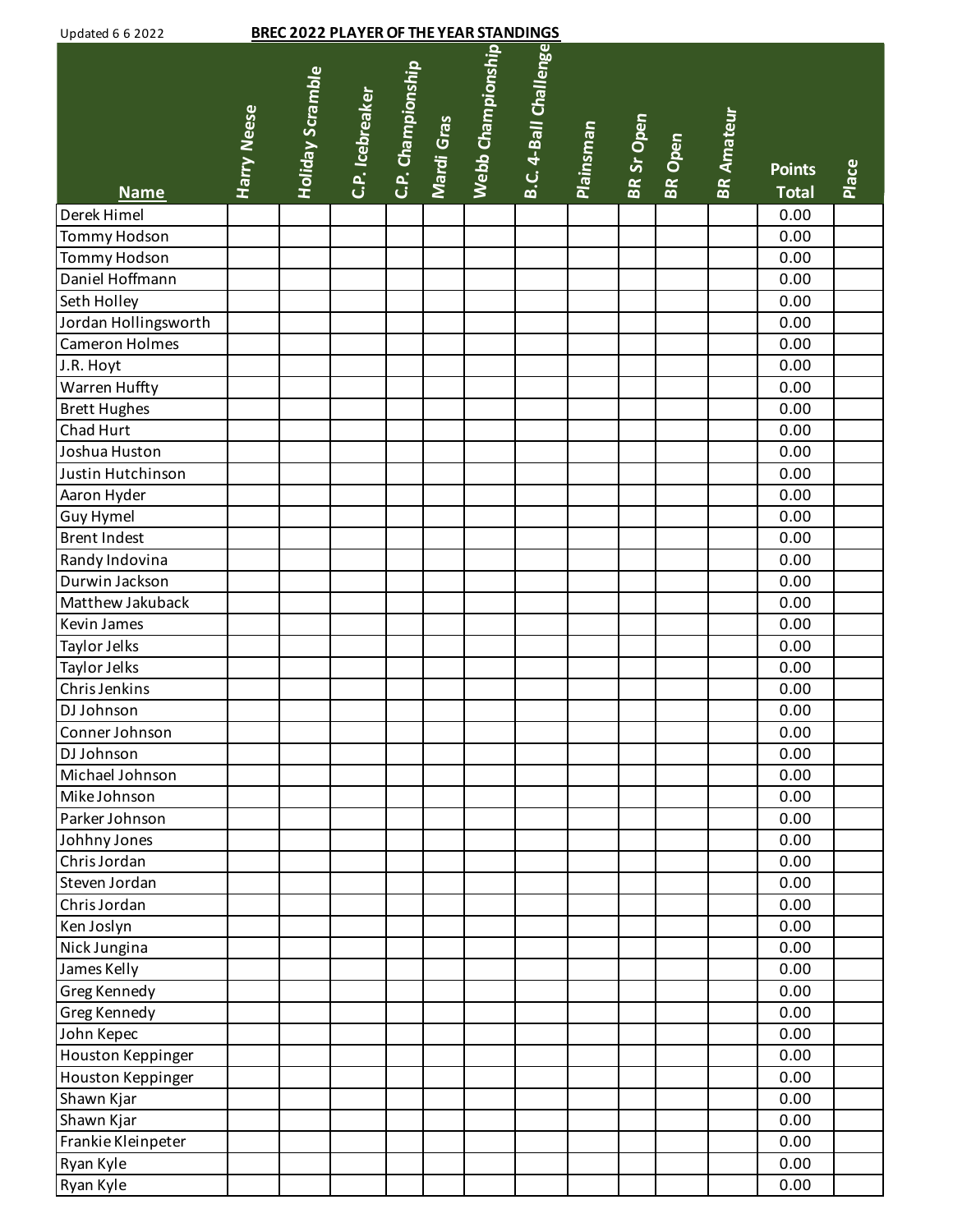| <b>Updated 6 6 2022</b> |                    |                         | <b>BREC 2022 PLAYER OF THE YEAR STANDINGS</b> |                   |            |                   |                       |           |            |         |                   |                               |       |
|-------------------------|--------------------|-------------------------|-----------------------------------------------|-------------------|------------|-------------------|-----------------------|-----------|------------|---------|-------------------|-------------------------------|-------|
| <b>Name</b>             | <b>Harry Neese</b> | <b>Holiday Scramble</b> | C.P. Icebreaker                               | C.P. Championship | Mardi Gras | Webb Championship | B.C. 4-Ball Challenge | Plainsman | BR Sr Open | BR Open | <b>BR Amateur</b> | <b>Points</b><br><b>Total</b> | Place |
| Ron Laborde             |                    |                         |                                               |                   |            |                   |                       |           |            |         |                   | 0.00                          |       |
| Ron Laborde             |                    |                         |                                               |                   |            |                   |                       |           |            |         |                   | 0.00                          |       |
| Anthony Lacombe         |                    |                         |                                               |                   |            |                   |                       |           |            |         |                   | 0.00                          |       |
| Charles Laird           |                    |                         |                                               |                   |            |                   |                       |           |            |         |                   | 0.00                          |       |
| Daryl Lakvold           |                    |                         |                                               |                   |            |                   |                       |           |            |         |                   | 0.00                          |       |
| Derek Lakvold           |                    |                         |                                               |                   |            |                   |                       |           |            |         |                   | 0.00                          |       |
| Dane Lambert            |                    |                         |                                               |                   |            |                   |                       |           |            |         |                   | 0.00                          |       |
| Dustin Lambert          |                    |                         |                                               |                   |            |                   |                       |           |            |         |                   | 0.00                          |       |
| James Lambert           |                    |                         |                                               |                   |            |                   |                       |           |            |         |                   | 0.00                          |       |
| Pat Lambert             |                    |                         |                                               |                   |            |                   |                       |           |            |         |                   | 0.00                          |       |
| <b>Dustin Lambert</b>   |                    |                         |                                               |                   |            |                   |                       |           |            |         |                   | 0.00                          |       |
| James Lambert           |                    |                         |                                               |                   |            |                   |                       |           |            |         |                   | 0.00                          |       |
| Pat Lambert             |                    |                         |                                               |                   |            |                   |                       |           |            |         |                   | 0.00                          |       |
| James Lan               |                    |                         |                                               |                   |            |                   |                       |           |            |         |                   | 0.00                          |       |
| Barry Landry            |                    |                         |                                               |                   |            |                   |                       |           |            |         |                   | 0.00                          |       |
| Gage Landry             |                    |                         |                                               |                   |            |                   |                       |           |            |         |                   | 0.00                          |       |
| Kenneth Landry          |                    |                         |                                               |                   |            |                   |                       |           |            |         |                   | 0.00                          |       |
| Paul Landry             |                    |                         |                                               |                   |            |                   |                       |           |            |         |                   | 0.00                          |       |
| Jay Lastrapes           |                    |                         |                                               |                   |            |                   |                       |           |            |         |                   | 0.00                          |       |
| Chuck Laudermill        |                    |                         |                                               |                   |            |                   |                       |           |            |         |                   | 0.00                          |       |
| Chuck Laudermill        |                    |                         |                                               |                   |            |                   |                       |           |            |         |                   | 0.00                          |       |
| John Lauve              |                    |                         |                                               |                   |            |                   |                       |           |            |         |                   | 0.00                          |       |
| Jamie Lavigne           |                    |                         |                                               |                   |            |                   |                       |           |            |         |                   | 0.00                          |       |
| Jamie Lavigne           |                    |                         |                                               |                   |            |                   |                       |           |            |         |                   | 0.00                          |       |
| Sam Lavigne             |                    |                         |                                               |                   |            |                   |                       |           |            |         |                   | 0.00                          | 319   |
| Tim Lawson              |                    |                         |                                               |                   |            |                   |                       |           |            |         |                   | 0.00                          | 319   |
| Justin Leblanc          |                    |                         |                                               |                   |            |                   |                       |           |            |         |                   | 0.00                          | 319   |
| Justin Leblanc          |                    |                         |                                               |                   |            |                   |                       |           |            |         |                   | 0.00                          | 319   |
| Robert Lee              |                    |                         |                                               |                   |            |                   |                       |           |            |         |                   | 0.00                          | 319   |
| Chris Leonard           |                    |                         |                                               |                   |            |                   |                       |           |            |         |                   | 0.00                          | 319   |
| Chris Leonard           |                    |                         |                                               |                   |            |                   |                       |           |            |         |                   | 0.00                          | 319   |
| <b>Troy Lewis</b>       |                    |                         |                                               |                   |            |                   |                       |           |            |         |                   | 0.00                          | 319   |
| Ryan Lips               |                    |                         |                                               |                   |            |                   |                       |           |            |         |                   | 0.00                          | 319   |
| Jim Livingston          |                    |                         |                                               |                   |            |                   |                       |           |            |         |                   | 0.00                          | 319   |
| Jim Livingston          |                    |                         |                                               |                   |            |                   |                       |           |            |         |                   | 0.00                          | 319   |
| <b>Taylor Luce</b>      |                    |                         |                                               |                   |            |                   |                       |           |            |         |                   | 0.00                          | 319   |
| Russ Mabry              |                    |                         |                                               |                   |            |                   |                       |           |            |         |                   | 0.00                          | 319   |
| Will Maciasz            |                    |                         |                                               |                   |            |                   |                       |           |            |         |                   | 0.00                          | 319   |
| Mario Magliacio         |                    |                         |                                               |                   |            |                   |                       |           |            |         |                   | 0.00                          | 319   |
| Micah Major             |                    |                         |                                               |                   |            |                   |                       |           |            |         |                   | 0.00                          | 319   |
| Nic Manely              |                    |                         |                                               |                   |            |                   |                       |           |            |         |                   | 0.00                          | 319   |
| <b>Blake Mann</b>       |                    |                         |                                               |                   |            |                   |                       |           |            |         |                   | 0.00                          | 319   |
| <b>Blake Manola</b>     |                    |                         |                                               |                   |            |                   |                       |           |            |         |                   | 0.00                          | 319   |
| <b>Blake Manola</b>     |                    |                         |                                               |                   |            |                   |                       |           |            |         |                   | 0.00                          | 319   |
| Dave Manry              |                    |                         |                                               |                   |            |                   |                       |           |            |         |                   | 0.00                          | 319   |
| <b>Brent Manuel</b>     |                    |                         |                                               |                   |            |                   |                       |           |            |         |                   | 0.00                          | 319   |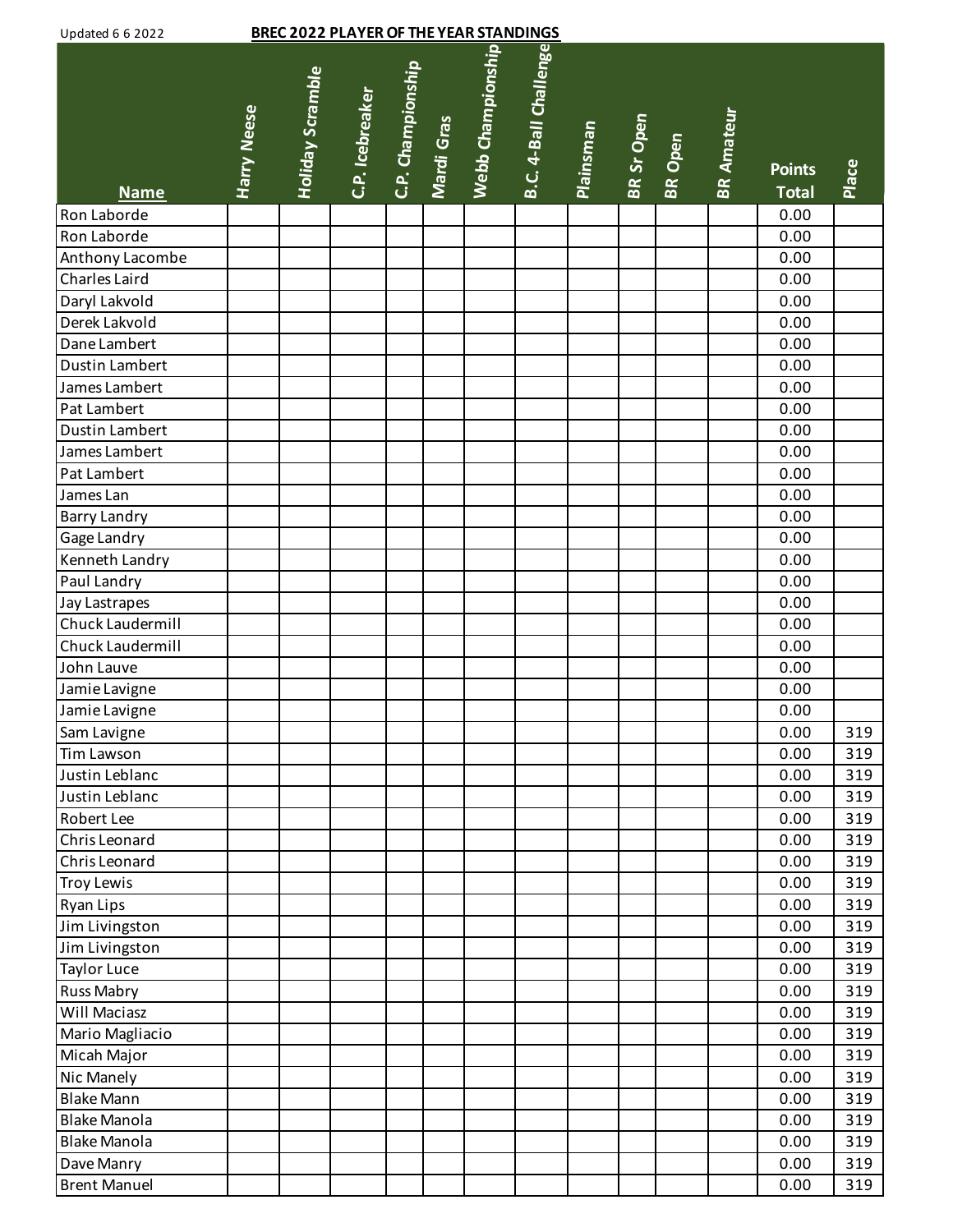| <b>BREC 2022 PLAYER OF THE YEAR STANDINGS</b><br><b>Updated 6 6 2022</b> |             |                         |                 |                   |            |                   |                       |                  |                   |         |                   |                               |       |
|--------------------------------------------------------------------------|-------------|-------------------------|-----------------|-------------------|------------|-------------------|-----------------------|------------------|-------------------|---------|-------------------|-------------------------------|-------|
| <b>Name</b>                                                              | Harry Neese | <b>Holiday Scramble</b> | C.P. Icebreaker | C.P. Championship | Mardi Gras | Webb Championship | B.C. 4-Ball Challenge | <b>Plainsman</b> | <b>BR Sr Open</b> | BR Open | <b>BR Amateur</b> | <b>Points</b><br><b>Total</b> | Place |
| Jacob Maranot                                                            |             |                         |                 |                   |            |                   |                       |                  |                   |         |                   | 0.00                          | 319   |
| Jacob Maranto                                                            |             |                         |                 |                   |            |                   |                       |                  |                   |         |                   | 0.00                          | 319   |
| Neil Maroy                                                               |             |                         |                 |                   |            |                   |                       |                  |                   |         |                   | 0.00                          | 319   |
| <b>Tanner Marriott</b>                                                   |             |                         |                 |                   |            |                   |                       |                  |                   |         |                   | 0.00                          | 319   |
| Moe Marroy                                                               |             |                         |                 |                   |            |                   |                       |                  |                   |         |                   | 0.00                          | 319   |
| Peter Mata                                                               |             |                         |                 |                   |            |                   |                       |                  |                   |         |                   | 0.00                          | 319   |
| Mark Matassa                                                             |             |                         |                 |                   |            |                   |                       |                  |                   |         |                   | 0.00                          | 319   |
| <b>Bobby Matthews</b>                                                    |             |                         |                 |                   |            |                   |                       |                  |                   |         |                   | 0.00                          | 319   |
| <b>Glenn Matthews</b>                                                    |             |                         |                 |                   |            |                   |                       |                  |                   |         |                   | 0.00                          | 319   |
| Cody Maxwell                                                             |             |                         |                 |                   |            |                   |                       |                  |                   |         |                   | 0.00                          | 319   |
| Thomas Mayeaux                                                           |             |                         |                 |                   |            |                   |                       |                  |                   |         |                   | 0.00                          | 319   |
| John McBeth                                                              |             |                         |                 |                   |            |                   |                       |                  |                   |         |                   | 0.00                          | 319   |
| Josh McBeth                                                              |             |                         |                 |                   |            |                   |                       |                  |                   |         |                   | 0.00                          | 319   |
| Robert McCusker                                                          |             |                         |                 |                   |            |                   |                       |                  |                   |         |                   | 0.00                          | 319   |
| Michael McDonald                                                         |             |                         |                 |                   |            |                   |                       |                  |                   |         |                   | 0.00                          | 319   |
| Michael McDonald                                                         |             |                         |                 |                   |            |                   |                       |                  |                   |         |                   | 0.00                          | 319   |
| John McDuffie                                                            |             |                         |                 |                   |            |                   |                       |                  |                   |         |                   | 0.00                          | 319   |
| Jack McKay                                                               |             |                         |                 |                   |            |                   |                       |                  |                   |         |                   | 0.00                          | 319   |
| James McKay                                                              |             |                         |                 |                   |            |                   |                       |                  |                   |         |                   | 0.00                          | 319   |
| Corey McKeever                                                           |             |                         |                 |                   |            |                   |                       |                  |                   |         |                   | 0.00                          | 319   |
| Leroy McKeever                                                           |             |                         |                 |                   |            |                   |                       |                  |                   |         |                   | 0.00                          | 319   |
| R.E. McKey                                                               |             |                         |                 |                   |            |                   |                       |                  |                   |         |                   | 0.00                          | 319   |
| Ryan McLin                                                               |             |                         |                 |                   |            |                   |                       |                  |                   |         |                   | 0.00                          | 319   |
| Ryan McLin                                                               |             |                         |                 |                   |            |                   |                       |                  |                   |         |                   | 0.00                          | 319   |
| Johney McQuarter                                                         |             |                         |                 |                   |            |                   |                       |                  |                   |         |                   | 0.00                          | 319   |
| Jordan Meador                                                            |             |                         |                 |                   |            |                   |                       |                  |                   |         |                   | 0.00                          | 319   |
| David Melancon                                                           |             |                         |                 |                   |            |                   |                       |                  |                   |         |                   | 0.00                          | 319   |
| Timm Melancon                                                            |             |                         |                 |                   |            |                   |                       |                  |                   |         |                   | 0.00                          | 319   |
| Anthony Meldrum                                                          |             |                         |                 |                   |            |                   |                       |                  |                   |         |                   | 0.00                          | 319   |
| John Melenderez                                                          |             |                         |                 |                   |            |                   |                       |                  |                   |         |                   | 0.00                          | 319   |
| Matt Melsheimer                                                          |             |                         |                 |                   |            |                   |                       |                  |                   |         |                   | 0.00                          | 319   |
| Mario Migliacio                                                          |             |                         |                 |                   |            |                   |                       |                  |                   |         |                   | 0.00                          | 319   |
| Monty Migliacio                                                          |             |                         |                 |                   |            |                   |                       |                  |                   |         |                   | 0.00                          | 319   |
| <b>Byron Miller</b>                                                      |             |                         |                 |                   |            |                   |                       |                  |                   |         |                   | 0.00                          | 319   |
| Daniel Miller                                                            |             |                         |                 |                   |            |                   |                       |                  |                   |         |                   | 0.00                          | 319   |
| <b>Greg Miller</b>                                                       |             |                         |                 |                   |            |                   |                       |                  |                   |         |                   | 0.00                          | 319   |
| Jason Miller                                                             |             |                         |                 |                   |            |                   |                       |                  |                   |         |                   | 0.00                          | 319   |
| Ken Miller                                                               |             |                         |                 |                   |            |                   |                       |                  |                   |         |                   | 0.00                          | 319   |
| <b>Daniel Mills</b>                                                      |             |                         |                 |                   |            |                   |                       |                  |                   |         |                   | 0.00                          | 319   |
| Ed Mitchell                                                              |             |                         |                 |                   |            |                   |                       |                  |                   |         |                   | 0.00                          | 319   |
| Michael Mix                                                              |             |                         |                 |                   |            |                   |                       |                  |                   |         |                   | 0.00                          | 319   |
| Mpho Mmopi                                                               |             |                         |                 |                   |            |                   |                       |                  |                   |         |                   | 0.00                          | 319   |
| Mpho Mmopi                                                               |             |                         |                 |                   |            |                   |                       |                  |                   |         |                   | 0.00                          | 319   |
| Mark Modicut                                                             |             |                         |                 |                   |            |                   |                       |                  |                   |         |                   | 0.00                          | 319   |
| Mike Montgomery                                                          |             |                         |                 |                   |            |                   |                       |                  |                   |         |                   | 0.00                          | 319   |
| Kurt Mueller                                                             |             |                         |                 |                   |            |                   |                       |                  |                   |         |                   | 0.00                          | 319   |
|                                                                          |             |                         |                 |                   |            |                   |                       |                  |                   |         |                   |                               |       |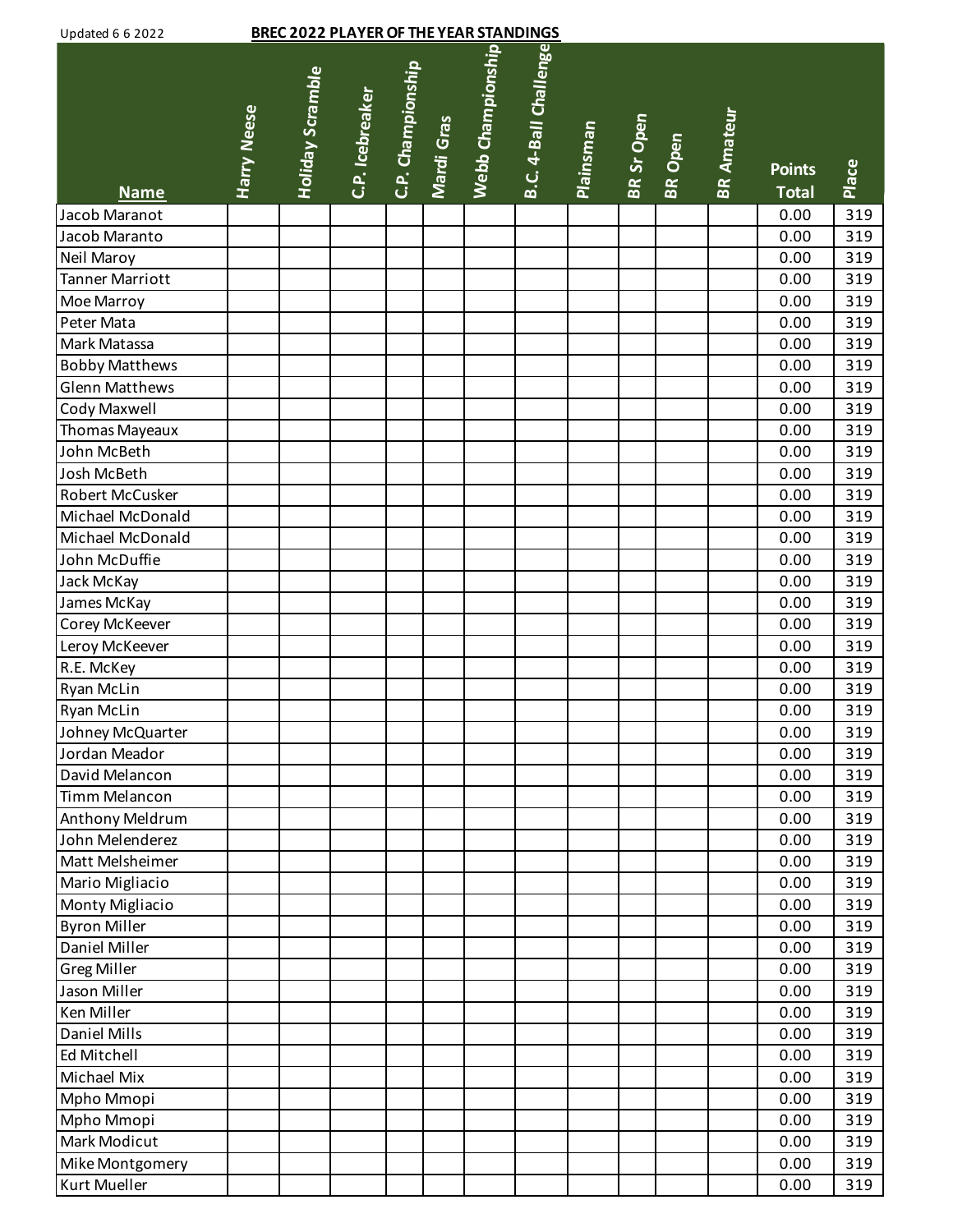| <b>Updated 6 6 2022</b>   |                    | <b>BREC 2022 PLAYER OF THE YEAR STANDINGS</b> |                 |                   |            |                   |                       |                  |                   |         |                   |                               |       |
|---------------------------|--------------------|-----------------------------------------------|-----------------|-------------------|------------|-------------------|-----------------------|------------------|-------------------|---------|-------------------|-------------------------------|-------|
| <b>Name</b>               | <b>Harry Neese</b> | <b>Holiday Scramble</b>                       | C.P. Icebreaker | C.P. Championship | Mardi Gras | Webb Championship | B.C. 4-Ball Challenge | <b>Plainsman</b> | <b>BR Sr Open</b> | BR Open | <b>BR Amateur</b> | <b>Points</b><br><b>Total</b> | Place |
| Mike Mulally              |                    |                                               |                 |                   |            |                   |                       |                  |                   |         |                   | 0.00                          | 319   |
| <b>Tom Murray</b>         |                    |                                               |                 |                   |            |                   |                       |                  |                   |         |                   | 0.00                          | 319   |
| Andrew Myrick             |                    |                                               |                 |                   |            |                   |                       |                  |                   |         |                   | 0.00                          | 319   |
| Dale Myrick               |                    |                                               |                 |                   |            |                   |                       |                  |                   |         |                   | 0.00                          | 319   |
| <b>Trent Myrick</b>       |                    |                                               |                 |                   |            |                   |                       |                  |                   |         |                   | 0.00                          | 319   |
| Vinnie Nagaratto          |                    |                                               |                 |                   |            |                   |                       |                  |                   |         |                   | 0.00                          | 319   |
| Dean Napoli               |                    |                                               |                 |                   |            |                   |                       |                  |                   |         |                   | 0.00                          | 319   |
| Jacob Neal                |                    |                                               |                 |                   |            |                   |                       |                  |                   |         |                   | 0.00                          | 319   |
| Jerome Newchurch          |                    |                                               |                 |                   |            |                   |                       |                  |                   |         |                   | 0.00                          | 319   |
| Hien Ngyuen               |                    |                                               |                 |                   |            |                   |                       |                  |                   |         |                   | 0.00                          | 319   |
| <b>Kris Novak</b>         |                    |                                               |                 |                   |            |                   |                       |                  |                   |         |                   | 0.00                          | 319   |
| Dylan Nugent              |                    |                                               |                 |                   |            |                   |                       |                  |                   |         |                   | 0.00                          | 319   |
| <b>Ronald Nugent</b>      |                    |                                               |                 |                   |            |                   |                       |                  |                   |         |                   | 0.00                          | 319   |
| Jay Olinde                |                    |                                               |                 |                   |            |                   |                       |                  |                   |         |                   | 0.00                          | 319   |
| Danny Oliver              |                    |                                               |                 |                   |            |                   |                       |                  |                   |         |                   | 0.00                          | 319   |
| Quentin Olivier           |                    |                                               |                 |                   |            |                   |                       |                  |                   |         |                   | 0.00                          | 319   |
| Les O'Neal                |                    |                                               |                 |                   |            |                   |                       |                  |                   |         |                   | 0.00                          | 319   |
| Les O'Neal                |                    |                                               |                 |                   |            |                   |                       |                  |                   |         |                   | 0.00                          | 319   |
| Darren Ourso              |                    |                                               |                 |                   |            |                   |                       |                  |                   |         |                   | 0.00                          | 319   |
| Shane Pantoja             |                    |                                               |                 |                   |            |                   |                       |                  |                   |         |                   | 0.00                          | 319   |
| Shane Pantosa             |                    |                                               |                 |                   |            |                   |                       |                  |                   |         |                   | 0.00                          | 319   |
| <b>Tim Parent</b>         |                    |                                               |                 |                   |            |                   |                       |                  |                   |         |                   | 0.00                          | 319   |
| Danny Parker              |                    |                                               |                 |                   |            |                   |                       |                  |                   |         |                   | 0.00                          | 319   |
| Danny Parker              |                    |                                               |                 |                   |            |                   |                       |                  |                   |         |                   | 0.00                          | 319   |
| Drew Patin                |                    |                                               |                 |                   |            |                   |                       |                  |                   |         |                   | 0.00                          | 319   |
| <b>Blaine Patin</b>       |                    |                                               |                 |                   |            |                   |                       |                  |                   |         |                   | 0.00                          | 319   |
| Paul Patriarco            |                    |                                               |                 |                   |            |                   |                       |                  |                   |         |                   | 0.00                          | 319   |
| Paul Patricio             |                    |                                               |                 |                   |            |                   |                       |                  |                   |         |                   | 0.00                          | 319   |
| <b>Steve Patton</b>       |                    |                                               |                 |                   |            |                   |                       |                  |                   |         |                   | 0.00                          | 319   |
| Jonathan Peak             |                    |                                               |                 |                   |            |                   |                       |                  |                   |         |                   | 0.00                          | 319   |
| <b>William Peak</b>       |                    |                                               |                 |                   |            |                   |                       |                  |                   |         |                   | 0.00                          | 319   |
| Jonathan Peak             |                    |                                               |                 |                   |            |                   |                       |                  |                   |         |                   | 0.00                          | 319   |
| Lyle Peak                 |                    |                                               |                 |                   |            |                   |                       |                  |                   |         |                   | 0.00                          | 319   |
| Lee Pearson               |                    |                                               |                 |                   |            |                   |                       |                  |                   |         |                   | 0.00                          | 319   |
| Garrett Peavey            |                    |                                               |                 |                   |            |                   |                       |                  |                   |         |                   | 0.00                          | 319   |
| Jalen Peirotti            |                    |                                               |                 |                   |            |                   |                       |                  |                   |         |                   | 0.00                          | 319   |
| Dennis Pennington         |                    |                                               |                 |                   |            |                   |                       |                  |                   |         |                   | 0.00                          | 319   |
| <b>Stewart Perilloux</b>  |                    |                                               |                 |                   |            |                   |                       |                  |                   |         |                   | 0.00                          | 319   |
| Cole Perimenter           |                    |                                               |                 |                   |            |                   |                       |                  |                   |         |                   | 0.00                          | 319   |
| Cole Permenter            |                    |                                               |                 |                   |            |                   |                       |                  |                   |         |                   | 0.00                          | 319   |
| Lou Perrault              |                    |                                               |                 |                   |            |                   |                       |                  |                   |         |                   | 0.00                          | 319   |
| <b>Stewart Perrilloux</b> |                    |                                               |                 |                   |            |                   |                       |                  |                   |         |                   | 0.00                          | 319   |
| Andrew Petillo            |                    |                                               |                 |                   |            |                   |                       |                  |                   |         |                   | 0.00                          | 319   |
| Clay Pinson               |                    |                                               |                 |                   |            |                   |                       |                  |                   |         |                   | 0.00                          | 319   |
| Harold Pippin             |                    |                                               |                 |                   |            |                   |                       |                  |                   |         |                   | 0.00                          | 319   |
| Jonah Pitre               |                    |                                               |                 |                   |            |                   |                       |                  |                   |         |                   | 0.00                          | 319   |
|                           |                    |                                               |                 |                   |            |                   |                       |                  |                   |         |                   |                               |       |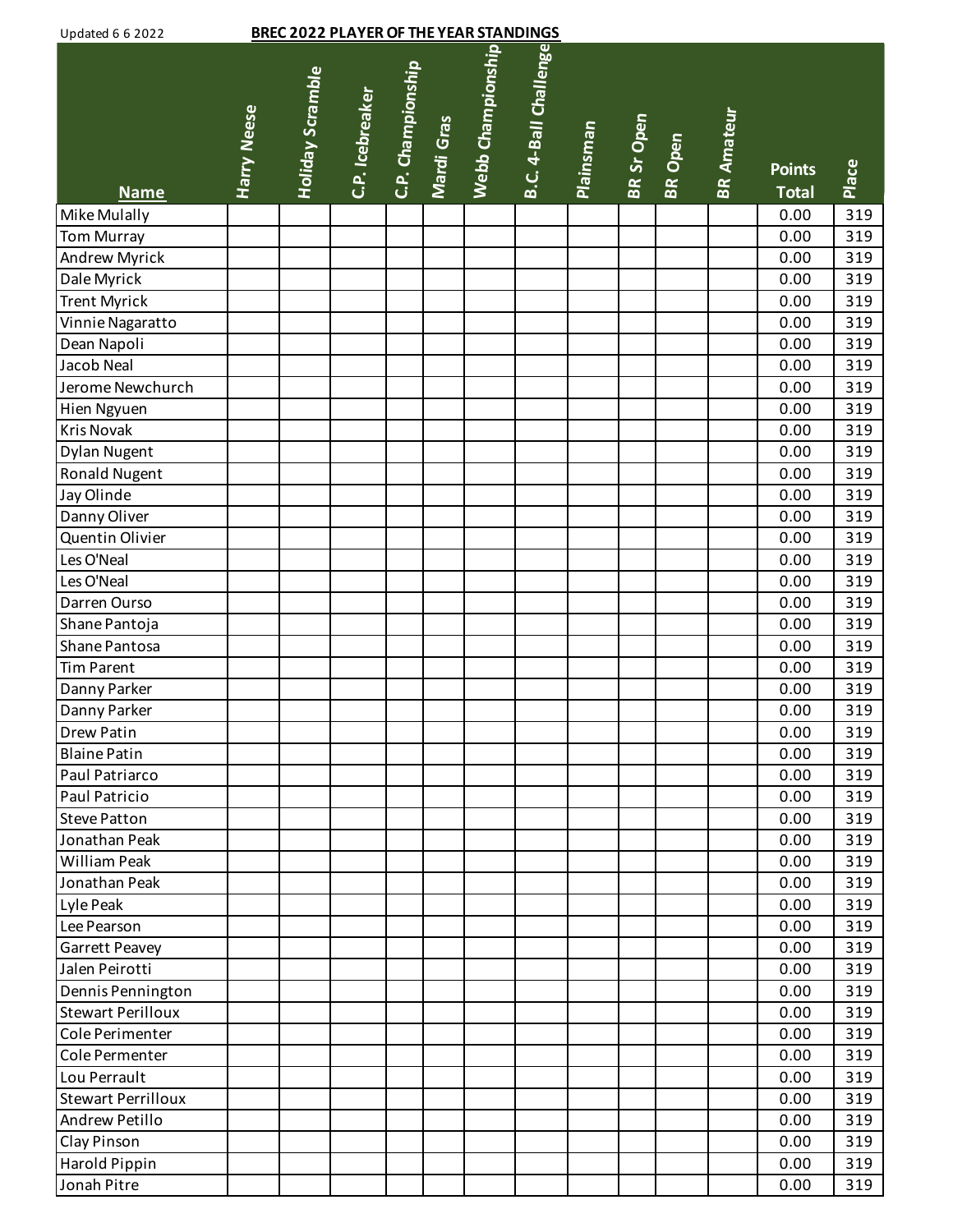| <b>Updated 6 6 2022</b> |                    |                         | <b>BREC 2022 PLAYER OF THE YEAR STANDINGS</b> |                   |            |                   |                       |                  |            |                |                   |                               |       |
|-------------------------|--------------------|-------------------------|-----------------------------------------------|-------------------|------------|-------------------|-----------------------|------------------|------------|----------------|-------------------|-------------------------------|-------|
| <b>Name</b>             | <b>Harry Neese</b> | <b>Holiday Scramble</b> | C.P. Icebreaker                               | C.P. Championship | Mardi Gras | Webb Championship | B.C. 4-Ball Challenge | <b>Plainsman</b> | BR Sr Open | <b>BR</b> Open | <b>BR Amateur</b> | <b>Points</b><br><b>Total</b> | Place |
| Kyle Pittman            |                    |                         |                                               |                   |            |                   |                       |                  |            |                |                   | 0.00                          | 319   |
| Mark Porta              |                    |                         |                                               |                   |            |                   |                       |                  |            |                |                   | 0.00                          | 319   |
| Wes Porta               |                    |                         |                                               |                   |            |                   |                       |                  |            |                |                   | 0.00                          | 319   |
| <b>Blake Posey</b>      |                    |                         |                                               |                   |            |                   |                       |                  |            |                |                   | 0.00                          | 319   |
| Jeff Powell             |                    |                         |                                               |                   |            |                   |                       |                  |            |                |                   | 0.00                          | 319   |
| Andre Prejean           |                    |                         |                                               |                   |            |                   |                       |                  |            |                |                   | 0.00                          | 319   |
| Andre Prejean           |                    |                         |                                               |                   |            |                   |                       |                  |            |                |                   | 0.00                          | 319   |
| <b>Scott Prescott</b>   |                    |                         |                                               |                   |            |                   |                       |                  |            |                |                   | 0.00                          | 319   |
| Cody Prest              |                    |                         |                                               |                   |            |                   |                       |                  |            |                |                   | 0.00                          | 319   |
| John Prestige           |                    |                         |                                               |                   |            |                   |                       |                  |            |                |                   | 0.00                          | 319   |
| David Price             |                    |                         |                                               |                   |            |                   |                       |                  |            |                |                   | 0.00                          | 319   |
| <b>Kelvin Price</b>     |                    |                         |                                               |                   |            |                   |                       |                  |            |                |                   | 0.00                          | 319   |
| <b>Ryan Price</b>       |                    |                         |                                               |                   |            |                   |                       |                  |            |                |                   | 0.00                          | 319   |
| Robert Rabalais         |                    |                         |                                               |                   |            |                   |                       |                  |            |                |                   | 0.00                          | 319   |
| Walt Rachel             |                    |                         |                                               |                   |            |                   |                       |                  |            |                |                   | 0.00                          | 319   |
| Mike Rankin             |                    |                         |                                               |                   |            |                   |                       |                  |            |                |                   | 0.00                          | 319   |
| Kevin Reed              |                    |                         |                                               |                   |            |                   |                       |                  |            |                |                   | 0.00                          | 319   |
| Daniel Richard          |                    |                         |                                               |                   |            |                   |                       |                  |            |                |                   | 0.00                          | 319   |
| Keith Richardson        |                    |                         |                                               |                   |            |                   |                       |                  |            |                |                   | 0.00                          | 319   |
| Paul Rikyle             |                    |                         |                                               |                   |            |                   |                       |                  |            |                |                   | 0.00                          | 319   |
| <b>Robert Rimes</b>     |                    |                         |                                               |                   |            |                   |                       |                  |            |                |                   | 0.00                          | 319   |
| Robert Rimes            |                    |                         |                                               |                   |            |                   |                       |                  |            |                |                   | 0.00                          | 319   |
| <b>BT Robert</b>        |                    |                         |                                               |                   |            |                   |                       |                  |            |                |                   | 0.00                          | 319   |
| <b>Chris Robert</b>     |                    |                         |                                               |                   |            |                   |                       |                  |            |                |                   | 0.00                          | 319   |
| Chris Robert            |                    |                         |                                               |                   |            |                   |                       |                  |            |                |                   | 0.00                          | 319   |
| Jared Roberts           |                    |                         |                                               |                   |            |                   |                       |                  |            |                |                   | 0.00                          | 319   |
| Nate Robinson           |                    |                         |                                               |                   |            |                   |                       |                  |            |                |                   | 0.00                          | 319   |
| Will Robinson           |                    |                         |                                               |                   |            |                   |                       |                  |            |                |                   | 0.00                          | 319   |
| Michael Robinson        |                    |                         |                                               |                   |            |                   |                       |                  |            |                |                   | 0.00                          | 319   |
| Josh Rodgers            |                    |                         |                                               |                   |            |                   |                       |                  |            |                |                   | 0.00                          | 319   |
| <b>Craig Rose</b>       |                    |                         |                                               |                   |            |                   |                       |                  |            |                |                   | 0.00                          | 319   |
| <b>Tanner Rouse</b>     |                    |                         |                                               |                   |            |                   |                       |                  |            |                |                   | 0.00                          | 319   |
| <b>Tanner Rouse</b>     |                    |                         |                                               |                   |            |                   |                       |                  |            |                |                   | 0.00                          | 319   |
| <b>Brian Roussel</b>    |                    |                         |                                               |                   |            |                   |                       |                  |            |                |                   | 0.00                          | 319   |
| <b>Tim Rusk</b>         |                    |                         |                                               |                   |            |                   |                       |                  |            |                |                   | 0.00                          | 319   |
| <b>Scott Sagely</b>     |                    |                         |                                               |                   |            |                   |                       |                  |            |                |                   | 0.00                          | 319   |
| Chris Salter            |                    |                         |                                               |                   |            |                   |                       |                  |            |                |                   | 0.00                          | 319   |
| Chase Samford           |                    |                         |                                               |                   |            |                   |                       |                  |            |                |                   | 0.00                          | 319   |
| Gayle Sanchez           |                    |                         |                                               |                   |            |                   |                       |                  |            |                |                   | 0.00                          | 319   |
| Gayle Sanchez           |                    |                         |                                               |                   |            |                   |                       |                  |            |                |                   | 0.00                          | 319   |
| <b>Jay Sanders</b>      |                    |                         |                                               |                   |            |                   |                       |                  |            |                |                   | 0.00                          | 319   |
| <b>Bruce Sanders</b>    |                    |                         |                                               |                   |            |                   |                       |                  |            |                |                   | 0.00                          | 319   |
| Jacobo Santacolom       |                    |                         |                                               |                   |            |                   |                       |                  |            |                |                   | 0.00                          | 319   |
| Jamie Satawa            |                    |                         |                                               |                   |            |                   |                       |                  |            |                |                   | 0.00                          | 319   |
| <b>Brad Schaeffer</b>   |                    |                         |                                               |                   |            |                   |                       |                  |            |                |                   | 0.00                          | 319   |
| <b>Bred Schaeffer</b>   |                    |                         |                                               |                   |            |                   |                       |                  |            |                |                   | 0.00                          | 319   |
|                         |                    |                         |                                               |                   |            |                   |                       |                  |            |                |                   |                               |       |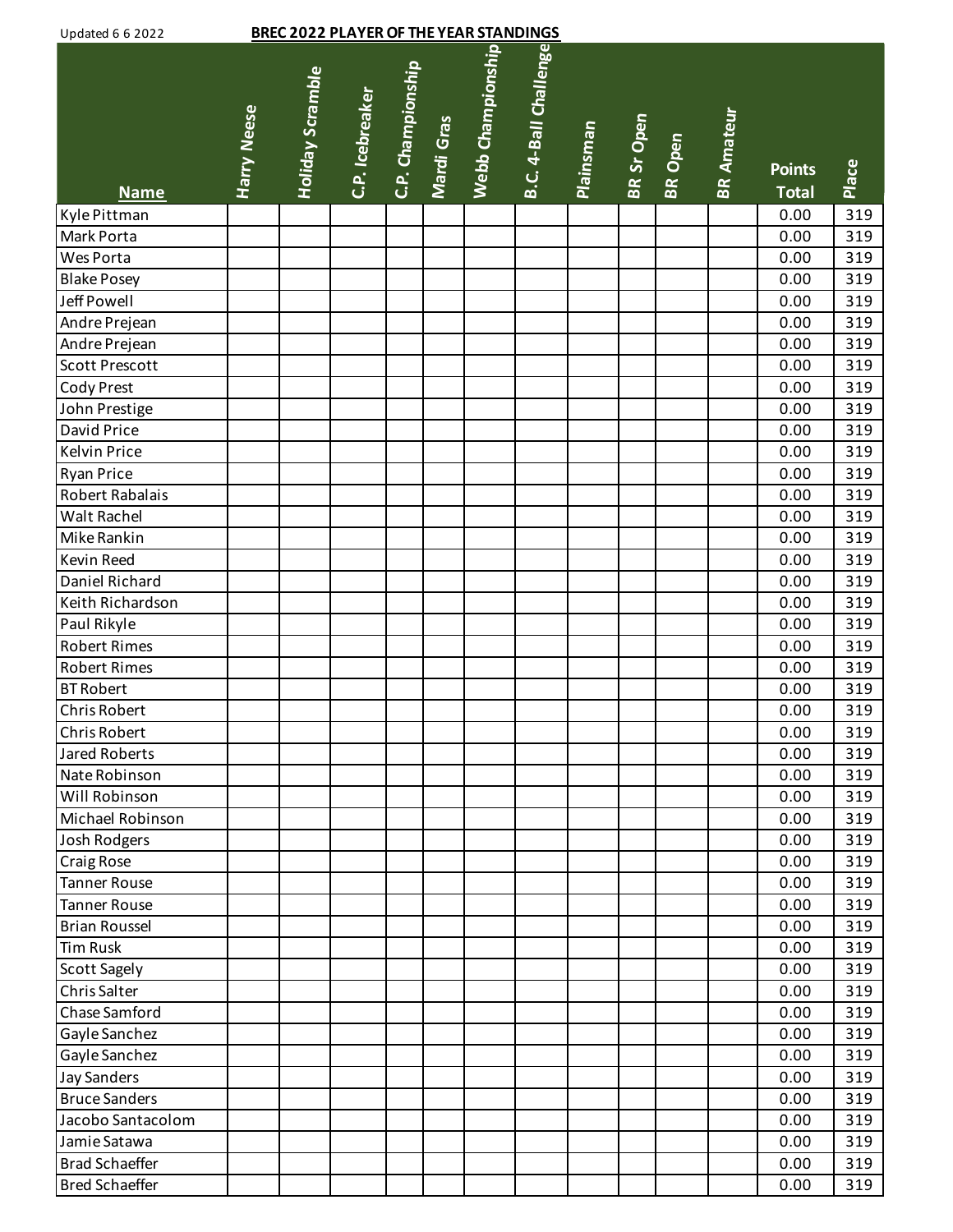| <b>Updated 6 6 2022</b> |             |                         | <b>BREC 2022 PLAYER OF THE YEAR STANDINGS</b> |                                 |                   |                       |           |            |         |                   |                               |       |
|-------------------------|-------------|-------------------------|-----------------------------------------------|---------------------------------|-------------------|-----------------------|-----------|------------|---------|-------------------|-------------------------------|-------|
| <b>Name</b>             | Harry Neese | <b>Holiday Scramble</b> | C.P. Icebreaker                               | C.P. Championship<br>Mardi Gras | Webb Championship | B.C. 4-Ball Challenge | Plainsman | BR Sr Open | BR Open | <b>BR Amateur</b> | <b>Points</b><br><b>Total</b> | Place |
| Devin Scharwarth        |             |                         |                                               |                                 |                   |                       |           |            |         |                   | 0.00                          | 319   |
| Dex Schill              |             |                         |                                               |                                 |                   |                       |           |            |         |                   | 0.00                          | 319   |
| Donny Schmidt           |             |                         |                                               |                                 |                   |                       |           |            |         |                   | 0.00                          | 319   |
| Carter Schmitt          |             |                         |                                               |                                 |                   |                       |           |            |         |                   | 0.00                          | 319   |
| Phil Schmitt            |             |                         |                                               |                                 |                   |                       |           |            |         |                   | 0.00                          | 319   |
| Andrew Schneider        |             |                         |                                               |                                 |                   |                       |           |            |         |                   | 0.00                          | 319   |
| Matthew Schneider       |             |                         |                                               |                                 |                   |                       |           |            |         |                   | 0.00                          | 319   |
| Andrew Schneider        |             |                         |                                               |                                 |                   |                       |           |            |         |                   | 0.00                          | 319   |
| Matthew Schneider       |             |                         |                                               |                                 |                   |                       |           |            |         |                   | 0.00                          | 319   |
| Frank Schroeder         |             |                         |                                               |                                 |                   |                       |           |            |         |                   | 0.00                          | 319   |
| Fred Schroeder          |             |                         |                                               |                                 |                   |                       |           |            |         |                   | 0.00                          | 319   |
| Matthew Schroeder       |             |                         |                                               |                                 |                   |                       |           |            |         |                   | 0.00                          | 319   |
| Ryan Schultz            |             |                         |                                               |                                 |                   |                       |           |            |         |                   | 0.00                          | 319   |
| Brayden Seguin          |             |                         |                                               |                                 |                   |                       |           |            |         |                   | 0.00                          | 319   |
| Brayden Seguin          |             |                         |                                               |                                 |                   |                       |           |            |         |                   | 0.00                          | 319   |
| Robert Shamburger       |             |                         |                                               |                                 |                   |                       |           |            |         |                   | 0.00                          | 319   |
| Steven Shaughnessy      |             |                         |                                               |                                 |                   |                       |           |            |         |                   | 0.00                          | 319   |
| <b>Kam Shillings</b>    |             |                         |                                               |                                 |                   |                       |           |            |         |                   | 0.00                          | 319   |
| Joe Shotwell            |             |                         |                                               |                                 |                   |                       |           |            |         |                   | 0.00                          | 319   |
| <b>Cody Simmons</b>     |             |                         |                                               |                                 |                   |                       |           |            |         |                   | 0.00                          | 319   |
| Wade Simmons            |             |                         |                                               |                                 |                   |                       |           |            |         |                   | 0.00                          | 319   |
| Casey Simoneaux         |             |                         |                                               |                                 |                   |                       |           |            |         |                   | 0.00                          | 319   |
| Clint Skinner           |             |                         |                                               |                                 |                   |                       |           |            |         |                   | 0.00                          | 319   |
| Clint Skinner           |             |                         |                                               |                                 |                   |                       |           |            |         |                   | 0.00                          | 319   |
| Derek Smith             |             |                         |                                               |                                 |                   |                       |           |            |         |                   | 0.00                          | 319   |
| Mike Smith              |             |                         |                                               |                                 |                   |                       |           |            |         |                   | 0.00                          | 319   |
| Shae Smith              |             |                         |                                               |                                 |                   |                       |           |            |         |                   | 0.00                          | 319   |
| Anthony Smith           |             |                         |                                               |                                 |                   |                       |           |            |         |                   | 0.00                          | 319   |
| <b>Eddie Smith</b>      |             |                         |                                               |                                 |                   |                       |           |            |         |                   | 0.00                          | 319   |
| Kenneth Smith           |             |                         |                                               |                                 |                   |                       |           |            |         |                   | 0.00                          | 319   |
| Hunter Spedale          |             |                         |                                               |                                 |                   |                       |           |            |         |                   | 0.00                          | 319   |
| Lindsay Spiller         |             |                         |                                               |                                 |                   |                       |           |            |         |                   | 0.00                          | 319   |
| Bret St. Germain        |             |                         |                                               |                                 |                   |                       |           |            |         |                   | 0.00                          | 319   |
| Mike Stackus            |             |                         |                                               |                                 |                   |                       |           |            |         |                   | 0.00                          | 319   |
| Mike Staley             |             |                         |                                               |                                 |                   |                       |           |            |         |                   | 0.00                          | 319   |
| Allen Stall             |             |                         |                                               |                                 |                   |                       |           |            |         |                   | 0.00                          | 319   |
| Shane Stevens           |             |                         |                                               |                                 |                   |                       |           |            |         |                   | 0.00                          |       |
| Rob Stewart             |             |                         |                                               |                                 |                   |                       |           |            |         |                   | 0.00                          |       |
| <b>Bill Stoiber</b>     |             |                         |                                               |                                 |                   |                       |           |            |         |                   | 0.00                          |       |
| Matt Stone              |             |                         |                                               |                                 |                   |                       |           |            |         |                   | 0.00                          |       |
| Jay Suits               |             |                         |                                               |                                 |                   |                       |           |            |         |                   | 0.00                          |       |
| Denis Surratt           |             |                         |                                               |                                 |                   |                       |           |            |         |                   | 0.00                          |       |
| Jim Swanson             |             |                         |                                               |                                 |                   |                       |           |            |         |                   | 0.00                          |       |
| <b>BJ</b> Taillon       |             |                         |                                               |                                 |                   |                       |           |            |         |                   | 0.00                          |       |
| <b>BJ</b> Taillon       |             |                         |                                               |                                 |                   |                       |           |            |         |                   | 0.00                          |       |
| Rodger Taylor           |             |                         |                                               |                                 |                   |                       |           |            |         |                   | 0.00                          |       |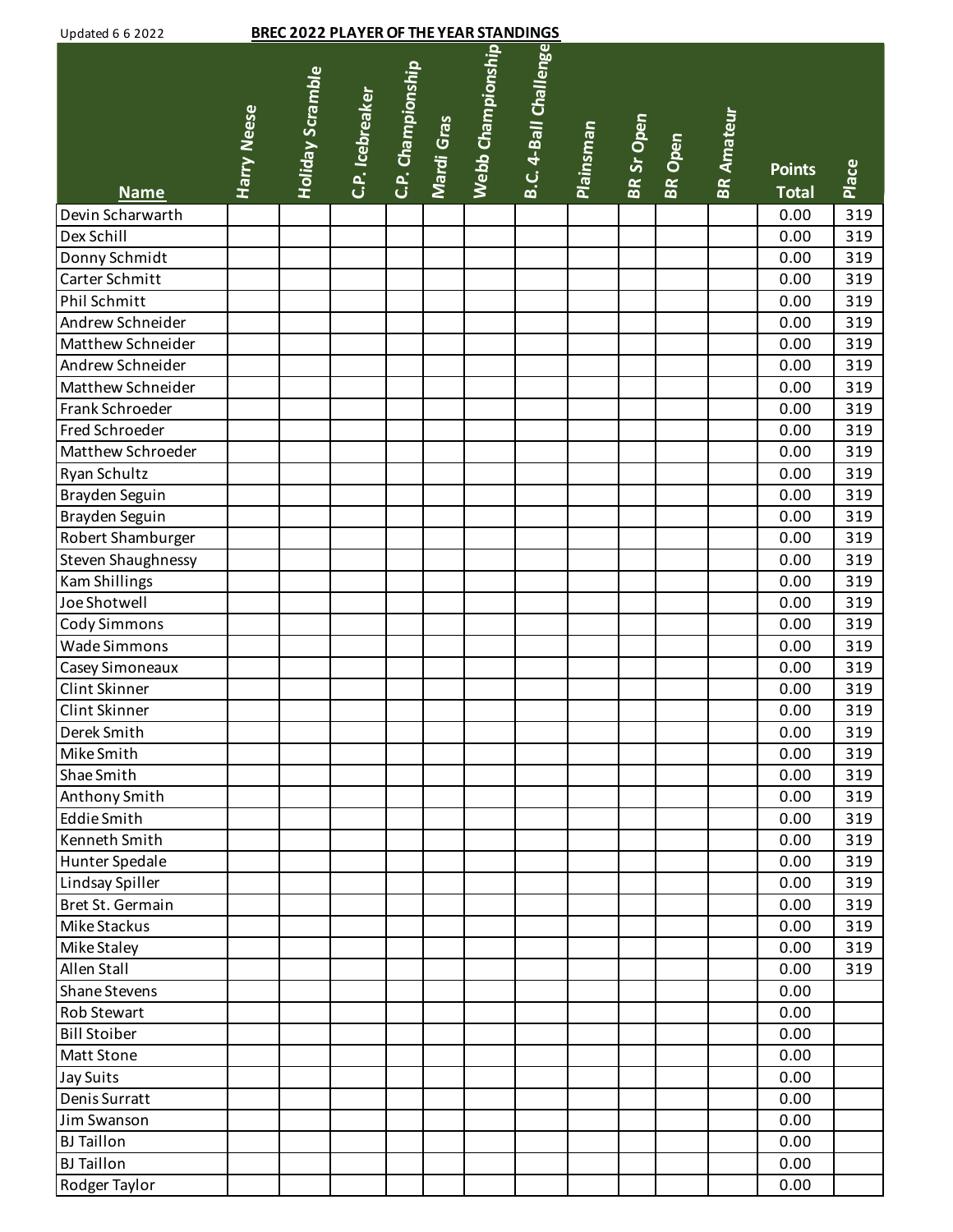| <b>Updated 6 6 2022</b>   |             | <b>BREC 2022 PLAYER OF THE YEAR STANDINGS</b> |                 |                   |            |                   |                       |                  |            |                |                   |               |       |
|---------------------------|-------------|-----------------------------------------------|-----------------|-------------------|------------|-------------------|-----------------------|------------------|------------|----------------|-------------------|---------------|-------|
|                           | Harry Neese | <b>Holiday Scramble</b>                       | C.P. Icebreaker | C.P. Championship | Mardi Gras | Webb Championship | B.C. 4-Ball Challenge | <b>Plainsman</b> | BR Sr Open | <b>BR</b> Open | <b>BR Amateur</b> | <b>Points</b> | Place |
| <b>Name</b>               |             |                                               |                 |                   |            |                   |                       |                  |            |                |                   | <b>Total</b>  |       |
| Jack Terry                |             |                                               |                 |                   |            |                   |                       |                  |            |                |                   | 0.00          |       |
| <b>Garrett Theriot</b>    |             |                                               |                 |                   |            |                   |                       |                  |            |                |                   | 0.00          |       |
| Chris Thomas              |             |                                               |                 |                   |            |                   |                       |                  |            |                |                   | 0.00          |       |
| Mike Thomas               |             |                                               |                 |                   |            |                   |                       |                  |            |                |                   | 0.00          |       |
| <b>Blake Thomas</b>       |             |                                               |                 |                   |            |                   |                       |                  |            |                |                   | 0.00          |       |
| Michael Thomas            |             |                                               |                 |                   |            |                   |                       |                  |            |                |                   | 0.00          |       |
| Mike Thomas               |             |                                               |                 |                   |            |                   |                       |                  |            |                |                   | 0.00          |       |
| Steve Thompson            |             |                                               |                 |                   |            |                   |                       |                  |            |                |                   | 0.00          |       |
| Ashley Thompson           |             |                                               |                 |                   |            |                   |                       |                  |            |                |                   | 0.00          |       |
| Chet Thompson             |             |                                               |                 |                   |            |                   |                       |                  |            |                |                   | 0.00          |       |
| Claude Thomson            |             |                                               |                 |                   |            |                   |                       |                  |            |                |                   | 0.00          |       |
| Allen Thornton            |             |                                               |                 |                   |            |                   |                       |                  |            |                |                   | 0.00          |       |
| <b>Brooks Thornton</b>    |             |                                               |                 |                   |            |                   |                       |                  |            |                |                   | 0.00          |       |
| John Thornton             |             |                                               |                 |                   |            |                   |                       |                  |            |                |                   | 0.00          |       |
| Matthew Tierney           |             |                                               |                 |                   |            |                   |                       |                  |            |                |                   | 0.00          |       |
| <b>Billy Joe Tolliver</b> |             |                                               |                 |                   |            |                   |                       |                  |            |                |                   | 0.00          |       |
| <b>Tyler Torres</b>       |             |                                               |                 |                   |            |                   |                       |                  |            |                |                   | 0.00          |       |
| Derrick Toussant          |             |                                               |                 |                   |            |                   |                       |                  |            |                |                   | 0.00          |       |
| <b>Tim Town</b>           |             |                                               |                 |                   |            |                   |                       |                  |            |                |                   | 0.00          |       |
| <b>Tim Town</b>           |             |                                               |                 |                   |            |                   |                       |                  |            |                |                   | 0.00          |       |
| Brody Trabeau             |             |                                               |                 |                   |            |                   |                       |                  |            |                |                   | 0.00          |       |
| Cody Trabeau              |             |                                               |                 |                   |            |                   |                       |                  |            |                |                   | 0.00          |       |
| Michael Travaso           |             |                                               |                 |                   |            |                   |                       |                  |            |                |                   | 0.00          |       |
| <b>Brock Triche</b>       |             |                                               |                 |                   |            |                   |                       |                  |            |                |                   | 0.00          |       |
| Chase Trichell            |             |                                               |                 |                   |            |                   |                       |                  |            |                |                   | 0.00          |       |
| Chase Trichell            |             |                                               |                 |                   |            |                   |                       |                  |            |                |                   | 0.00          |       |
| Jimmy Vandever            |             |                                               |                 |                   |            |                   |                       |                  |            |                |                   | 0.00          |       |
| Austin Vicari             |             |                                               |                 |                   |            |                   |                       |                  |            |                |                   | 0.00          |       |
| Bubba Vicknair            |             |                                               |                 |                   |            |                   |                       |                  |            |                |                   | 0.00          |       |
| Paul Viguet               |             |                                               |                 |                   |            |                   |                       |                  |            |                |                   | 0.00          |       |
| Andy Villapando           |             |                                               |                 |                   |            |                   |                       |                  |            |                |                   | 0.00          |       |
| David Vogt                |             |                                               |                 |                   |            |                   |                       |                  |            |                |                   | 0.00          |       |
| Adele Wade                |             |                                               |                 |                   |            |                   |                       |                  |            |                |                   | 0.00          |       |
| Gary Wade                 |             |                                               |                 |                   |            |                   |                       |                  |            |                |                   | 0.00          |       |
| Beau Wagner               |             |                                               |                 |                   |            |                   |                       |                  |            |                |                   | 0.00          |       |
| Mike Waguespack           |             |                                               |                 |                   |            |                   |                       |                  |            |                |                   | 0.00          |       |
| Lew Ward                  |             |                                               |                 |                   |            |                   |                       |                  |            |                |                   | 0.00          |       |
| <b>Travis Watts</b>       |             |                                               |                 |                   |            |                   |                       |                  |            |                |                   | 0.00          |       |
| Wes Watts                 |             |                                               |                 |                   |            |                   |                       |                  |            |                |                   | 0.00          |       |
| Stan Watts                |             |                                               |                 |                   |            |                   |                       |                  |            |                |                   | 0.00          |       |
| Scott Weaver              |             |                                               |                 |                   |            |                   |                       |                  |            |                |                   | 0.00          |       |
| Cody Weber                |             |                                               |                 |                   |            |                   |                       |                  |            |                |                   | 0.00          |       |
| Cody Weber                |             |                                               |                 |                   |            |                   |                       |                  |            |                |                   | 0.00          |       |
| Corey Weber               |             |                                               |                 |                   |            |                   |                       |                  |            |                |                   | 0.00          |       |
| Eddie Welch               |             |                                               |                 |                   |            |                   |                       |                  |            |                |                   | 0.00          |       |
| Grant Welch               |             |                                               |                 |                   |            |                   |                       |                  |            |                |                   | 0.00          |       |